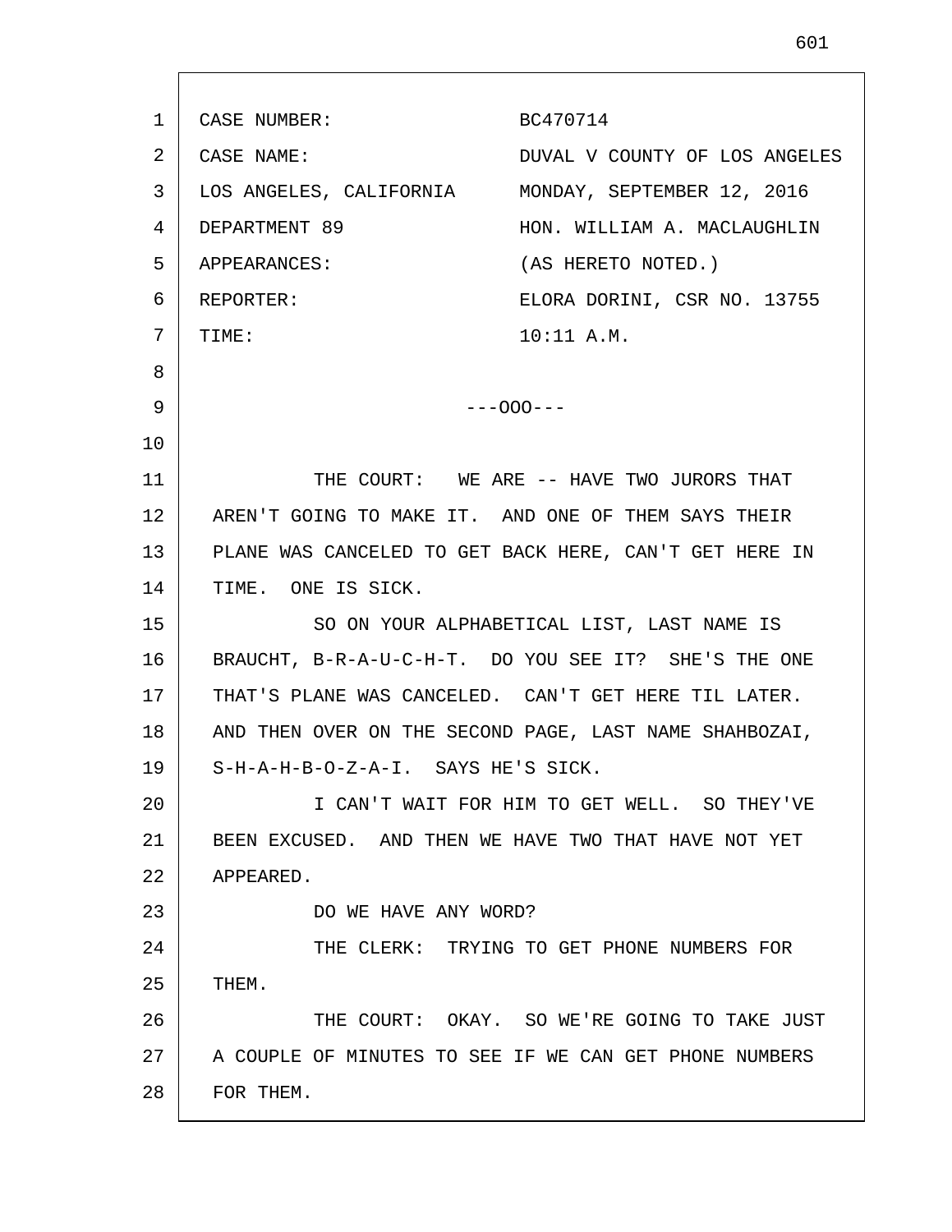1 2 3 4 5 6 7 8 9 10 11 12 13 14 15 16 17 18 19 20 21 22 23 24 25 26 27 28 (PAUSE IN THE PROCEEDINGS) THE COURT: BACK ON THE RECORD. WE'RE ON THE RECORD. COUNSEL ARE PRESENT. OUTSIDE THE PRESENCE OF ANY JURORS, I HAVE TWO MORE FROM THE LIST. HAMILTON, COURT ATTENDANT WAS ABLE TO REACH HIM. HE THOUGHT HE'D BEEN EXCUSED. SO AT THIS POINT, I'M GOING TO HAVE TO EXCUSE HIM. AND THE OTHER ONE IS FOUR DOWN, HEYNE, H-E-Y-N-E, AND WE'RE UNABLE TO REACH MR. HEYNE. MESSAGE IS THE ONLY PHONE NUMBER WE HAVE. SO I'M GOING TO HAVE TO HAVE THE JURY ROOM DEAL WITH HIM AND RESCHEDULE. WE'RE GOING TO HAVE TO GET THE JURORS IN TO GET STARTED. BEFORE I DO THAT, MR. GUTERRES, ARE SOME OTHER PERSONS PRESENT, CLIENTS, DEFENDANTS IN THE CASE? ARE SOME OF THESE PEOPLE HERE? MR. GUTERRES: YES, YOUR HONOR. WE HAVE MS. SUSAN PENDER. SUSAN PENDER. THE COURT: PENDER, OKAY. MR. GUTERRES: CANDIS NELSON. THE COURT: PARDON? MR. GUTERRES: CANDIS NELSON. THE COURT: CANDIS NELSON, OKAY. MS. NELSON, GOOD MORNING. THE DEFENDANT: GOOD MORNING. MR. GUTERRES: KIMBERLY ROGERS. THE COURT: MS. ROGERS, GOOD MORNING. THE DEFENDANT: GOOD MORNING. MR. GUTERRES: AND THEN IN THE BACK, THE LEFT,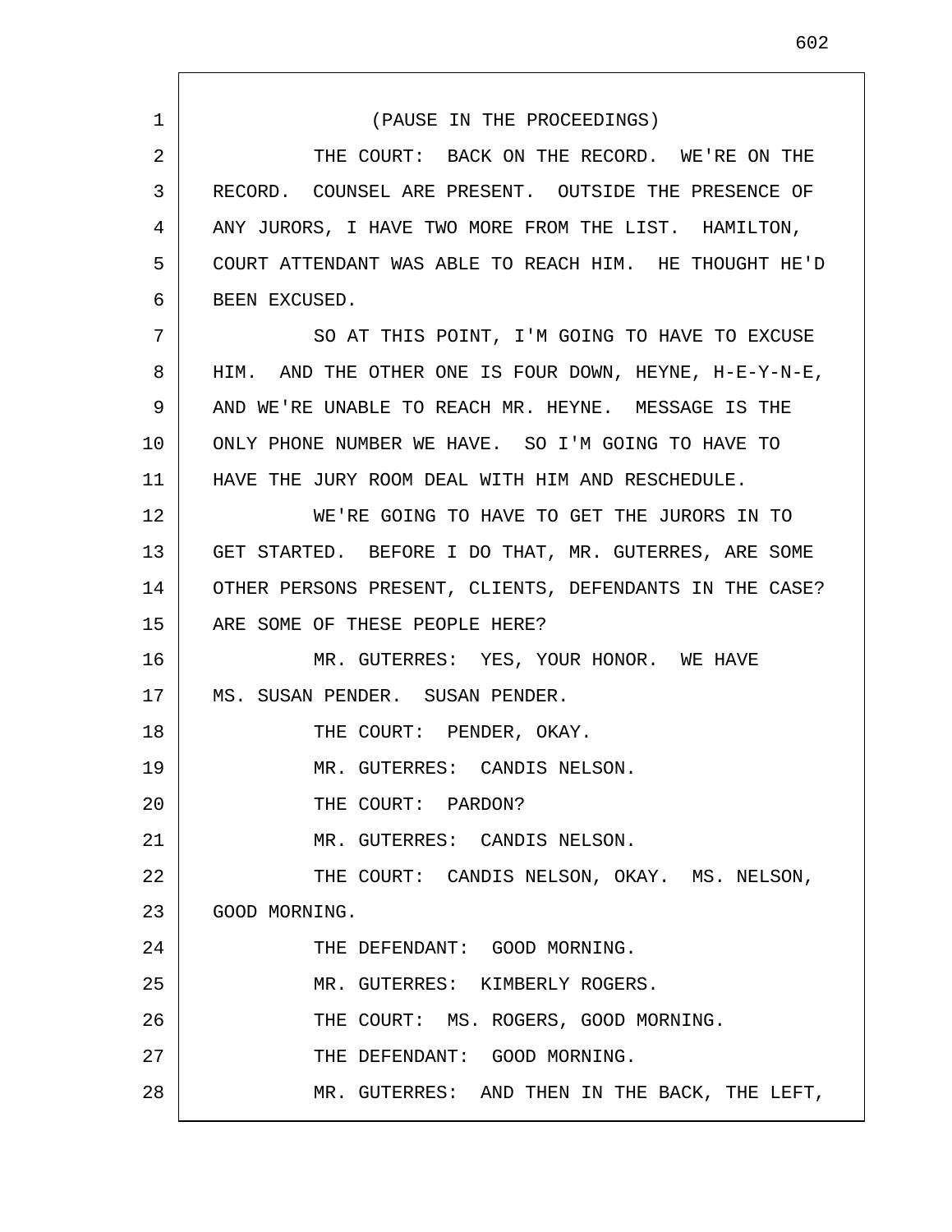1 2 3 4 5 6 7 8 9 10 11 12 13 14 15 16 17 18 19 20 21 22 23 24 25 26 27 28 MS. ELBA PINEDO. THE COURT: OKAY. MR. GUTERRES: MS. VICTORIA SCHEELE. THE COURT: OKAY. MR. GUTERRES: AND MS. MUZEYYEN BALABAN. THE COURT: ALL RIGHT. SO IS TIKA SMITH HERE? MR. GUTERRES: MS. SMITH WAS NOT ABLE TO BE HERE TODAY. THE COURT: OKAY. I JUST WANT TO MAKE SURE I HAVE THE ONES TO BE INTRODUCED. ALL RIGHT. ALSO BEFORE I GET STARTED, I'M GETTING -- THERE APPEARS TO BE A SECRET CODE ON HERE. I'VE NOT BEEN...(TECHNICAL ISSUE.) ALL RIGHT. SO IF EVERYBODY'S READY THEN, WE'RE GOING TO GET THE JURORS IN. HOLD ON A SECOND. I DON'T KNOW WHAT HAPPENED TO THE COURT ATTENDANT. THE CLERK: SHE'S GETTING THE JURORS. (JURY PRESENT) (THE FOLLOWING PROCEEDINGS WERE HELD IN OPEN COURT IN THE PRESENCE OF THE JURY) THE COURT: ALL RIGHT. GOOD MORNING TO ALL OF OUR PROSPECTIVE JURORS. YOU'VE BEEN SENT HERE THIS MORNING AS PROSPECTIVE JURORS IN A CIVIL CASE THAT'S ABOUT TO GO TO TRIAL. SO THE FIRST THING I NEED TO HAVE YOU DO IS TURN OFF ALL OF YOUR ELECTRONIC COMMUNICATIONS, MEANING YOUR PHONE AND ANY OTHER FORM OF ELECTRONIC COMMUNICATION YOU HAVE WITH YOU. I'LL GIVE YOU A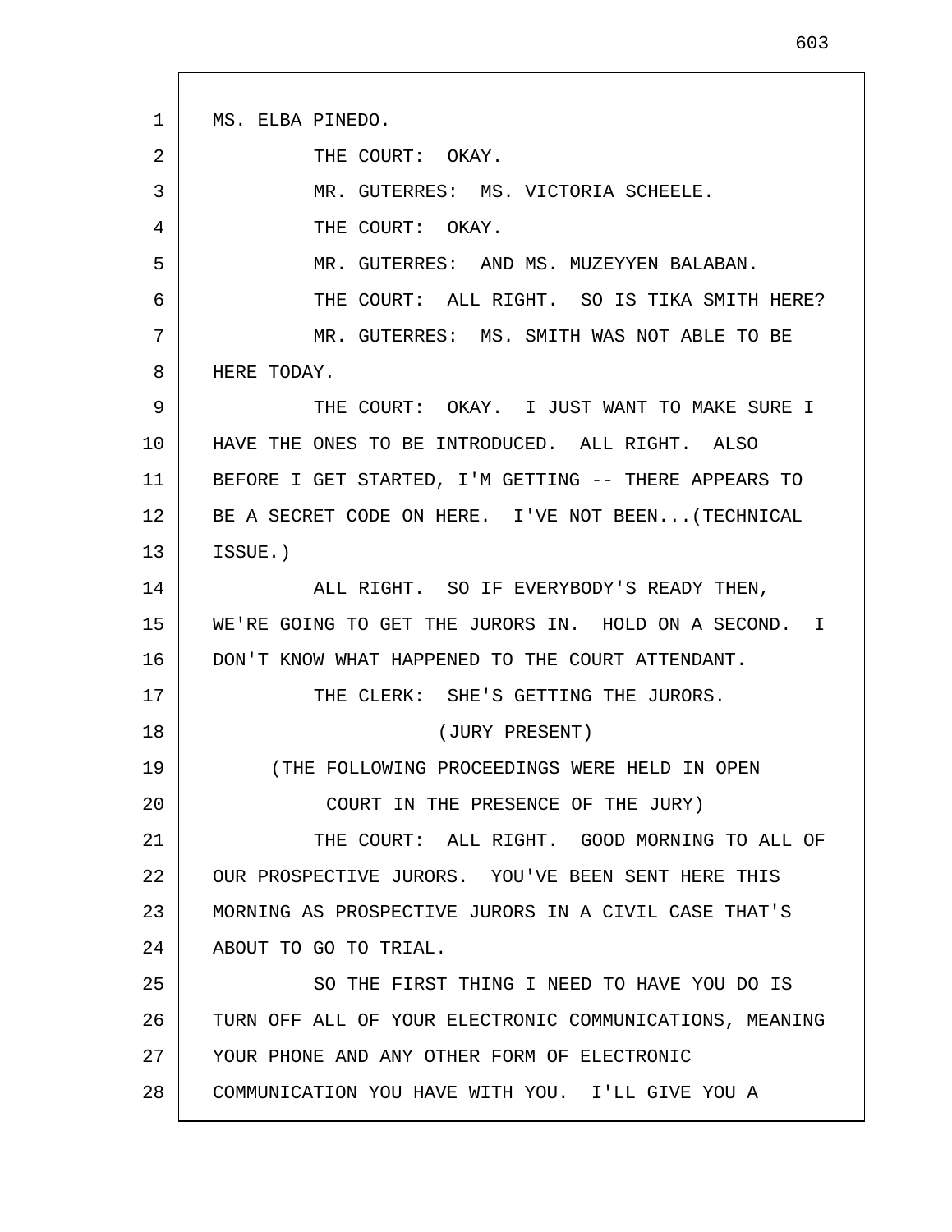1 CHANCE TO DO THAT.

5

6

2 3 4 NEXT THING I NEED TO HAVE YOU DO IS STAND, FACE THE CLERK, RAISE YOUR RIGHT HAND TO BE SWORN BY THE CLERK.

PROSPECTIVE JURORS: (COLLECTIVELY) I DO.

THE CLERK: THANK YOU, YOU MAY BE SEATED.

7 8 9 10 11 12 THE COURT: THIS IS A CIVIL CASE. IT'S ABOUT TO GO TO TRIAL AS OPPOSED TO A CRIMINAL CASE. IN A MOMENT, I'M GOING TO INTRODUCE THE PARTIES AND THEIR ATTORNEYS TO YOU. I'M GOING TO TELL YOU WHAT THE CASE IS ABOUT SO I CAN FIND OUT IF ANY OF YOU HAVE HEARD OF THIS MATTER BEFORE COMING HERE TODAY.

13 14 15 I'M GOING TO TELL YOU ABOUT THE WITNESSES THAT WE EXPECT COULD OR WILL BE TESTIFYING DURING THE COURSE OF THE TRIAL, TO FIND OUT IF ANY OF YOU KNOW THEM.

16 17 18 19 AND YOU'RE GOING TO HEAR A VERY -- IN ADDITION TO WHAT I TELL YOU WHAT THE CASE IS ABOUT, YOU'RE GOING TO HEAR FROM EACH SIDE A BRIEF, BUT A LITTLE MORE DESCRIPTION OF WHAT THE CASE IS ABOUT.

20 21 22 23 AND FOLLOWING ALL OF THAT, I WILL BE INQUIRING OF YOU AS TO WHETHER ANY OF YOU WOULD SUFFER AN UNDUE HARDSHIP IF YOU WERE TO ASKED TO SERVE AS A JUROR IN THIS CASE.

24 25 26 27 28 NOW, IN A CIVIL CASE, THE PARTIES THAT BRING THE CASE BEFORE THE COURT ARE REFERRED TO AS PLAINTIFFS. THERE'S NO SIGNIFICANCE TO THE NAME. IT'S JUST A NAME THAT GOES BACK FOR TOO MANY YEARS TO EVEN THINK ABOUT, TO DESCRIBE THE PERSON IN THE CAPACITY OF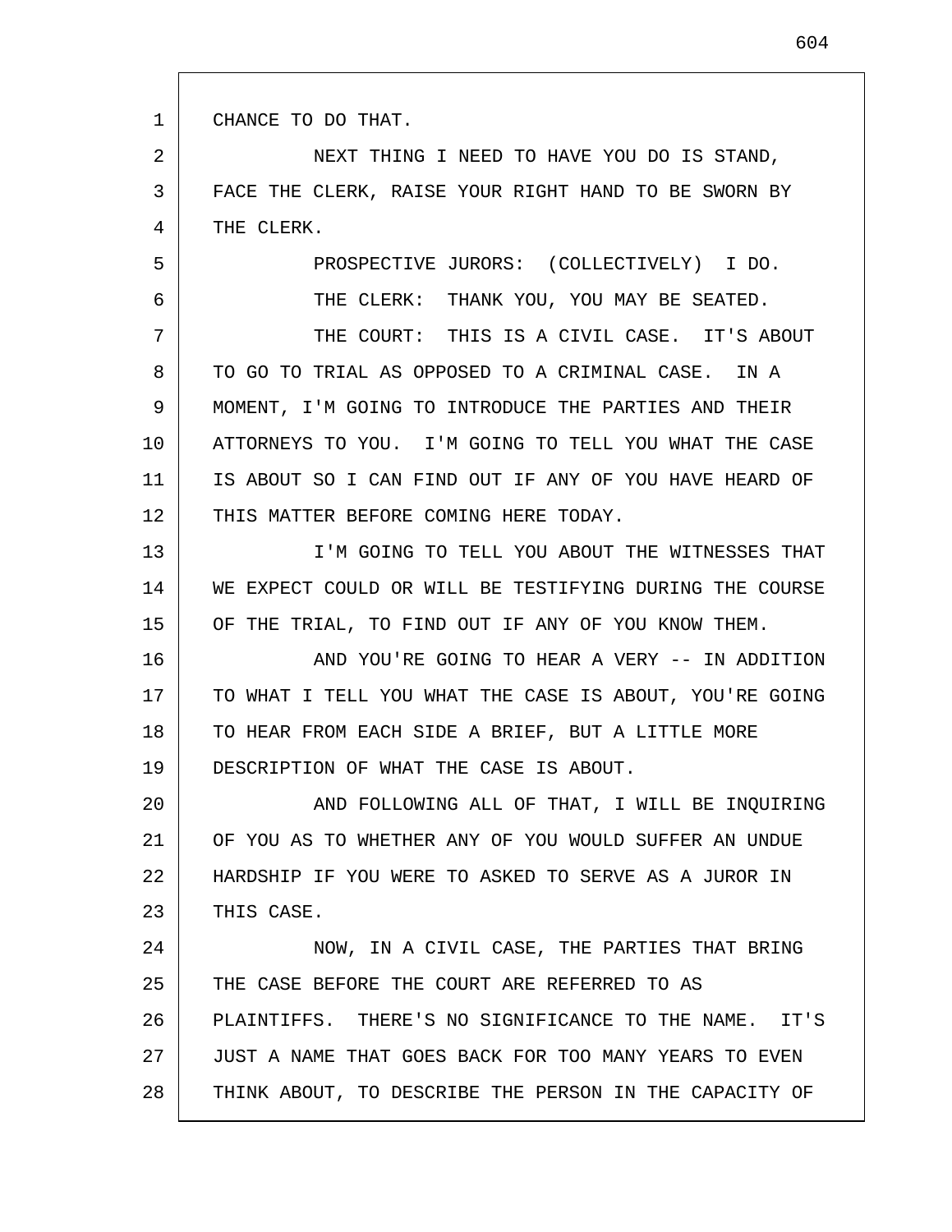HAVING BROUGHT THE ACTION TO COURT.

1

2 3 4 IN THIS INSTANCE, THE PARTY WHO BROUGHT THIS ACTION BEFORE THE COURT IS MS. RAFAELINA DUVAL, WHO IS PRESENT WITH HER ATTORNEYS.

5 6 7 8 9 STARTING OVER HERE, MR. MCMILLAN, MR. PRAGER, MR. KING, AND MS. CHUNG. AND THIS IS MS. DUVAL RIGHT HERE. DO ANY OF YOU KNOW THEM OR THINK YOU MAY KNOW THEM? IF SO, PLEASE RAISE YOUR RIGHT HAND. NO ONE INDICATES THEY DO, THANK YOU VERY MUCH.

10 11 12 13 14 ALSO IN A CIVIL ACTION, THE PARTY AGAINST WHOM THE ACTION IS BROUGHT IS REFERRED TO AS A DEFENDANT. AGAIN, THERE'S NO SIGNIFICANCE TO THE TERM, ONLY THAT IT INDICATES THAT THEY ARE THE ONES AGAINST WHOM THE ACTION HAS BEEN BROUGHT.

15 16 17 18 IN THIS INSTANCE, THE ACTION IS BROUGHT AGAINST THE COUNTY OF LOS ANGELES, WHICH IS APPEARING HERE TODAY, AND OTHER INDIVIDUALS I'LL INTRODUCE TO YOU IN A MOMENT.

19 20 21 22 BUT THE COUNTY OF LOS ANGELES IS REPRESENTED BY MS. CHRISTIE SWISS, MS. KELSEY NAU, MR. TOMAS GUTERRES, AND MS. CHRISTINA LEE NOT IN APPEARANCES IS HERE REPRESENTING THE COUNTY.

23 24 25 26 27 28 IN ADDITION TO THEM, CERTAIN OF THE INDIVIDUAL DEFENDANTS ARE PRESENT, AND THEY INCLUDE, AND I'LL ASK THEM TO STAND AS I CALL THEIR NAME, KIMBERLY ROGERS, MUZEYYEN BALABAN, CANDIS NELSON, VICTORIA SCHEELE, SUSAN PENDER -- ARE YOU HERE? OKAY. AND ELBA PINEDO. DO ANY OF YOU KNOW --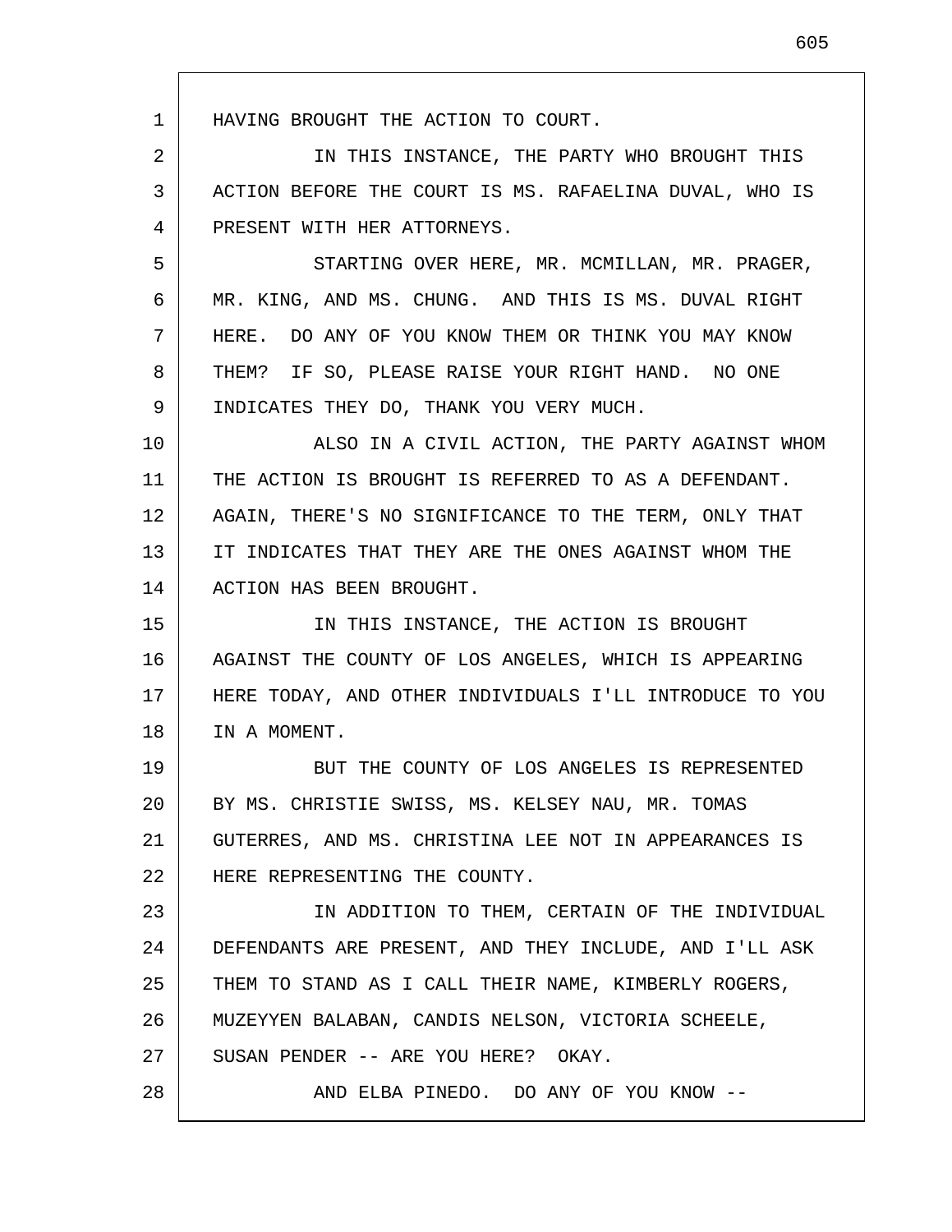| 1  | OBVIOUSLY, YOU ALL HAVE HEARD OF THE COUNTY OF LOS      |
|----|---------------------------------------------------------|
| 2  | ANGELES, BUT DO ANY OF YOU KNOW ANY OF THESE            |
| 3  | INDIVIDUALS? IF SO, PLEASE RAISE YOUR HAND. ALL         |
| 4  | RIGHT. NONE OF YOU DO. THANK YOU VERY MUCH, YOU MAY     |
| 5  | BE SEATED.                                              |
| 6  | THE -- IN THIS MATTER, PLAINTIFF                        |
| 7  | RAFAELINA DUVAL ALLEGES THAT DEFENDANTS SUSAN PENDER,   |
| 8  | KIMBERLY ROGERS, AND MUZEYYEN BALABAN VIOLATED HER      |
| 9  | RIGHTS UNDER THE UNITED STATES CONSTITUTION'S 14TH      |
| 10 | AMENDMENT.                                              |
| 11 | FIRST BY SEIZING HER CHILD FROM HER CARE AND            |
| 12 | CUSTODY WITHOUT FIRST OBTAINING A WARRANT, THEN BY      |
| 13 | PRESENTING FALSE EVIDENCE AND/OR SUPPRESSING MATERIAL   |
| 14 | EXCULPATORY EVIDENCE, FROM THE JUVENILE COURT.          |
| 15 | MS. DUVAL ALLEGES THIS MISCONDUCT CAUSED AND            |
| 16 | CONTINUED THE DETENTION OF HER CHILD, REFERRED TO       |
| 17 | DURING THE COURSE OF THIS TRIAL AS BY THE INITIALS RD   |
| 18 | TO PROTECT THE PRIVACY RIGHTS OF THAT CHILD, FROM HER   |
| 19 | CARE AND CUSTODY.                                       |
| 20 | MS. DUVAL ALSO ALLEGES THAT THE DEFENDANT               |
| 21 | ELBA PINEDO VIOLATED HER RIGHTS UNDER THE UNITED STATES |
| 22 | CONSTITUTION'S 14TH AMENDMENT BY MAKING FALSE           |
| 23 | STATEMENTS IN A JUVENILE DEPENDENCY PETITION, WHICH     |
| 24 | MS. PINEDO SIGNED UNDER PENALTY OF PERJURY.             |
| 25 | MS. DUVAL ALLEGES THIS MISCONDUCT ALSO                  |
| 26 | CONTRIBUTED TO THE CONTINUED DETENTION OF HER CHILD,    |
| 27 | RD, FROM HER CARE AND CUSTODY.                          |
| 28 | MS. DUVAL ALSO ALLEGES THAT DEFENDANTS                  |
|    |                                                         |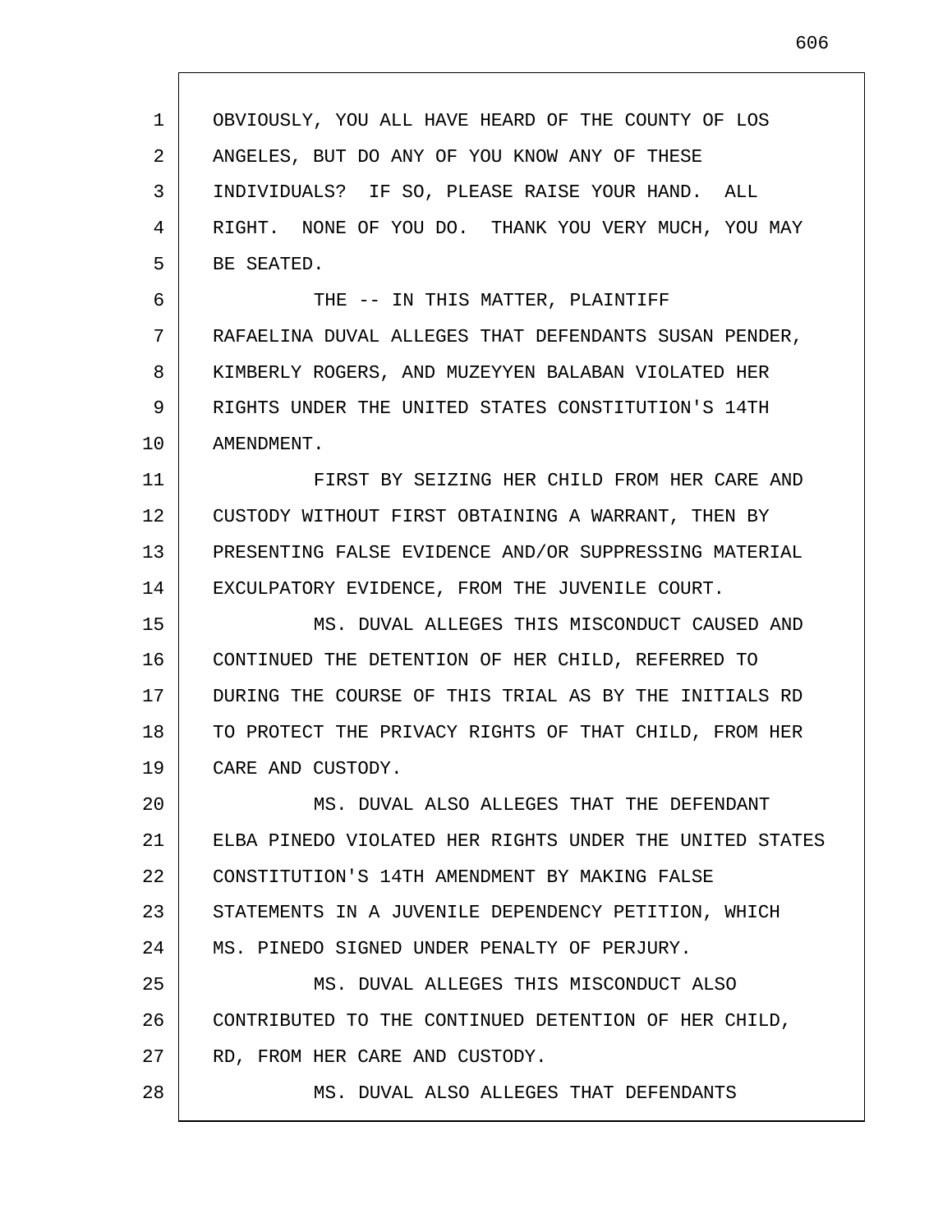| $\mathbf{1}$ | SCHEELE, NELSON, AND SMITH -- AND I'LL JUST STOP TO     |
|--------------|---------------------------------------------------------|
| 2            | MENTION, ONE OF THE INDIVIDUAL DEFENDANTS IS A PERSON   |
| 3            | BY THE NAME OF TIKA SMITH, WHO IS UNABLE TO BE HERE AT  |
| 4            | THAT MOMENT IN TIME, BUT WILL BE HERE LATER.            |
| 5            | I NEED TO ASK IF -- DO ANY OF YOU KNOW A                |
| 6            | PERSON BY THE NAME OF TIKA SMITH, WHO WORKS FOR OR HAS  |
| 7            | WORKED FOR THE COUNTY OF LOS ANGELES? IF SO, PLEASE     |
| 8            | RAISE YOUR HAND. NO ONE INDICATES THAT THEY HAVE.       |
| 9            | MS. DUVAL ALSO ALLEGES THAT THOSE DEFENDANTS,           |
| 10           | SCHEELE, NELSON, AND SMITH, VIOLATED HER RIGHTS UNDER   |
| 11           | THE UNITED STATES CONSTITUTION'S 14TH AMENDMENT BY      |
| 12           | PRESENTING FALSE EVIDENCE AND/OR SUPPRESSING MATERIAL   |
| 13           | EXCULPATORY EVIDENCE FROM THE JUVENILE COURT.           |
| 14           | MS. DUVAL ALLEGES THIS CONDUCT -- MISCONDUCT            |
| 15           | CONTRIBUTED TO THE CONTINUED DETENTION OF THE CHILD     |
| 16           | FROM HER CARE AND CUSTODY.                              |
| 17           | MS. DUVAL ALLEGES THAT ALL OF THE FOREGOING             |
| 18           | CONDUCT BY THE INDIVIDUAL DEFENDANTS WAS DONE IN        |
| 19           | ACCORDANCE WITH COUNTY OF LOS ANGELES' REGULARLY        |
| 20           | ESTABLISHED CUSTOMS AND PRACTICES, AND/OR THAT THE      |
| 21           | COUNTY OF LOS ANGELES FAILED TO ADEQUATELY TRAIN AND/OR |
| 22           | SUPERVISE SOCIAL WORKERS PENDER, ROGERS, BALABAN,       |
| 23           | PINEDO, SCHEELE, NELSON AND SMITH.                      |
| 24           | IN ADDITION, MS. DUVAL ALLEGES THAT SHE IS A            |
| 25           | DISABLED PERSON, AND THAT DEFENDANTS COUNTY OF LOS      |
| 26           | ANGELES, CANDIS NELSON, AND VICTORIA SCHEELE FAILED TO  |
| 27           | PROVIDE HER WITH REASONABLE ACCOMMODATIONS FOR HER      |
| 28           | DISABILITY UPON REQUEST DURING THEIR HANDLING OF THE    |

 $\mathsf{l}$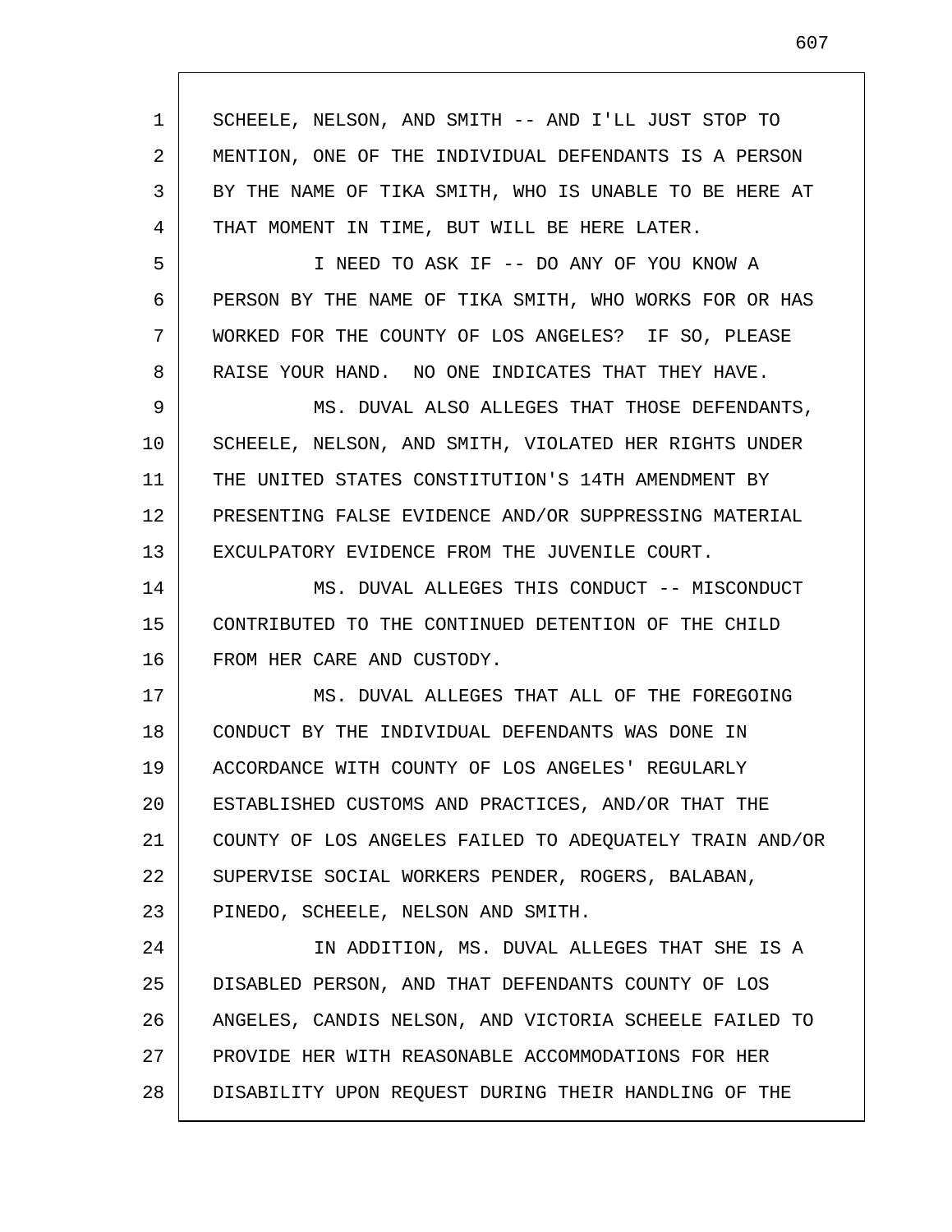JUVENILE DEPENDENCY PROCEEDING.

1

2 3 4 5 6 7 8 9 10 11 12 13 14 15 16 17 18 19 20 21 22 23 24 25 26 27 28 MS. DUVAL ALSO ALLEGES THAT THE DEFENDANTS COUNTY OF LOS ANGELES, VICTORIA SCHEELE, CANDIS NELSON AND TIKA SMITH MISREPRESENTED HER DISABILITY IN JUVENILE COURT PROCEEDINGS TO UNDERMINE HER CREDIBILITY WITH THE JUVENILE COURT AND TO SUGGEST THAT A POTENTIAL -- A PERCEIVED MENTAL ILLNESS WAS THE CAUSE OF HER SON'S FAILURE TO THRIVE CONDITION. MS. DUVAL ASSERTS THAT DEFENDANTS SCHEELE AND NELSON VIOLATED MS. DUVAL'S RIGHTS TO BE FREE FROM DISCRIMINATION, AND THAT SHE WAS HARMED. ALL THE DEFENDANTS DENY LIABILITY IN THESE ALLEGATIONS. DEFENDANT MUZEYYEN BALABAN DENIES THAT SHE HAD ANY INVOLVEMENT IN THE DETENTION OF RAFAELINA DUVAL'S CHILD, OR IN THE INITIAL DECISION TO DETAIN THE CHILD. HAVE ANY OF YOU HEARD OF THIS MATTER BEFORE COMING HERE THIS MORNING? IF SO, PLEASE RAISE YOUR HAND. ALL RIGHT, NO ONE INDICATES THAT YOU HAVE. NOW, I'M GOING TO READ YOU THE NAMES OF SOME POTENTIAL 78 WITNESSES. APPROXIMATE SIZE OF THE TOWN I GREW UP IN. THE NAMES OF THE WITNESSES THAT I'M GOING TO READ TO YOU ARE NAMES OF POTENTIAL WITNESSES. A NUMBER OF THEM WILL TESTIFY, BUT I THINK IT'S VERY LIKELY THAT THERE ARE GOING TO BE A NUMBER OF PERSONS ON THIS LIST WHO WILL NOT ACTUALLY TESTIFY. NEVERTHELESS, THEIR NAMES ARE BEING GIVEN TO YOU TO COVER THE CONTINGENCY THAT THEY MAY END UP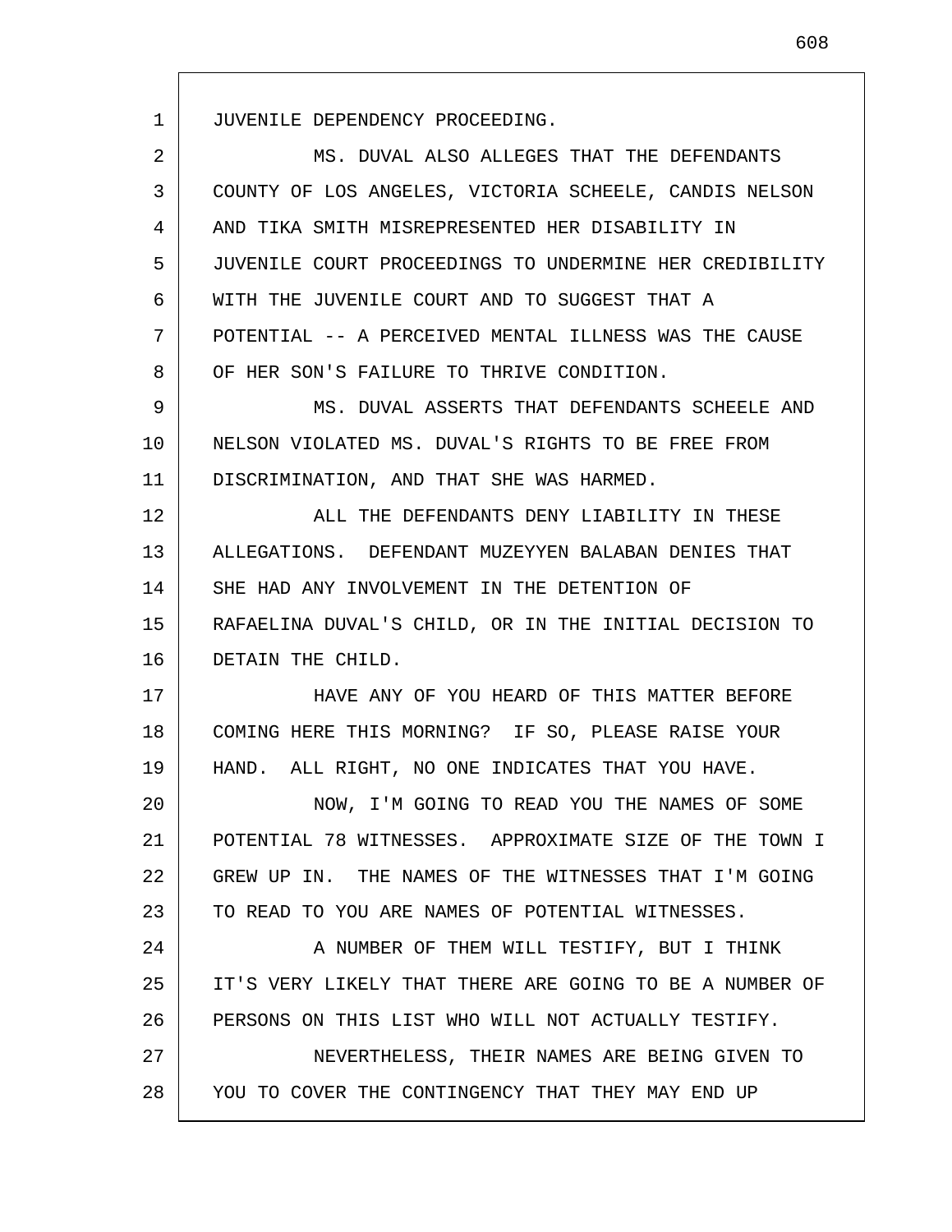1 2 3 4 5 6 7 8 9 10 11 12 13 14 15 16 17 18 19 20 21 22 23 24 25 26 27 28 TESTIFYING, BUT ALSO BECAUSE THEIR NAME MAY COME UP IN THE EVIDENCE, EVEN IF THEY DON'T APPEAR AS A WITNESS IN THE CASE. THE PURPOSE OF READING ALL OF THESE NAMES TO YOU IS NOT BECAUSE I LIKE TO DO IT, BUT BECAUSE I'M GOING TO HAVE TO ASK YOU, AFTER I'VE READ THE NAMES TO YOU, IF ANY OF YOU KNOW ANY OF THESE PERSONS. SO I'LL DO THE BEST I CAN. I'M SURE I'LL BE -- MISPRONOUNCE SOME OF THEM, AND SOME OF WHERE I RECOGNIZE MY THAT PRONUNCIATION WILL PROBABLY NOT BE TOO GOOD, I'LL LIKELY SPELL THEM TO YOU. I'LL ASK YOU TO JUST LISTEN, AND TRY TO REMEMBER. IF YOU HEAR ANYONE THAT YOU KNOW OR THINK YOU KNOW, SAVE IT, BECAUSE WHEN I'M DONE I'M GOING TO ASK YOU IF YOU KNOW ANY OF THEM. SO TO BEGIN WITH: ALANDRIA SAIFER, SAIFER SPELLED S-A-I-F-E-R. ALANDRIA KOHL. ALLISON R. THIEM, YM, MD. ART LA CILENTO, L-A C-I-L-E-N-T-O, ESQUIRE. AMIR AHARONOV, I'M GOING TO BUTCHER THIS ONE, A-H-A-R-O-N-O-V. AMY LEY-SANCHEZ, LAST NAME IS L-E-Y HYPHEN S-A-N-C-H-E-Z. ANGELA ESPINOSA. BETH MINOR, M-I-N-O-R. BIAS, EXCUSE ME, BLAS, B-L-A-S. CABANBAN, C-A-B-A-N-B-A-N. BOB HOWELL. CANDIS NELSON, WHO YOU HAVE ALREADY MET. CARMEN MILLS. DR. CAROL BERKOWITZ, B-E-R-K-O-W-I-T-Z. CASSANDRA GONZALES. DR. CHARLES NIESEN, N-I-E-S-E-N. DR. CHARLES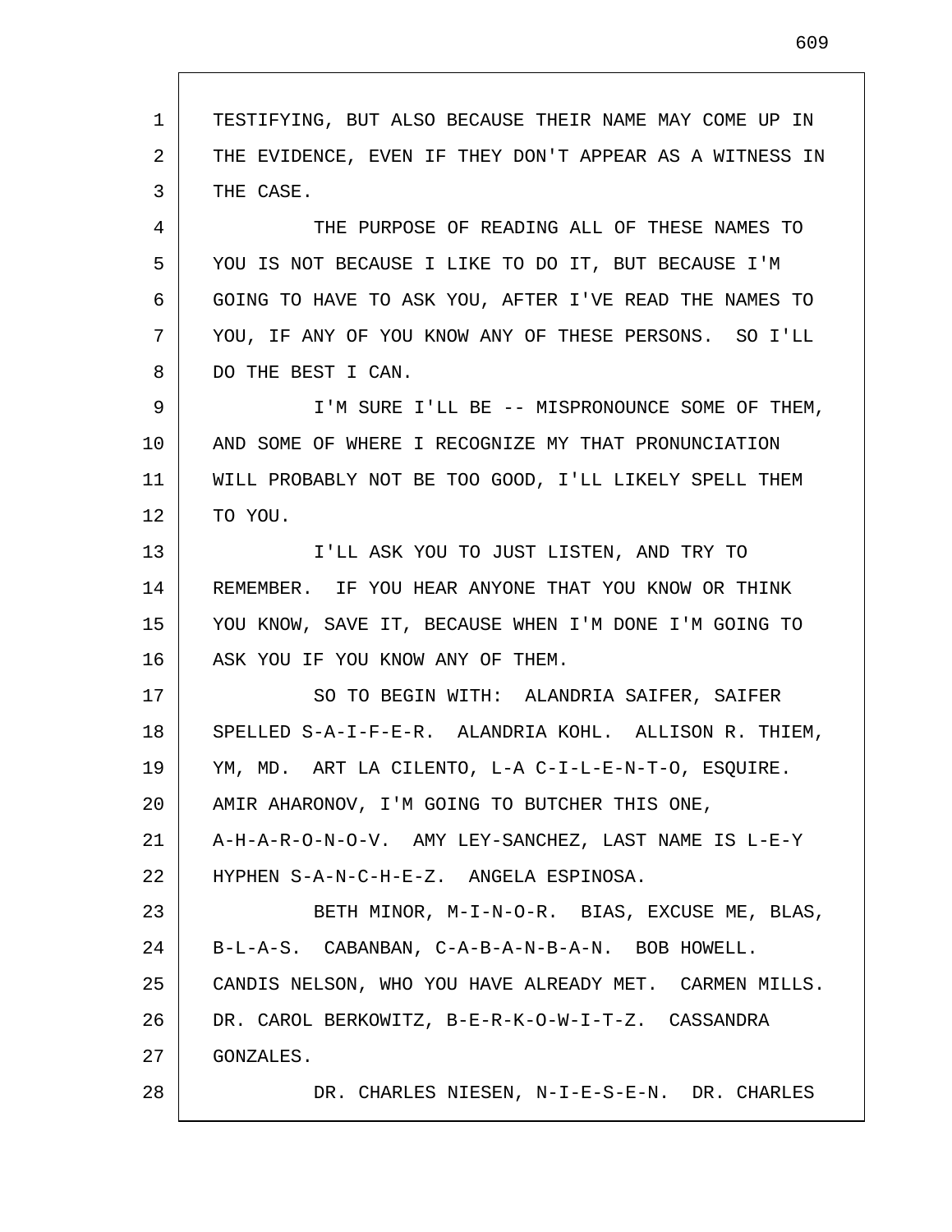| 1  | SOPHY, S-O-P-H-Y. DR. COLIN STOCKOL, S-T-O-C-K-O-L.            |
|----|----------------------------------------------------------------|
| 2  | CYNTHIA HERNANDEZ-BUTER, HYPHENATED LAST NAME,                 |
| 3  | HERNANDEZ HYPHEN B-U-T-E-R. DR. DANIEL BROUSSEAU,              |
| 4  | B-R-O-U-S-S-E-A-U. DONNY COX.                                  |
| 5  | DOUGLAS HUNTER. ELBA PINEDO, WHOM YOU'VE                       |
| 6  | ALREADY MET. FRANCESCA LERUE, L-E-R-U-E. GUY                   |
| 7  | TRIMARCHI, T-R-I-M-A-R-C-H-I. JOI, SPELLED J-O-I,              |
| 8  | RUSSELL. KAREN VANCE. KRISTEN HENRICH, H-E-N-R-I-C-H.          |
| 9  | DR. IRA LOTT, L-O-T-T.                                         |
| 10 | JAIME URQUIZO, U-R-Q-U-I-Z-O. DR. JASMEET                      |
| 11 | GILL, FIRST NAME IS SPELLED J-A-S-M-E-E-T, LAST NAME           |
| 12 | G-I-L-L. JESSICA BROWN. JULIAN, ALSO GOING BY THE              |
| 13 | NAME OF JERRY, DOMINGUEZ. KIMBERLY ROGERS, WHOM YOU'VE         |
| 14 | ALREADY MET.                                                   |
| 15 | IT'S POSSIBLE THERE WILL BE A REPRESENTATIVE,                  |
| 16 | WE DON'T KNOW THE NAME, OF SOMEONE FROM THE LOS ANGELES        |
| 17 | TIMES. AND I ASSUME YOU ALL KNOW THE LOS ANGELES               |
| 18 | TIMES. WE DON'T KNOW THAT PERSON YET.                          |
| 19 | LAURA AUSTIN, A-U-S-T-I-N. LYNETTE,                            |
| 20 | L-Y-N-E-T-T-E, MORGAN HYPHEN NICHOLS, N-I-C-H-O-L-S.           |
| 21 | LYNN, $L-Y-N-N$ , BOWLES, $B-O-L$ , EXCUSE ME, $B-O-W-L-E-S$ , |
| 22 | CONDON, C-O-N-D-O-N. DR. MARGARET SODDERBERG,                  |
| 23 | S-O-D-D-E-R-B-E-R-G. DR. MAXINE BAUM, B-A-U-M.                 |
| 24 | DR. MELISSA EGGE, E-G-G-E. DR. MELVIN HILL.                    |
| 25 | MICHELLE HOCHSTEIN, H-O-C-S-H-S-T-E-I-N.                       |
| 26 | MICHELLE VICTOR. JUDGE MICHAEL NASH.                           |
| 27 | MICHAEL WEINRAUB, DOCTOR. LAST NAME -- DR. WEINRAUB'S          |
| 28 | LAST NAME IS W-E-I-N-R-A-U-B.                                  |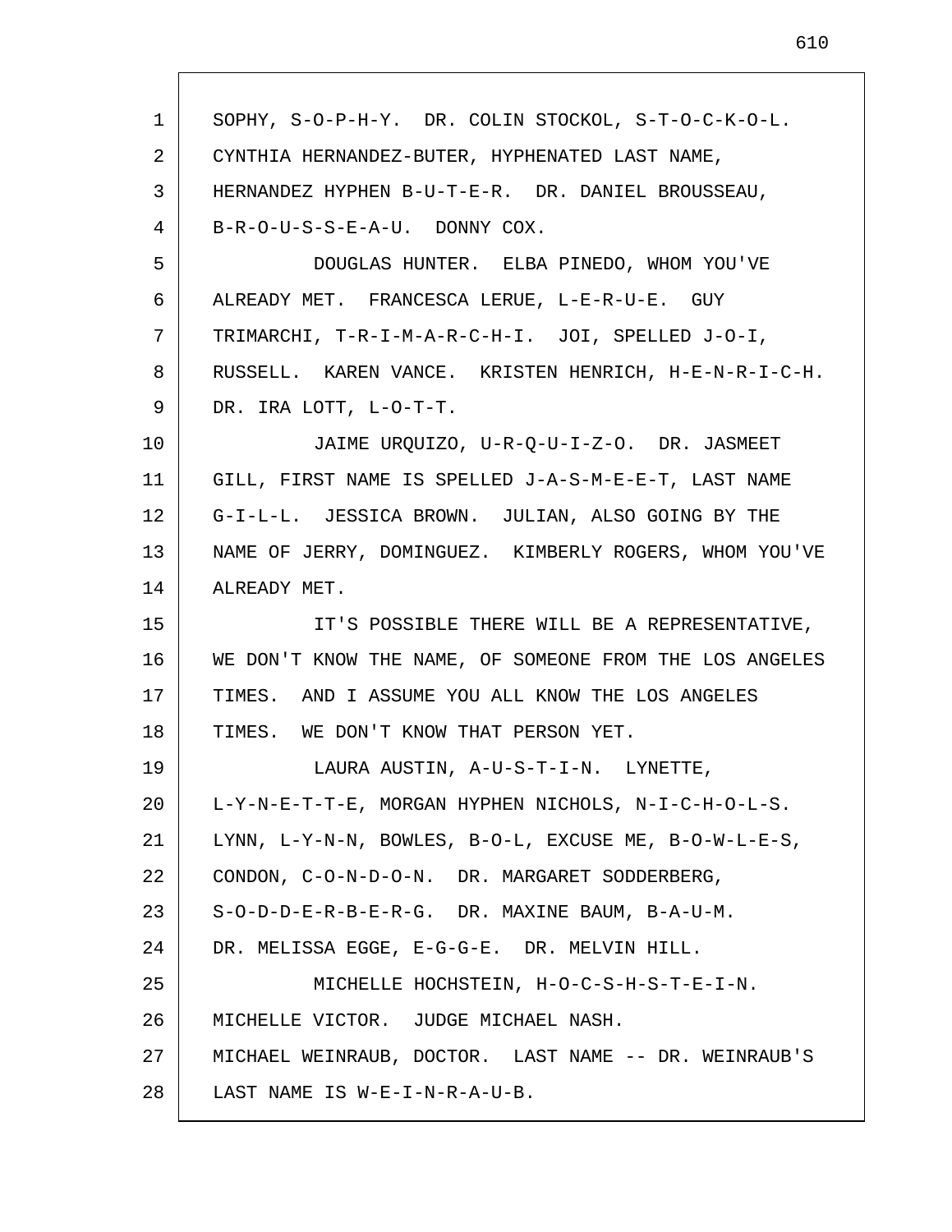| $\mathbf{1}$ | DR. MICHELLE EVANS. MICHELLE SWART,                      |
|--------------|----------------------------------------------------------|
| 2            | S-W-A-R-T. MONIQUE BUSTOS, B-U-S-T-O-S.                  |
| 3            | MUZEYYEN BALABAN, WHO YOU HAVE ALREADY MET. NANCY        |
| 4            | EGIZII, E-G-I-Z-I-I. NICOLE WILLIAMS.                    |
| 5            | NERISSA ENNIS. OLAF MARSHALL. DR. PATRICK                |
| 6            | DAHL, D-A-H-L. RAFAELINA DUVAL, WHO YOU'VE ALREADY       |
| 7            | MET. REECE NEYLAND, N-E-Y-L-A-N-D. ROBBY WERK,           |
| 8            | W-E-R-K. ROBERT BOUDIN, B-O-U-D-I-N.                     |
| 9            | ROBERT POWELL. RD, THAT'S THE MINOR I                    |
| 10           | MENTIONED TO YOU. I DON'T KNOW WHETHER RD WILL           |
| 11           | ACTUALLY BE A WITNESS, BUT HE'LL BE IDENTIFIED ONLY BY   |
| 12           | THOSE INITIALS.                                          |
| 13           | ROSA BAGHDASSARIAN, B-A-G-H-D-A-S-S-A-R-I-A-N.           |
| 14           | RYAN MILLS. DR. STEVEN SANDERS, THE DOCTOR IS A PHD AS   |
| 15           | OPPOSED TO AN MD. DR. SURAJ ACHAR, FIRST NAME            |
| 16           | S-U-R-A-J, LAST NAME A-C-H-A-R. SUSAN PENDER, WHO        |
| 17           | YOU'VE MET.                                              |
| 18           | TIKA SMITH, WHO I MENTIONED WILL BE HERE                 |
| 19           | AGAIN, WITH A PHD, DR. TWILA, T-W-I-L-A CLARK,<br>LATER. |
| 20           | C-L-A-R-K, AGAIN, A PHD AS OPPOSED TO AN MD.             |
| 21           | VALERIE ANN BAGGIO, B-A-G-G-I-O.                         |
| 22           | VICTORIA SCHEELE, WHOM YOU'VE ALREADY MET.               |
| 23           | WENDY CRUMP, C-R-U-M-P. AND URBANA PEREZ TAPIA,          |
| 24           | $T - A - P - I - A$ .                                    |
| 25           | ANY OF YOU THINK YOU KNOW ANY OF THOSE                   |
| 26           | PERSONS? YES.                                            |
| 27           | THE JUROR: DR. IRA, IRA LOTTO? OR --                     |
| 28           | THE COURT: BEATS ME, I'LL GO BACK AND LOOK.              |
|              |                                                          |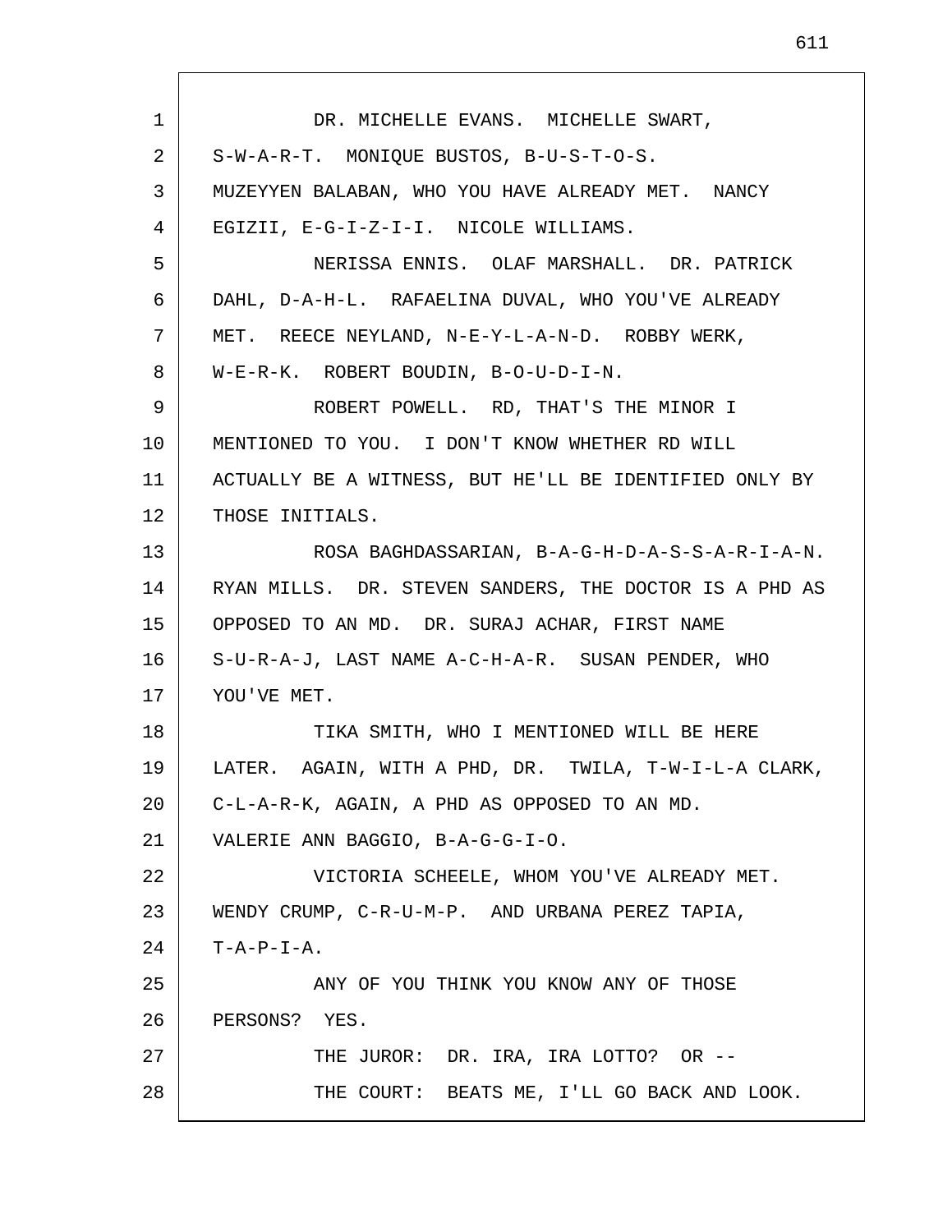1 2 3 4 5 6 7 8 9 10 11 12 13 14 15 16 17 18 19 20 21 22 23 24 25 26 27 28 (LAUGHTER) MR. MCMILLAN: IRA LOTT. THE COURT: LOTT, L-O-T-T. THE JUROR: L-O-T-T. AND I KNOW HIM. THE COURT: OKAY, ANYONE ELSE? YOU MIGHT THINK YOU MAY KNOW ONE OF THESE PERSONS? ALL RIGHT. APPARENTLY NOT. SO THE NEXT THING THAT I WANT TO TALK TO YOU ABOUT IS THE -- IS WHETHER OR NOT -- EXCUSE ME -- THE NEXT THING I NEED TO DO IS I'LL GIVE THE ATTORNEYS A CHANCE TO, ONE FOR EACH SIDE, GIVE YOU A LITTLE MORE EXPLANATION OF WHAT THE CASE IS ABOUT. WHEN I GAVE THE -- READ TO YOU THE DESCRIPTION OF WHAT THE CASE IS ABOUT, THAT DESCRIPTION IS DELIBERATELY NOT VERY SPECIFIC AS TO WHAT ACTUALLY HAPPENED. I TOLD YOU WHAT IT WAS ABOUT. BUT DOESN'T REALLY DESCRIBE WHAT HAPPENED. AND THE REASON FOR THAT IS THAT, FOR THOSE PERSONS WHO EVENTUALLY SERVE AS JURORS IN THE CASE, YOU'LL HAVE TO DECIDE ALL ISSUES IN THE CASE BASED ON THE EVIDENCE RECEIVED HERE IN COURT. AND MY READING TO YOU OF THAT DESCRIPTION OF JUST WHAT THE CASE IS ABOUT IS SOLELY FOR THE PURPOSE OF MY BEING ABLE TO ASK YOU IF YOU'VE HEARD OF THIS MATTER BEFORE COMING HERE TODAY. BUT WHAT I SAID ABOUT THE CASE IS NOT EVIDENCE. AND SO IF YOU ARE EVENTUALLY SELECTED AS ONE OF THE JURORS TO HEAR THIS MATTER, YOU MUST COMPLETELY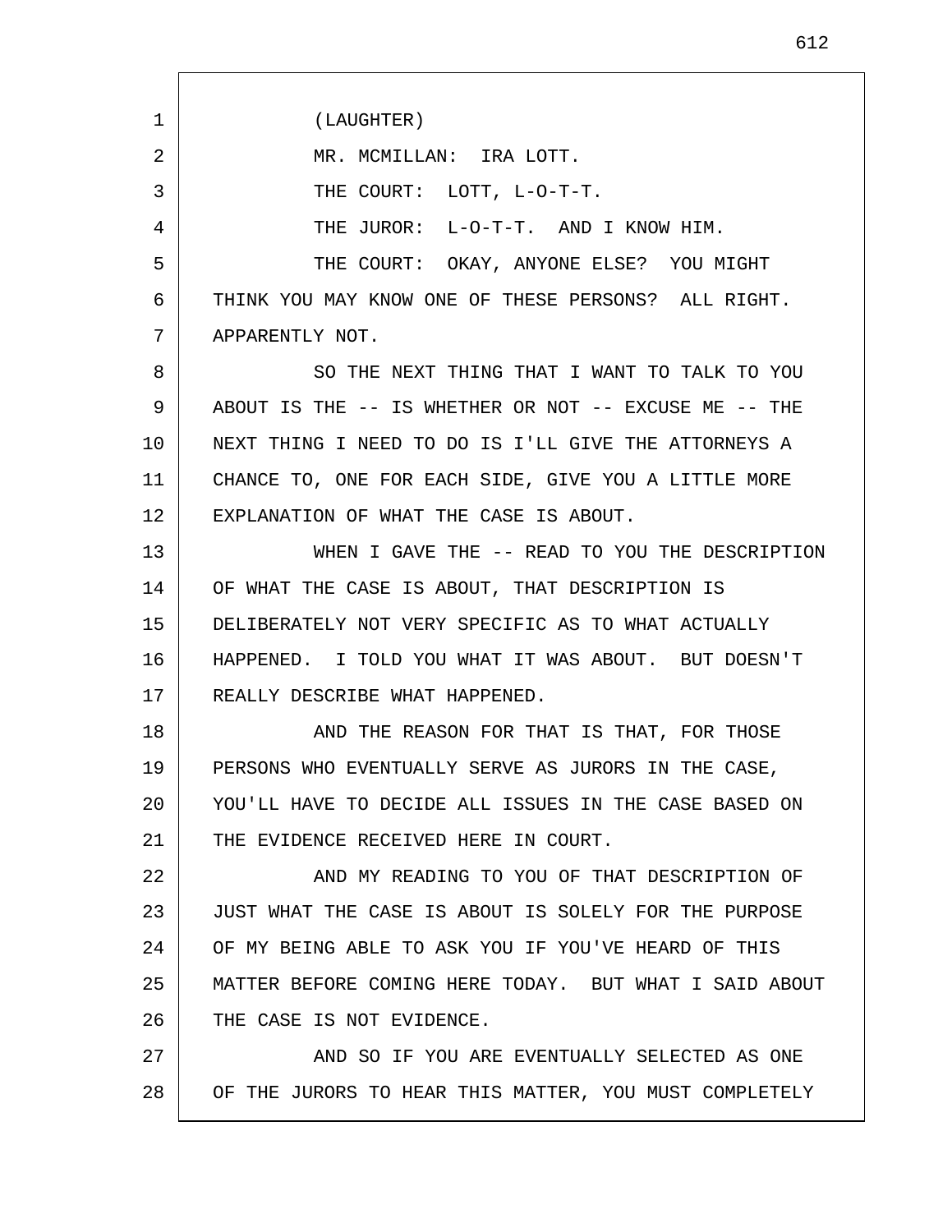1 2 3 4 5 6 7 8 9 10 11 12 13 14 15 16 17 18 19 20 21 22 23 24 25 26 27 28 DISREGARD MY DESCRIPTION OF THE CASE AND WHAT THE CLAIMS ARE IN THE CASE, BECAUSE THAT IS NOT EVIDENCE. THE ATTORNEYS WHO WILL ADDRESS YOU NOW IN JUST A MOMENT, WE'LL BEGIN WITH MR. MCMILLAN, AND WHAT THEY TELL YOU IS WHAT WE REFER TO AS A MINI-OPENING STATEMENT. IT'S A VERY SHORT STATEMENT, A LITTLE MORE DETAIL OF WHAT THE CASE IS ABOUT. AND THEN MS. SWISS WILL BE GIVING YOU ALSO A VERY SHORT VERSION OF AN OPENING STATEMENT. AND ALSO WHAT SHE TELLS YOU IS NOT EVIDENCE IN THE CASE. SO THIS -- PURPOSE OF THIS IS SIMPLY TO ACQUAINT YOU A LITTLE BIT MORE WITH THE SUBJECT MATTER OF THE CASE. ONCE THAT'S COMPLETED, THEN I'LL TALK WITH YOU AS TO WHETHER ANY OF YOU WOULD SUFFER AN UNDUE HARDSHIP IF YOU WERE ASKED TO SERVE. SO, MR. MCMILLAN, YOU MAY PROCEED. MR. MCMILLAN: THANK YOU, YOUR HONOR. OVER THE NEXT FEW DAYS, WE'RE GOING TO BE SPENDING QUITE A BIT OF TIME TOGETHER. WE'RE GOING TO LEARN A LITTLE BIT ABOUT EACH OTHER. WE'VE ALREADY LEARNED A LITTLE BIT ABOUT THE CASE. AND WE'RE GOING TO LEARN A LITTLE BIT ABOUT THE LAW. ONE OF THE FIRST THINGS THAT YOU'LL LEARN IS THAT A CIVIL TRIAL LIKE THIS ONE IS SIMILAR IN MANY RESPECTS TO A MOVIE OR A STAGE PLAY, BOTH TELL A STORY. WHILE IN A MOVIE, THE STORY MORE OR LESS MOVES ALONG CHRONOLOGICALLY, WITH EACH SCENE FLOWING NATURALLY TO THE NEXT, A TRIAL IS DIFFERENT. IT'S MORE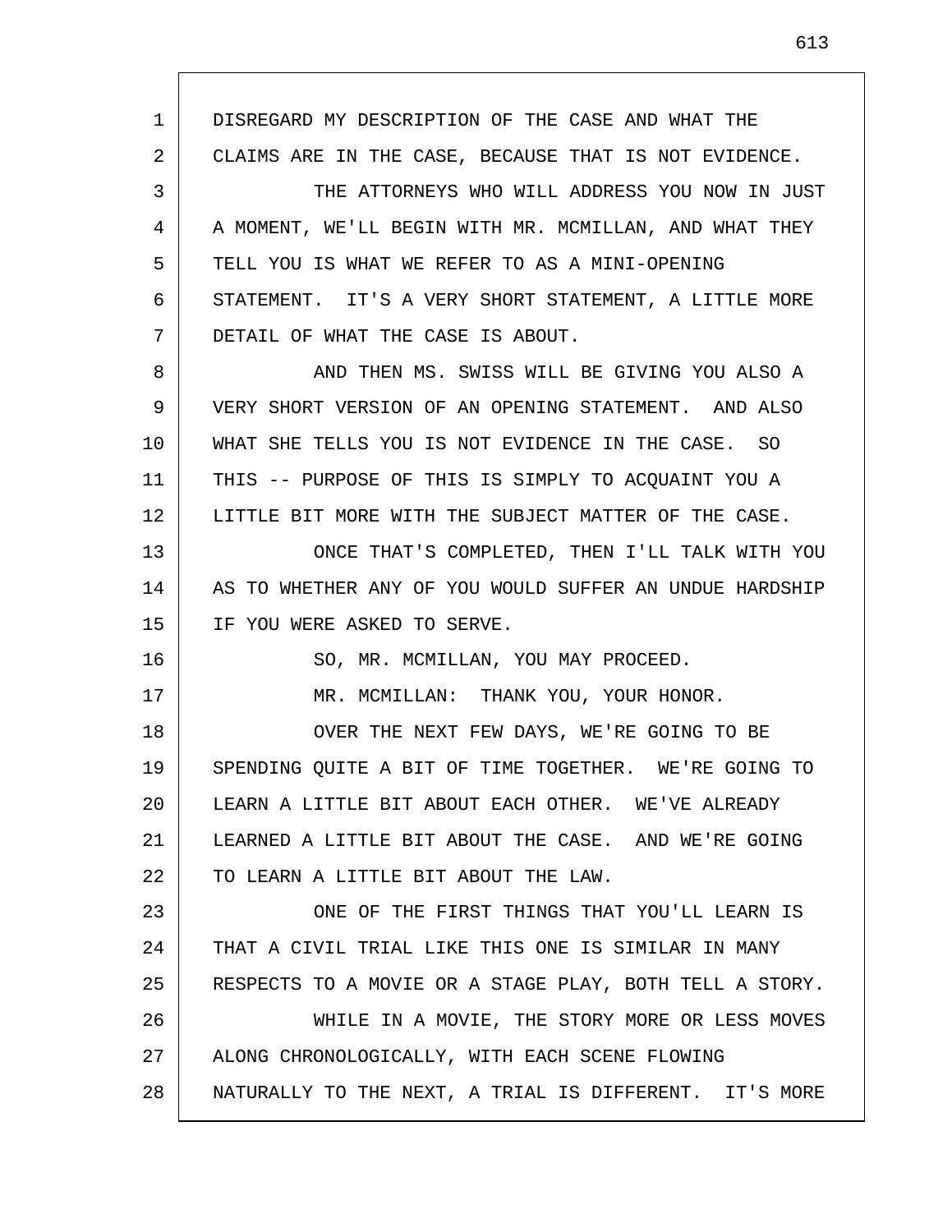1 2 3 4 5 6 7 8 9 10 11 12 13 14 15 16 17 18 19 20 21 22 23 24 25 26 27 28 LIKE PUTTING TOGETHER A JIGSAW PUZZLE, BUT WITH LITTLE BITS AND PIECES OF LIVE ACTION. AND AS THE WITNESSES, THEY COME ACROSS THE STAND, SWEAR TO TELL THE TRUTH, THE WHOLE TRUTH, NOTHING BUT THE TRUTH, YOU'LL SEE AS THE PIECES OF THE PUZZLE THAT THEY'LL LEAVE BEHIND, THEY START TO TAKE SHAPE AND FORM INTO A PICTURE. A STORY. AND WHAT YOU'LL LEARN IS THAT THE REASON THAT WE'RE HERE TOGETHER TODAY, AND THE REASON THAT SOME OF US WILL REMAIN HERE TOGETHER FOR THE NEXT SEVERAL WEEKS IS BECAUSE THE COUNTY OF LOS ANGELES AND THESE DEFENDANTS HERE, THEY ABUSED THEIR POWER. THEY ABUSED OUR CLIENT, RAFAELINA DUVAL. AND THE EVIDENCE WILL SHOW THEY DIDN'T DO IT FOR ANY JUST OR NOBLE CAUSE. THEY DID IT TO GIVE HER AN ATTITUDE ADJUSTMENT, TO TEACH HER A LESSON. SO WHAT DID THE DEFENDANTS DO? MS. PENDER, MS. ROGERS, THEY SEIZED RAFAELINA'S BABY WITHOUT A WARRANT FOR JUST CAUSE, AND THEN THEY LIED ABOUT HER IN THEIR OFFICIAL REPORTS TO THE JUVENILE COURT. THEY TOLD THE JUDGE THAT, UNDER PENALTY OF PERJURY, THAT MS. DUVAL -- SHE WILLFULLY AND INTENTIONALLY FAILED AND REFUSED TO FEED HER 15-MONTH-OLD BABY. THIS CAUSED THE BABY, ACCORDING TO THEM, TO FAIL TO THRIVE. SO THEY TAKE HER BABY, AND THEY GIVE THE BABY TO THE FATHER. AND THEN THE CASE, IT JUST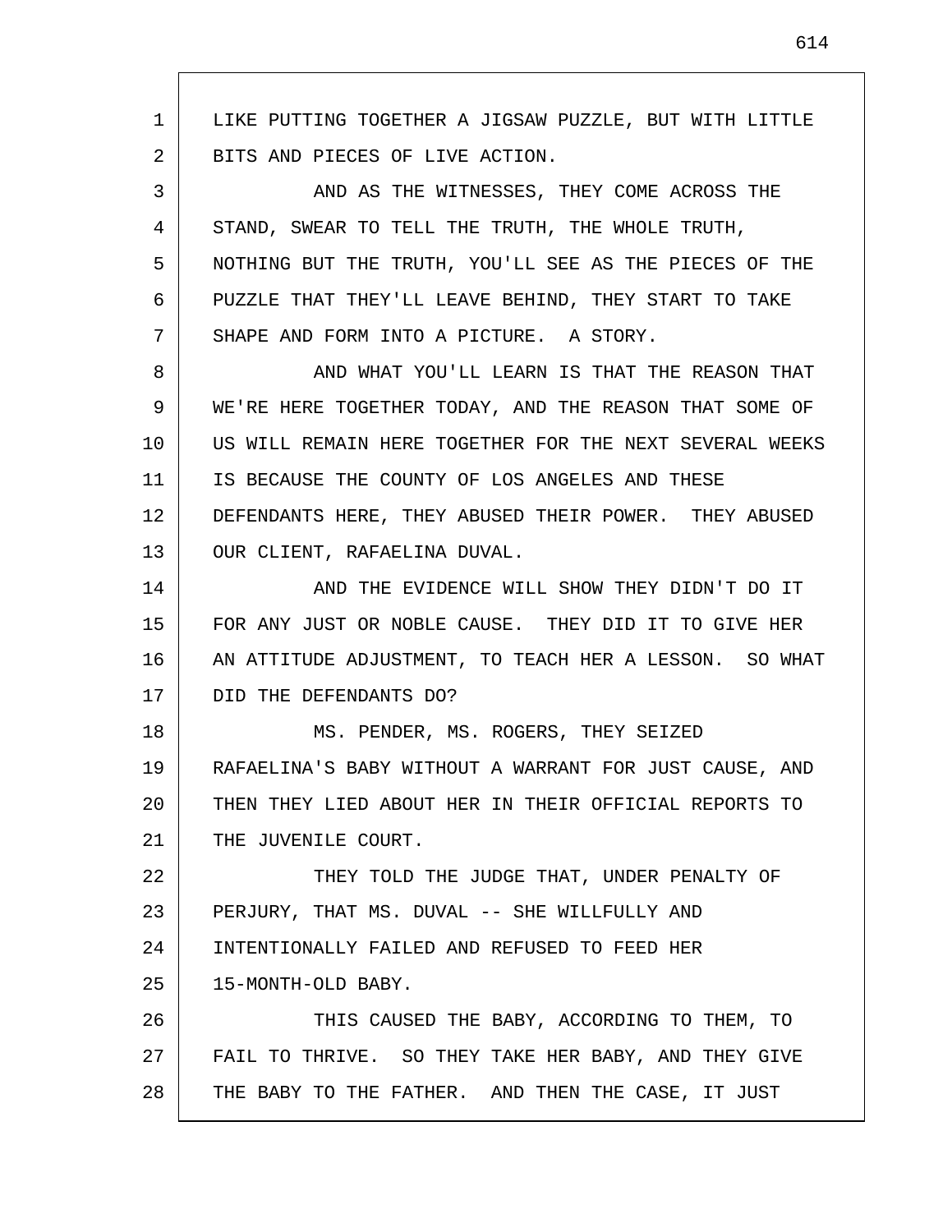| $\mathbf{1}$ | KIND OF MOVES ON DOWN THE LINE. AND IN THE PROCESS      |
|--------------|---------------------------------------------------------|
| 2            | WITH THAT LIE, INITIAL LIE, IT KEEPS GROWING AND        |
| 3            | CHANGING.                                               |
| 4            | YOU SEE, RAFAELINA, SHE SUFFERS FROM A                  |
| 5            | DISABILITY THAT CAUSES HER HANDS TO SHAKE, SOMETIMES    |
| 6            | VIOLENTLY. IT'S CALLED FAMILIAL TREMORS, AND THE        |
| 7            | SOCIAL WORKERS, THEY KNOW THAT, AND THEY USE IT AGAINST |
| 8            | HER.                                                    |
| 9            | THEY TELL THE COURT SHE'S ANXIOUS AROUND HER            |
| 10           | BABY, THAT'S WHY HER HANDS SHAKE. IMPLYING, OF COURSE,  |
| 11           | SHE CAN'T BE TRUSTED TO RAISE HER SON. BUT IT DOESN'T   |
| 12           | END THERE.                                              |
| 13           | TO SOLIDIFY THE PLAN THAT THESE TWO PUT IN              |
| 14           | PLACE, TO CRUSH ANY HOPE THAT RAFAELINA MIGHT HAVE TO   |
| 15           | UNDO THE DAMAGE, THEY MISLEAD THE COURT. MS. NELSON     |
| 16           | AND MS. SCHEELE OVER THERE.                             |
| 17           | THEY TELL THE COURT, WE'RE CONCERNED, SHE               |
| 18           | MIGHT HAVE MUNCHAUSEN BY PROXY. WE NEED FURTHER         |
| 19           | ASSESSMENT. WHAT DOES THE COURT DO? THE COURT LIMITS    |
| 20           | RAFAELINA'S TIME WITH HER 15-MONTH-OLD BABY -- WHO, BY  |
| 21           | THE WAY, SHE IS NURSING AT THE TIME -- TO TWO VISITS A  |
| 22           | WEEK.                                                   |
| 23           | EACH ONE-AND-A-HALF HOURS LONG IN THE                   |
| 24           | BEGINNING. LATER ON, THAT WAS EXPANDED TO THREE HOURS.  |
| 25           | TWO VISITS, ONE-AND-A-HALF-HOURS EACH. AND TODAY,       |
| 26           | SEVEN YEARS LATER, IT'S STILL THREE HOURS EACH VISIT,   |
| 27           | TWICE A WEEK.                                           |
| 28           | AND FOLKS, THE REASON WHY THESE SOCIAL                  |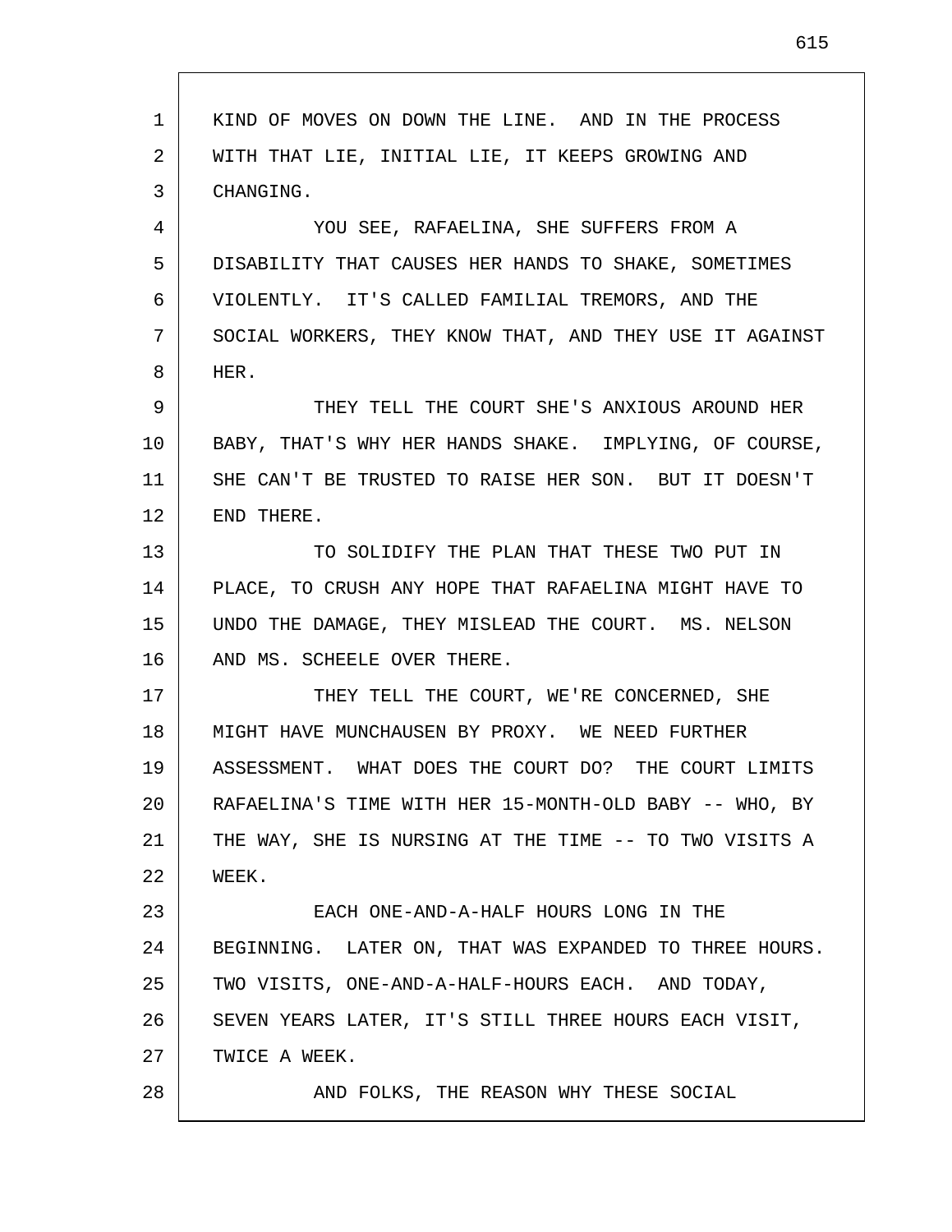1 2 3 4 5 WORKERS, THESE GOVERNMENT SOCIAL WORKERS, FELT SO COMFORTABLE DOING THESE THINGS IS BECAUSE THE COUNTY OF LOS ANGELES, DEPARTMENT OF FAMILY AND CHILDREN AND FAMILY SERVICES, THEY FOSTER A CULTURE THAT ENCOURAGES THIS TYPE OF BEHAVIOR.

6 7 8 9 10 11 AND THAT'S -- WE'LL PROVE TO YOU -- WE'LL PROVE TO YOU THAT THE COUNTY AND SOCIAL WORKERS, THEY VIOLATED RAFAELINA'S RIGHTS TO PARENT HER CHILD. THESE ARE RIGHTS THAT ARE PROTECTED UNDER THE 14TH AMENDMENT OF THE UNITED STATES CONSTITUTION, AND THEY'RE RIGHTS WE ALL SHARE. AND THESE PEOPLE, THEY KNEW IT.

12 13 14 15 WE WILL ALSO PROVE TO YOU THAT THESE GOVERNMENT SOCIAL WORKERS, THEY DID THESE THINGS. THEY SEIZED THE BABY WITHOUT A WARRANT, LIED ABOUT MS. DUVAL.

16 17 18 19 THEY DID IT WITH A KNOWING DISREGARD FOR HER RIGHTS. YOU SEE, THEY'LL ALL TELL YOU, THEY HAVE TRAINING. THEY KNOW WHAT HER RIGHTS ARE. THEY DID IT WITH A KNOWING DISREGARD.

20 21 AND FOR THAT, THE EVIDENCE WILL SHOW, THEY DESERVE TO BE PUNISHED.

22 23 24 25 26 27 28 THE COURT: THANK YOU. MS. SWISS? MS. SWISS: THANK YOU. THE COURT: YOU MAY PROCEED. MS. SWISS: GOOD MORNING, ALL OF YOU. MY NAME IS CHRISTIE SWISS. AND ALONG WITH MY CO-COUNSEL, KELSEY NAU AND TOM GUTERRES, WE REPRESENT THE DEFENDANTS IN THIS CASE: THE COUNTY OF LOS ANGELES AND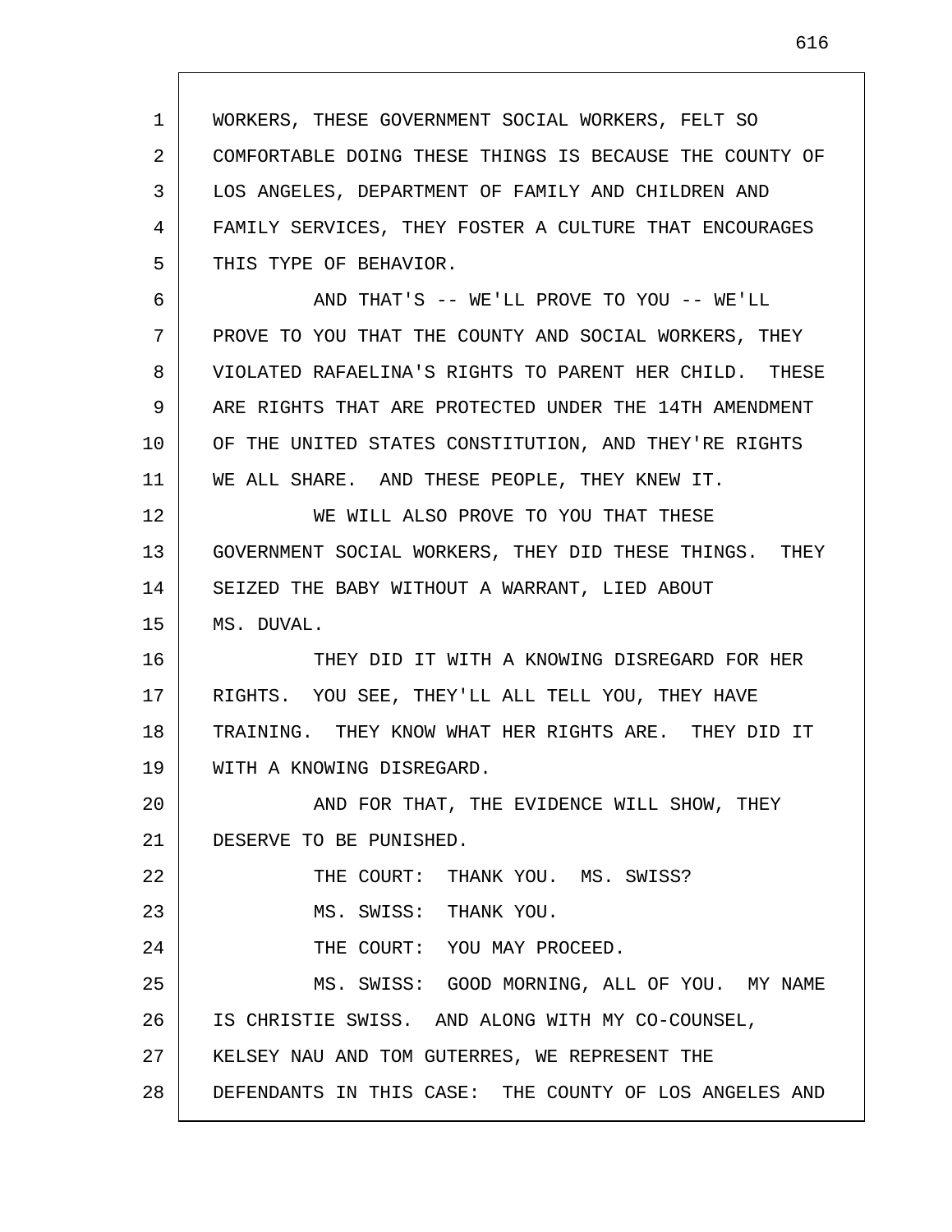1 2 3 4 5 6 7 8 9 10 11 12 13 14 15 16 17 18 19 20 21 22 23 24 25 26 27 28 SEVERAL EMPLOYEES OF THE DEPARTMENT OF CHILDREN AND FAMILY SERVICES, DCFS. SO THIS CASE INVOLVES ONE OF THE MOST FUNDAMENTAL RIGHTS WE HAVE IN AMERICA. THE RIGHT TO FAMILIAL ASSOCIATION, THE RIGHT TO RAISE YOUR CHILD WITHOUT GOVERNMENTAL INTERFERENCE. NOW, THE GOVERNMENT, THEY DON'T CHOOSE TO INTERFERE INTO PEOPLE'S LIVES. DCFS EXISTS FOR THE SOLE PURPOSE TO GET INVOLVED WITH FAMILIES WHEN ISSUES ARE IDENTIFIED BY PEOPLE LIKE MANDATED REPORTERS. PEOPLE, REQUIRED BY LAW, TO CONTACT DCFS IF THEY SEE A POTENTIAL ISSUE WITH A CHILD. WHEN A CHILD IS BEING ABUSED OR NEGLECTED, THEY BECOME INVOLVED. WHEN A CHILD WHO CANNOT STAND UP FOR HIMSELF, WHEN HE NEEDS A VOICE, THAT IS WHEN THEY GET INVOLVED. IN THIS CASE, A MANDATED REPORTER, A NUTRITIONIST NAMED WENDY CRUMP, SAW THIS BABY. WHAT SHE SAW WAS SHOCKING. HE WAS 14 MONTHS OLD AND HE WEIGHED 15 POUNDS. THAT'S LESS THAN THE THIRD PERCENTILE. TO PAINT A PICTURE, THE BABY'S DEVELOPMENT WAS THAT OF ABOUT A SIX-MONTH-OLD. HE HAD NO AFFECT. HE COULDN'T EASILY SIT UP, HE COULD NOT HOLD HIMSELF UP ON ALL FOURS, HE COULDN'T CRAWL, HE COULDN'T WALK. THIS BABY WAS BORN FULL-TERM, OVER SIX POUNDS. SO BY THIS AGE, HE SHOULD HAVE ABOUT TRIPLED IN WEIGHT. HE SHOULD HAVE BEEN TALKING, BABBLING, SAYING WORDS BY 14 MONTHS.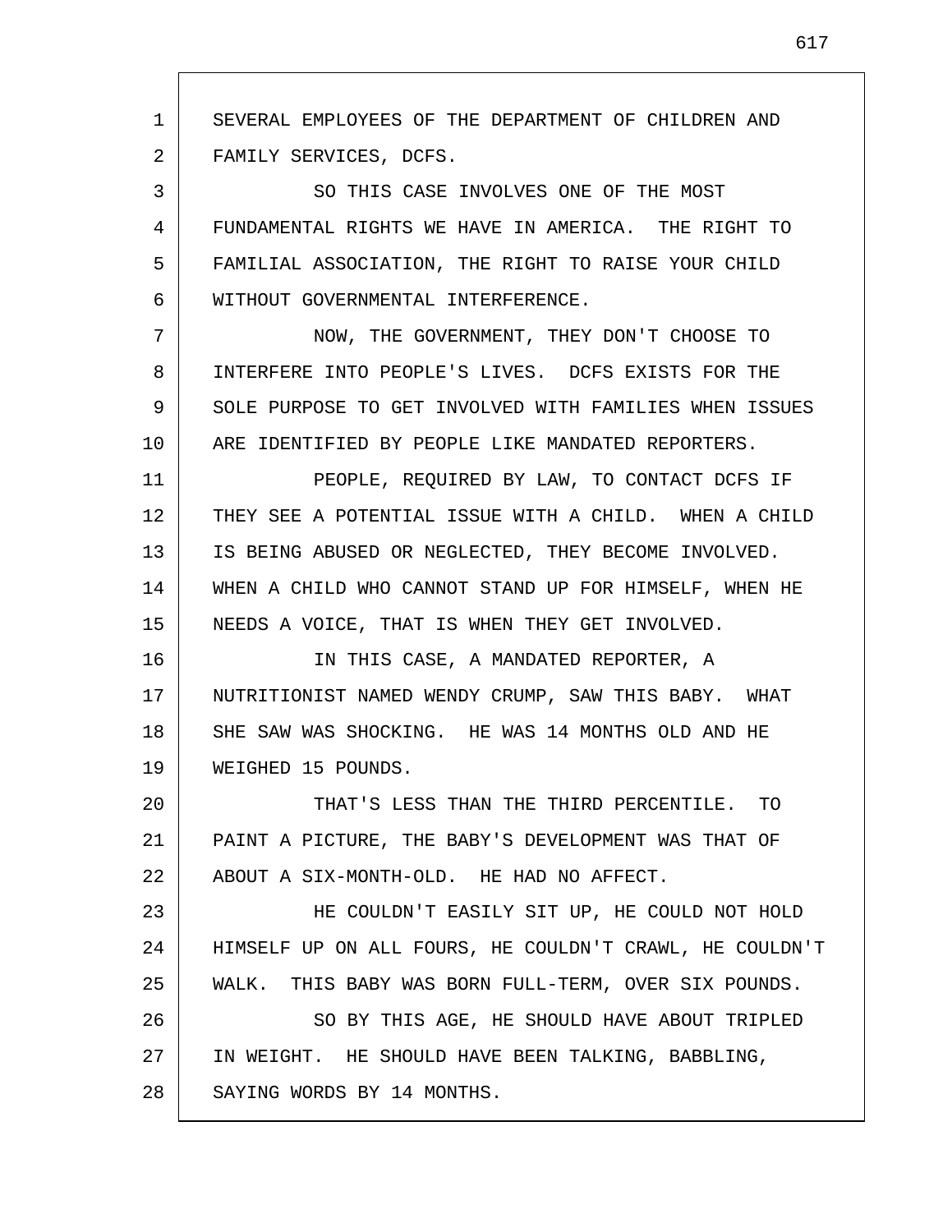1 2 3 4 5 6 7 8 9 10 11 12 13 14 15 16 17 18 19 20 21 22 23 24 25 26 27 28 THIS NUTRITIONIST SAW THIS CHILD WITH HIS PARENTS, WHO WERE IN THE MIDDLE OF A NASTY CUSTODY BATTLE. AND SHE CALLED THE DCFS HOTLINE, THE ONE AND ONLY TIME IN HER CAREER THAT SHE SAW A CHILD SUFFERING TO THE EXTENT THIS BABY WAS. THE CHILD HAD NOT BEEN SEEN BY A PEDIATRICIAN SINCE HE WAS NINE MONTHS OLD, AND HE'S NOW 14 MONTHS OLD. THE EVIDENCE IN THIS CASE WILL SHOW THAT DCFS TOOK THIS CALL VERY SERIOUSLY, AND THEY INVESTIGATED THIS REFERRAL, THE INITIAL REFERRAL, OVER TWO WEEKS. THE INVESTIGATION INCLUDED INTERVIEWS OF THE PARENTS, MEDICAL PROFESSIONALS WHO HAD BEEN INVOLVED WITH THE CHILD. AND ON OCTOBER 21, 2009, THE BABY WAS DIAGNOSED AT LA USC HOSPITAL WITH FAILURE TO THRIVE AND DEVELOPMENTAL DELAYS. THE INVESTIGATION CONTINUED, AND ON NOVEMBER 3RD, 2009, THE CHILD WAS TAKEN TO THE FAILURE TO THRIVE CLINIC, TO A HARBOR-UCLA SPECIALIST WHO TREATS FAILURE TO THRIVE. AND ON THAT DAY, THE BABY WAS DIAGNOSED WITH FAILURE TO THRIVE FROM ENVIRONMENTAL CAUSES, MEANING THERE WAS NO MEDICAL -- THERE'S NO INTRINSIC DISEASE THAT HE WAS SUFFERING THAT WAS PREVENTING HIS DEVELOPMENT. IT WAS SOMETHING IN HIS ENVIRONMENT, THAT HE WAS NOT BEING FED. AT THIS POINT, THE PLAINTIFF HAD 88 PERCENT CUSTODY OF HER SON, AND THE FATHER HAD 12 PERCENT, COUPLE OF VISITS PER WEEK. AND SOMETHING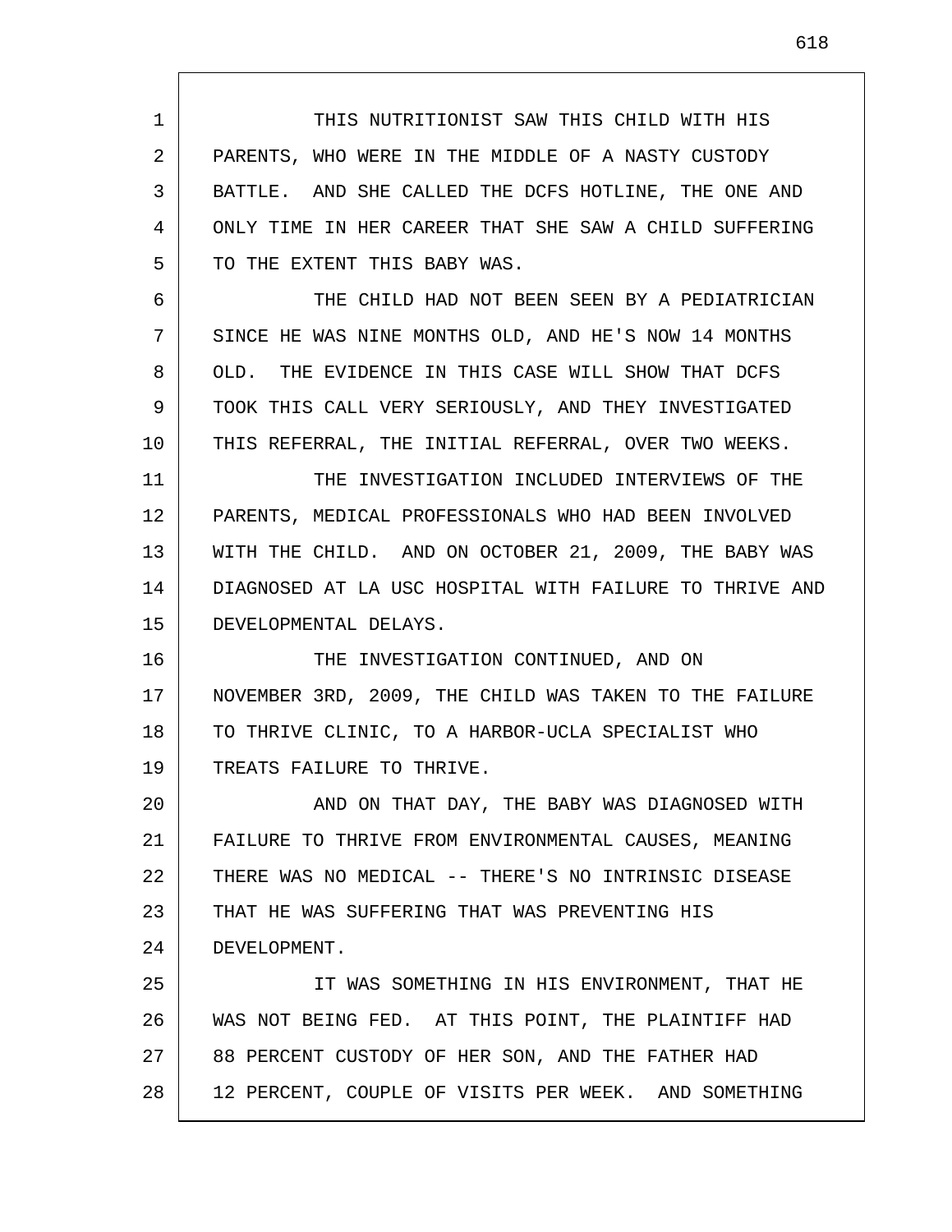1 2 3 4 5 6 7 8 9 10 11 12 13 14 15 16 17 18 19 20 21 22 23 24 25 26 27 28 IN THIS CHILD'S ENVIRONMENT WAS CAUSING HIM TO NOT BE FED. NOW THAT NUTRITIONIST, WENDY CRUMP, WHEN SHE FIRST SAW THIS CHILD AND WHEN SHE CALLED DCFS, SHE GAVE THE PARENTS A LIST OF FOODS THE CHILD SHOULD BE FED TO HELP HIM GET BACK ON TRACK, TO GIVE HIM THE FOODS HE NEEDED TO DEVELOP. AND THE DAY THAT THIS DIAGNOSIS, THAT FAILURE TO THRIVE WAS FROM ENVIRONMENTAL CAUSES WAS GIVEN, THE PARENTS, CERTAIN SOCIAL WORKERS, DIFFERENT FAMILY MEMBERS MET WITH DCFS, AT A TEAM DECISION-MAKING MEETING TO SEE IF THE PROFESSIONALS CAN COME UP WITH A PLAN FOR THIS CHILD. WENDY CRUMP, THE NUTRITIONIST, ALSO ATTENDED. AND AT THAT MEETING, SHE REPORTED THAT THE PLAINTIFF WAS NOT FOLLOWING THE RECOMMENDATIONS OF WHAT TO FEED THIS CHILD, AND SHE DIDN'T BELIEVE THAT THE MOTHER WOULD FOLLOW THROUGH. DCFS THEN DECIDED THE COURT NEEDED TO BECOME INVOLVED, THE JUVENILE COURT. THEY DETAINED THE CHILD FROM MOTHER AND PLACED WITH FATHER. BECAUSE A SOCIAL WORKER, AT THIS POINT, RECOGNIZED THE SEVERITY OF THIS BABY'S HEALTH. NOW, THE EARLY YEARS OF A CHILD'S DEVELOPMENT ARE CRITICAL. EACH DAY A CHILD, AN INFANT, IS DEPRIVED OF FOOD CAN HAVE A VERY SERIOUS IMPACT ON THE HEALTH AND DEVELOPMENT OF THE CHILD. NOW, THE PLAINTIFF IN THIS CASE IS GOING TO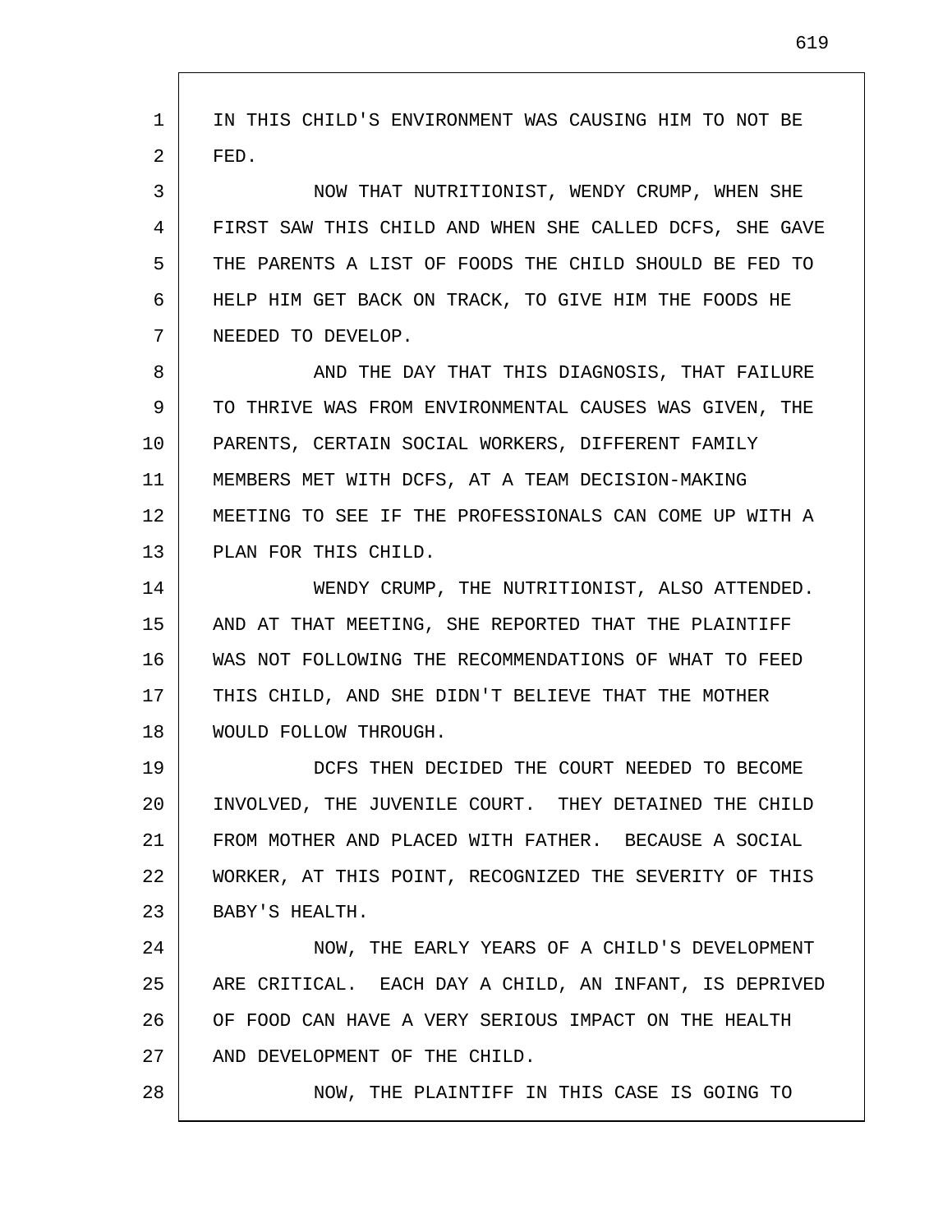1 2 3 4 ARGUE THERE WAS NO MEDICAL CONDITION CREATING ANY URGENCY AND THAT THE DCFS SHOULD HAVE GONE AND GOTTEN COURT ORDERS AND DONE ALL THESE THINGS BEFORE TAKING THE CHILD AWAY.

5 6 7 8 BUT THE EVIDENCE WILL SHOW THAT BY THE TIME IT GOT TO THIS MEETING BEFORE THEY DETAINED THE CHILD, THE BABY WAS IN A CONDITION THAT THE SOCIAL WORKER HERSELF NEEDED TO STOP AND GET COURT INVOLVED RIGHT AWAY.

9 10 11 12 ON NOVEMBER 6, 2009, THREE DAYS AFTER THE CHILD WAS DETAINED, THE JUVENILE COURT, ANOTHER COURT LIKE WITH A DIFFERENT JUDGE, HELD A HEARING. THE PARENTS WERE ALL THERE, ALL REPRESENTED BY ATTORNEYS.

13 14 15 16 ALL HAD THE OPPORTUNITY TO GO AND EXPLAIN TO THE COURT THEIR POSITION. THE COURT HEARD THAT TESTIMONY, HEARD THE ARGUMENTS FROM COUNSEL, AND DECIDED THAT THE CHILD SHOULD REMAIN WITH HIS FATHER.

17 18 19 20 THE CHILD REMAINED WITH THE FATHER, MOTHER RECEIVED VISITATIONS, INVESTIGATION CONTINUED, MORE REPORTS WERE MADE TO THE COURT, AND ON AUGUST 9TH, 2010, THERE WAS AN ADJUDICATION HEARING, LIKE A TRIAL.

21 22 23 24 AFTER THAT TRIAL, THE COURT GRANTED FULL LEGAL AND PHYSICAL CUSTODY OF THE BABY TO THE FATHER AND TERMINATED JURISDICTION. SO HERE WE ARE TODAY, IN A CIVIL COURTHOUSE, NOT DEPENDENCY COURT.

25 26 27 28 THIS CASE IS ABOUT DUE PROCESS. THE EVIDENCE WILL SHOW THAT THE PLAINTIFF, THE CHILD, THE FATHER, AND THE COUNTY WERE ALL REPRESENTED BY ATTORNEYS, THEY ALL HAD THE OPPORTUNITY AND DID TAKE THE OPPORTUNITY TO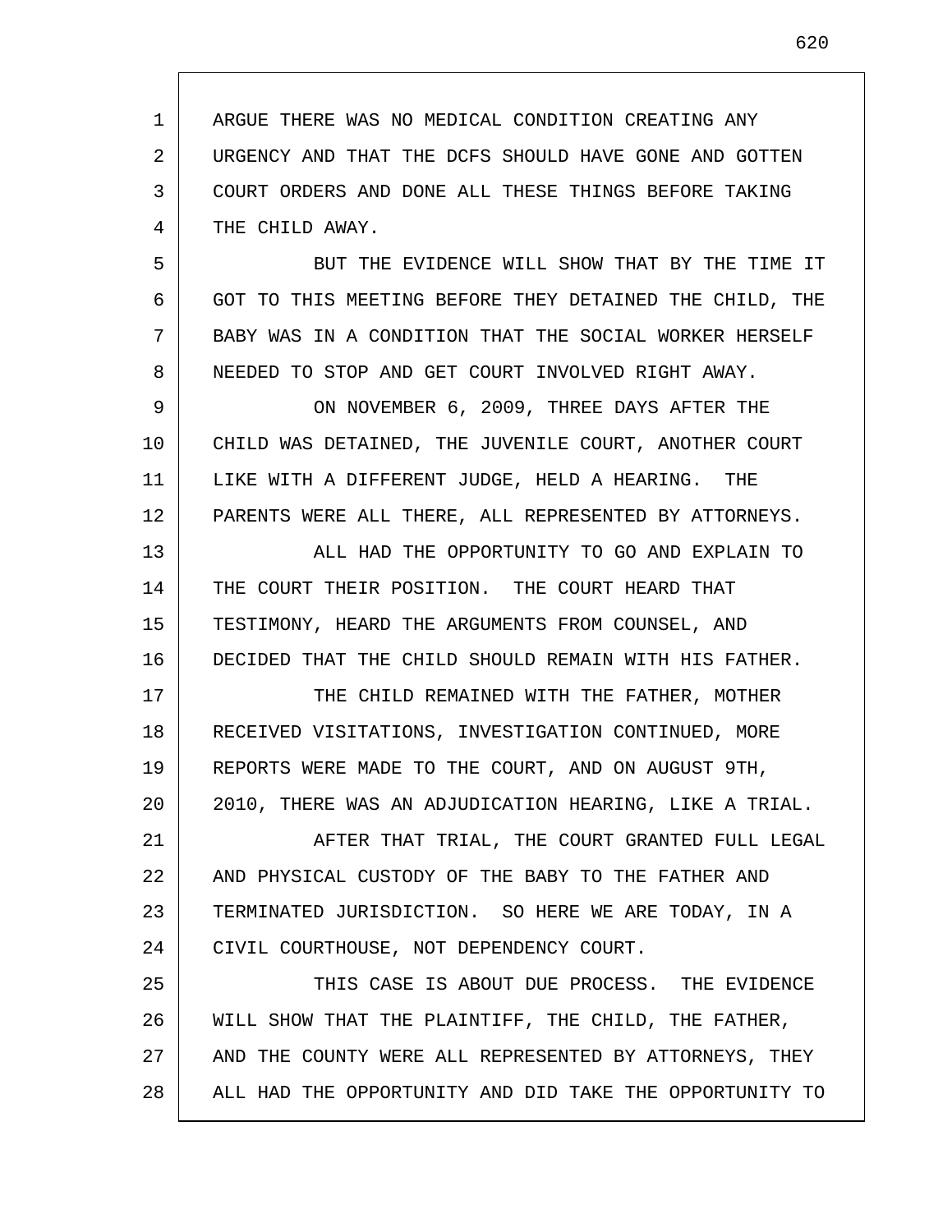1 2 3 4 5 6 7 8 9 10 11 12 13 14 15 16 17 18 19 20 21 22 23 24 25 26 27 28 PROVIDE INFORMATION, ARGUMENTS TO THE JUVENILE COURT. THE JUDGE HEARD ALL THE EVIDENCE, AND THE PLAINTIFF HERSELF, REPRESENTED BY AN ATTORNEY, MADE MOTIONS IN COURT, CALLED WITNESSES INCLUDING MEDICAL EXPERTS OF HER OWN. AND THE COURT, THE JUDGE MADE THE DECISION TO KEEP THE BABY WITH HIS FATHER. NOW, THE PLAINTIFF IS GOING TO TELL YOU THIS CASE IS ABOUT HER, HOW SHE WAS WRONGFULLY TREATED, HOW SHE IS ALLEGEDLY DISABLED. BUT THE EVIDENCE WILL SHOW YOU THIS CASE IS NOT ABOUT THE MOTHER. THERE'S NO DISABILITY INVOLVED THAT WOULD HAVE PREVENTED HER FROM FEEDING HER CHILD. THERE'S NO CONSPIRACY BY THE COUNTY AGAINST THE PLAINTIFF. THE COUNTY ONLY BECAME INVOLVED WITH THIS CHILD AFTER THE NUTRITIONIST RECOGNIZED THIS CHILD WAS SUFFERING. HE WAS NOT DEVELOPING BECAUSE HE WASN'T BEING FED. AND DCFS ONLY HAD ONE GOAL. LOOK OUT FOR THE BEST INTERESTS OF THE CHILD. GET HIM THE FOODS, HIGH-CALORIE FOODS HE NEEDED TO DEVELOP AND GROW, JUST LIKE EVERY CHILD. THE EVIDENCE IN THIS CASE WILL SHOW THAT DCFS SAVED THIS CHILD'S LIFE. HE'S NOW IN THIRD GRADE, HE LIVES WITH HIS DAD, HE HAS VISITATIONS WITH HIS MOM. HE'S NOT ON MEDICATION, HE DOESN'T HAVE ALLERGIES, AND TODAY HE'S THRIVING. THE COUNTY OF LOS ANGELES AND THESE WOMEN -- THESE SOCIAL WORKERS AND SUPERVISORS TAKE THEIR JOBS,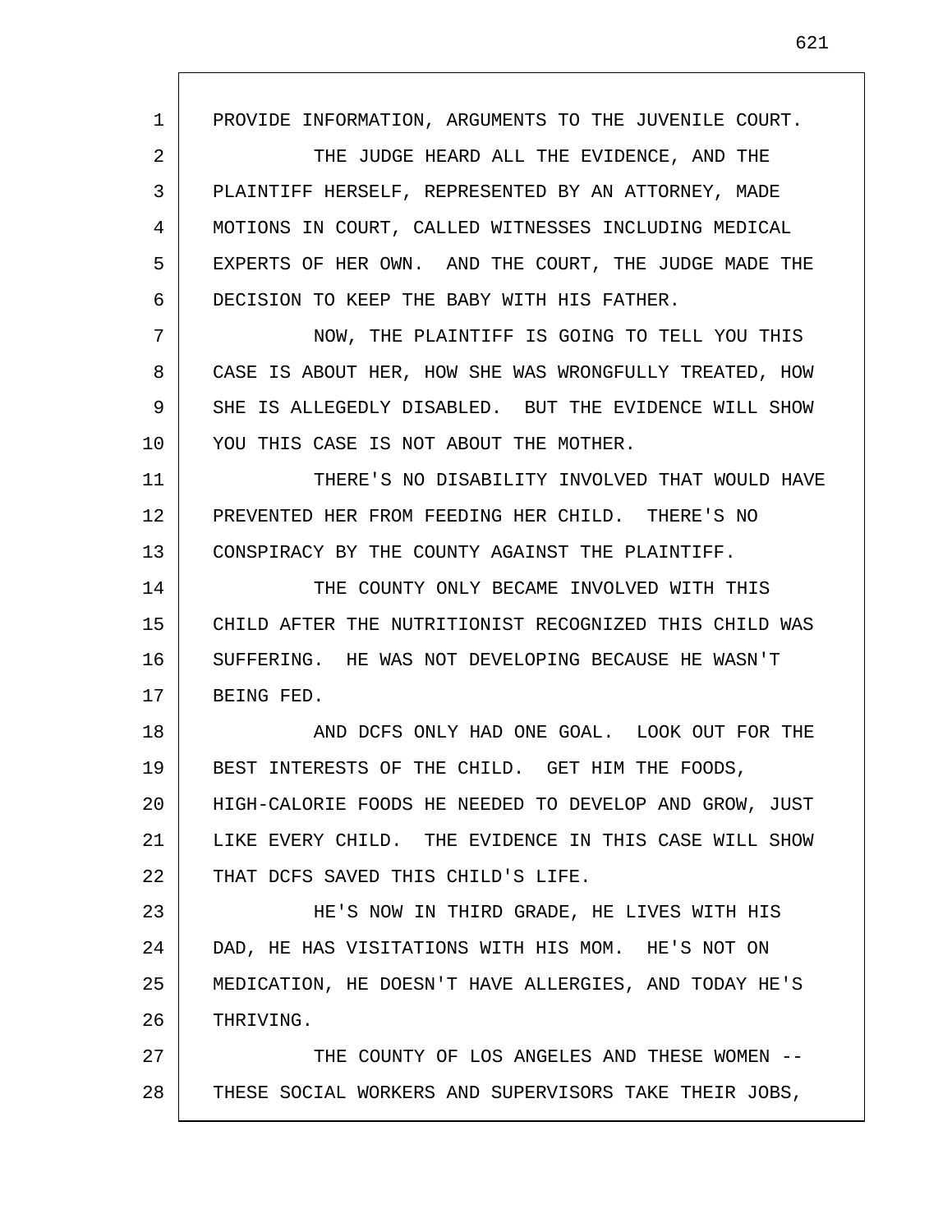1 2 3 4 5 6 7 8 9 10 11 12 13 14 15 16 17 18 19 20 21 22 23 24 25 26 27 28 THEIR VOCATIONS, VERY SERIOUSLY. THEY UNDERSTAND THE INCREDIBLE RESPONSIBILITY THEY HAVE IN COMING INTO A FAMILY'S LIFE AND MAKING DECISIONS THAT COULD ALTER PEOPLE'S LIVES FOREVER. IF IT'S A BURDEN OR RESPONSIBILITY -- MR. MCMILLAN: OBJECTION, ARGUMENT. THE COURT: SUSTAINED. MS. SWISS, I NEED TO HAVE YOU WRAP THIS UP. WE DON'T HAVE THE TIME RIGHT NOW FOR A FULL OPENING STATEMENT. MS. SWISS: THE EVIDENCE WILL SHOW, IN THIS CASE, THESE WOMEN CAME INTO THIS FAMILY'S LIFE AND SAVED RD. THANK YOU. THE COURT: THANK YOU VERY MUCH. THE ESTIMATED LENGTH OF THIS TRIAL IS APPROXIMATELY 25 COURT DAYS. COURT DAY FOR THE JURY WILL BEGIN TYPICALLY AT 9:00 A.M. AND TYPICALLY WILL RECESS AT 4:30 P.M. IN THE AFTERNOON. THERE IS A ONE-AND-A-HALF-HOUR BREAK DURING THE MIDDLE OF THE DAY FROM NOON TO 1:30. I TELL YOU THE LENGTH OF THE TRIAL AND ALSO THE LENGTH OF THE -- DURATION OF THE TRIAL DAY SO YOU'D UNDERSTAND WHAT YOUR OBLIGATIONS WOULD BE IF YOU WERE CHOSEN AS A JUROR IN THIS CASE. THE LAW PERMITS ANYONE TO BE EXCUSED FROM A -- SERVICE AS A JUROR IN A PARTICULAR CASE IF THAT SERVICE WOULD CAUSE THEM AN UNDUE HARDSHIP. THE LAW ALSO REQUIRES -- THE STATE CONSTITUTION OF THE STATE OF CALIFORNIA REQUIRES THAT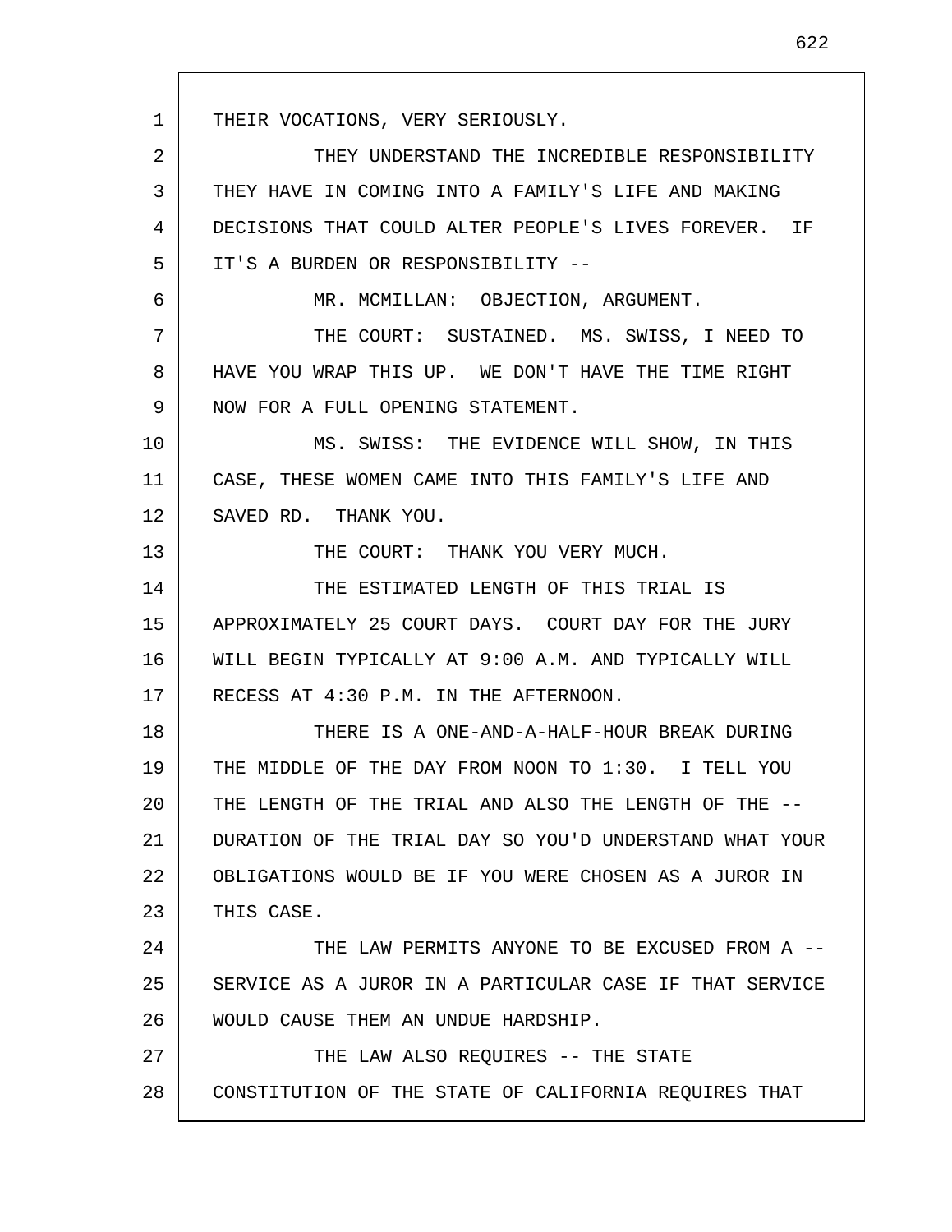1 2 3 4 5 6 7 8 9 10 11 12 13 14 15 16 17 18 19 20 21 22 23 24 25 26 27 28 EVERYBODY, AND I MEAN EVERYBODY, IS REQUIRED TO SERVE AS A JUROR WHEN CALLED. THE EXCEPTION TO THAT IS THAT YOU'RE NOT OBLIGATED TO SERVE ON A PARTICULAR CASE IF THE SERVICE WOULD CAUSE YOU THAT UNDUE HARDSHIP. I WANT YOU TO KNOW THESE ARE NOT MY RULES. THESE ARE RULES OF THE STATE OF CALIFORNIA. THEY'RE SET FORTH BOTH IN THE CONSTITUTION, BY STATUTE, AND ONE SET OF RULES -- RULES THAT WE REFER TO AS THE CALIFORNIA RULES OF COURT. BUT IT'S MY JOB TO ENFORCE THE RULES. NOW, AN UNDUE HARDSHIP MEANS A HARDSHIP TO YOU, NOT TO SOMEBODY ELSE. THAT HARDSHIP MUST BE A HARDSHIP WHICH IS UNDUE. THAT IS, NOT SOMETHING JUST BECAUSE YOU WERE HERE AND WOULD PREFER TO BE SOMEPLACE ELSE. IT MEANS THERE MUST BE A SPECIFIC DEFINABLE HARDSHIP TO YOU PERSONALLY THAT IS DIFFERENT FROM AND IN ADDITION TO THE OBLIGATION TO SERVE AS A JUROR. NOW, ONE EXCEPTION TO THAT, WHEN I SAY THE HARDSHIP HAS TO BE TO YOU, IS THAT IF YOU HAVE A RESPONSIBILITY FOR CARING FOR SOMEBODY OTHER THAN YOURSELF WHO WAS UNABLE TO CARE FOR THEMSELVES. A GOOD EXAMPLE MIGHT BE EITHER YOUNG CHILDREN OR OLDER PERSONS. THEN YOU MAY BE EXCUSED FROM SERVICE IN A PARTICULAR CASE BECAUSE OF THOSE OBLIGATIONS. SO IN A MOMENT I'M GOING TO ASK YOU AS TO ANY OF YOU FEEL YOU WOULD SUFFER AN UNDUE HARDSHIP IF YOU WERE ASKED TO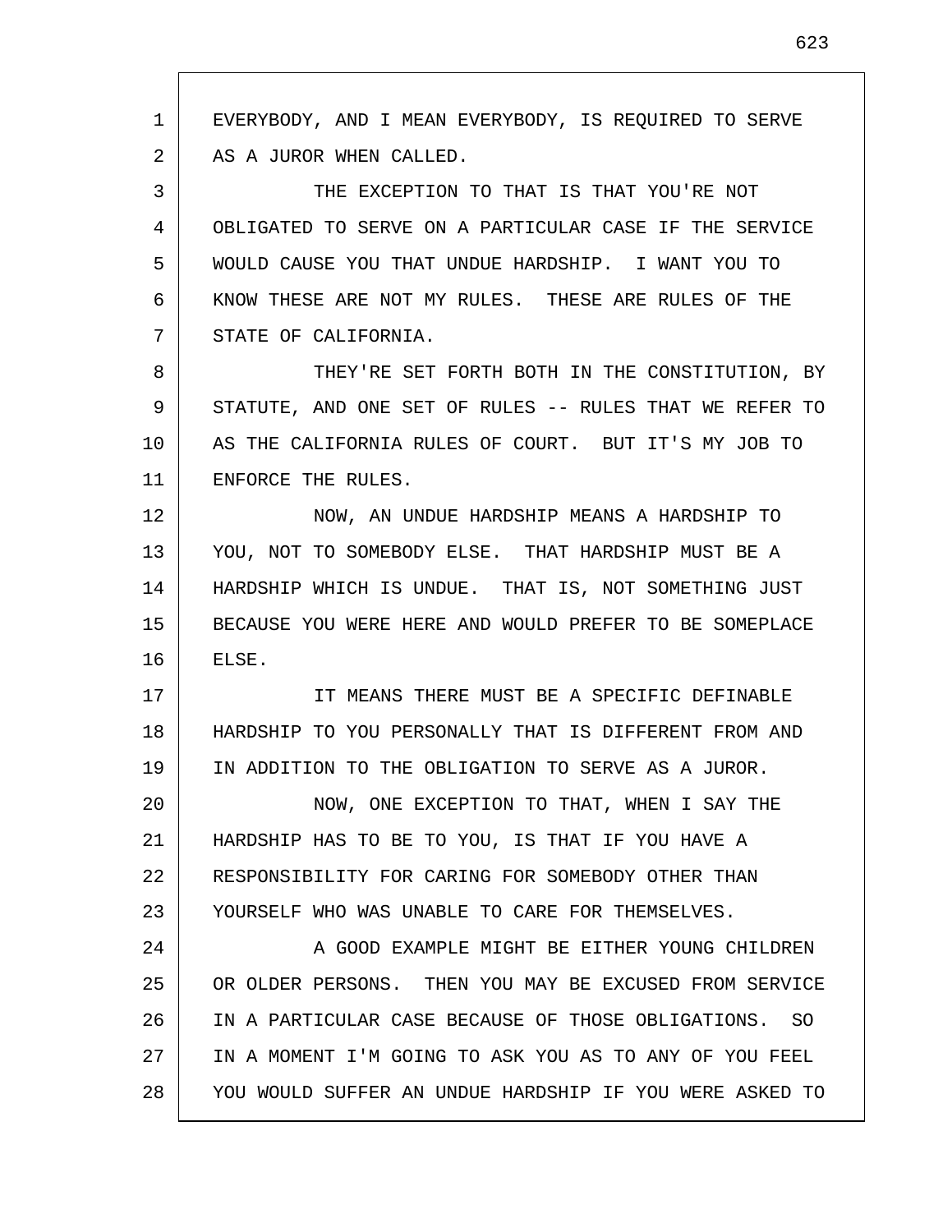1 SERVE IN THIS CASE.

24

2 3 4 5 6 7 BUT TO SPEED THE PROCESS UP, FOR THOSE OF YOU WHO WOULD NOT SUFFER AN UNDUE HARDSHIP, I'M GOING TO HAVE YOU GO OUT IN THE HALLWAY IN JUST A MOMENT, WHERE WE HAVE COURT ATTENDANT, DEANNA, WHO WILL PROVIDE YOU WITH A OUESTIONNAIRE, WHICH YOU WILL -- WHICH YOU MUST ANSWER THE QUESTIONS.

8 9 10 11 YOU'LL BE GIVEN A CLIPBOARD WITH A CRAYON OR A PEN. AND DEPENDING ON HOW LONG IT IS, IT'S LIKE FIVE, SIX PAGES LONG, A LOT OF THINGS YOU JUST CHECK OFF, REALLY "YES" OR "NO" ANSWER.

12 13 14 15 WE REQUIRE CERTAIN INFORMATION ABOUT YOUR EXPERIENCE AND BACKGROUND THAT MAY HAVE SOME EFFECT ON YOUR ABILITY TO BE FAIR IN DEALING WITH THE ISSUES IN THIS CASE.

16 17 18 19 20 21 SO FOR THOSE OF YOU WHO WOULD NOT SUFFER AN UNDUE HARDSHIP IF YOU WERE ASKED TO SERVE A TRIAL THAT'S GOING TO LAST ABOUT SOMEWHERE BETWEEN 20 AND 25 COURT DAYS, I NEED TO HAVE YOU GO NOW OUT TO THE HALLWAY WHERE DEANNA WILL PROVIDE YOU WITH A QUESTIONNAIRE AND A CLIPBOARD TO FILL OUT.

22 23 FOR THOSE OF YOU WHO FEEL YOU WOULD SUFFER AN UNDUE HARDSHIP, REMAIN IN THE COURTROOM.

(PAUSE IN THE PROCEEDINGS)

25 26 27 28 THE COURT: COUNSEL, PLEASE BE SEATED. FOR THOSE PROSPECTIVE JURORS REMAINING IN THE COURTROOM, I ASSUME ALL OF YOU ARE STILL HERE BECAUSE YOU FEEL IF YOU WERE ASKED TO SERVE ON THIS CASE, YOU WOULD SUFFER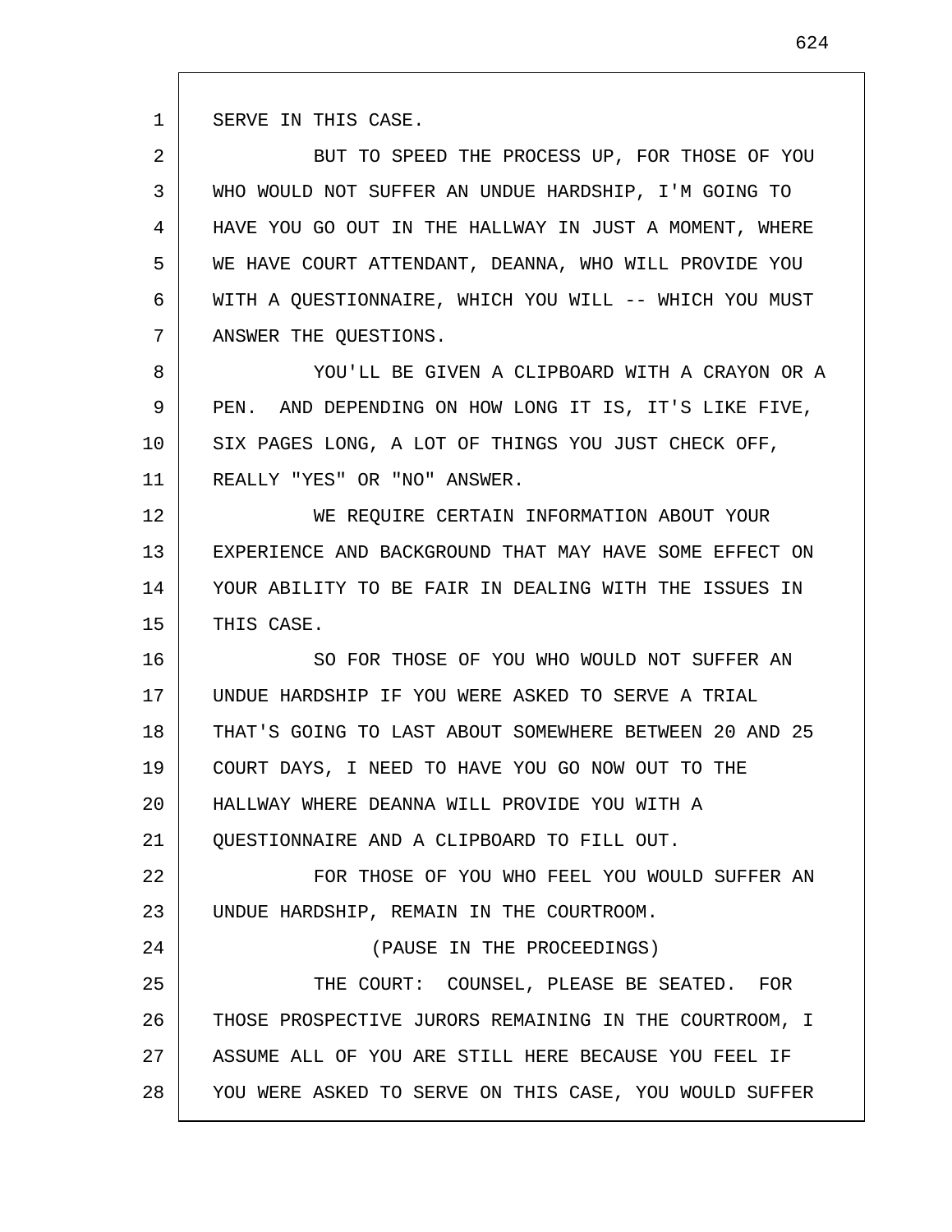1 AN UNDUE HARDSHIP.

2 3 4 5 WHAT I'M GOING TO GO -- WHAT I'M GOING TO DO IS, I DON'T KNOW YOUR NAMES, BUT I'LL GO AROUND AND, WHILE IT'S SOMEWHAT IMPOLITE, I'LL POINT TO YOU AND MAKE SURE YOU KNOW WHO I'M TALKING WITH.

6 7 8 AND WHAT I NEED TO HAVE YOU DO WHEN I ACKNOWLEDGE YOU, IS PLEASE GIVE US YOUR NAME, AND SPELL YOUR LAST NAME SO I CAN FIND YOU ON OUR LIST.

9 10 11 12 13 I'LL THEN ASK YOU WHAT IS THE NATURE OF THE UNDUE HARDSHIP YOU WOULD SUFFER. AND YOU DON'T NEED TO ATTEMPT TO BE PERSUASIVE. ALL I NEED TO HAVE YOU DO IS SIMPLY EXPLAIN TO ME WHAT THE NATURE OF THE HARDSHIP IS.

14 15 16 17 18 YOU MAY OR MAY NOT BELIEVE IT, BUT I'VE DONE THIS MANY TIMES BEFORE, OVER MANY YEARS. AND IT'S NOT -- AND SO -- A VERY BRIEF DESCRIPTION WILL, IN MOST INSTANCES, BE SUFFICIENT FOR ME TO BE ABLE TO UNDERSTAND WHAT YOUR PROBLEM IS.

19 20 21 22 IF I DO NEED SOME ADDITIONAL INFORMATION, TYPICALLY WHAT I WOULD DO IS, AFTER I GO AROUND AND HEAR FROM EACH OF YOU, I WILL THEN PERHAPS ASK SOME ADDITIONAL QUESTIONS.

23 24 25 26 BUT LET'S BEGIN IT JUST BY BEING BRIEF AND GETTING TO THE HEART OF THE MATTER FOR ME, IF YOU WOULD. NOW, I HAVE THIS ONE GENTLEMEN WHO ASKED ABOUT A DOCTOR'S APPOINTMENT.

27 28 SO NO MORE AFTER THIS. I'M JUST ASKING, GIVE ME YOUR NAME.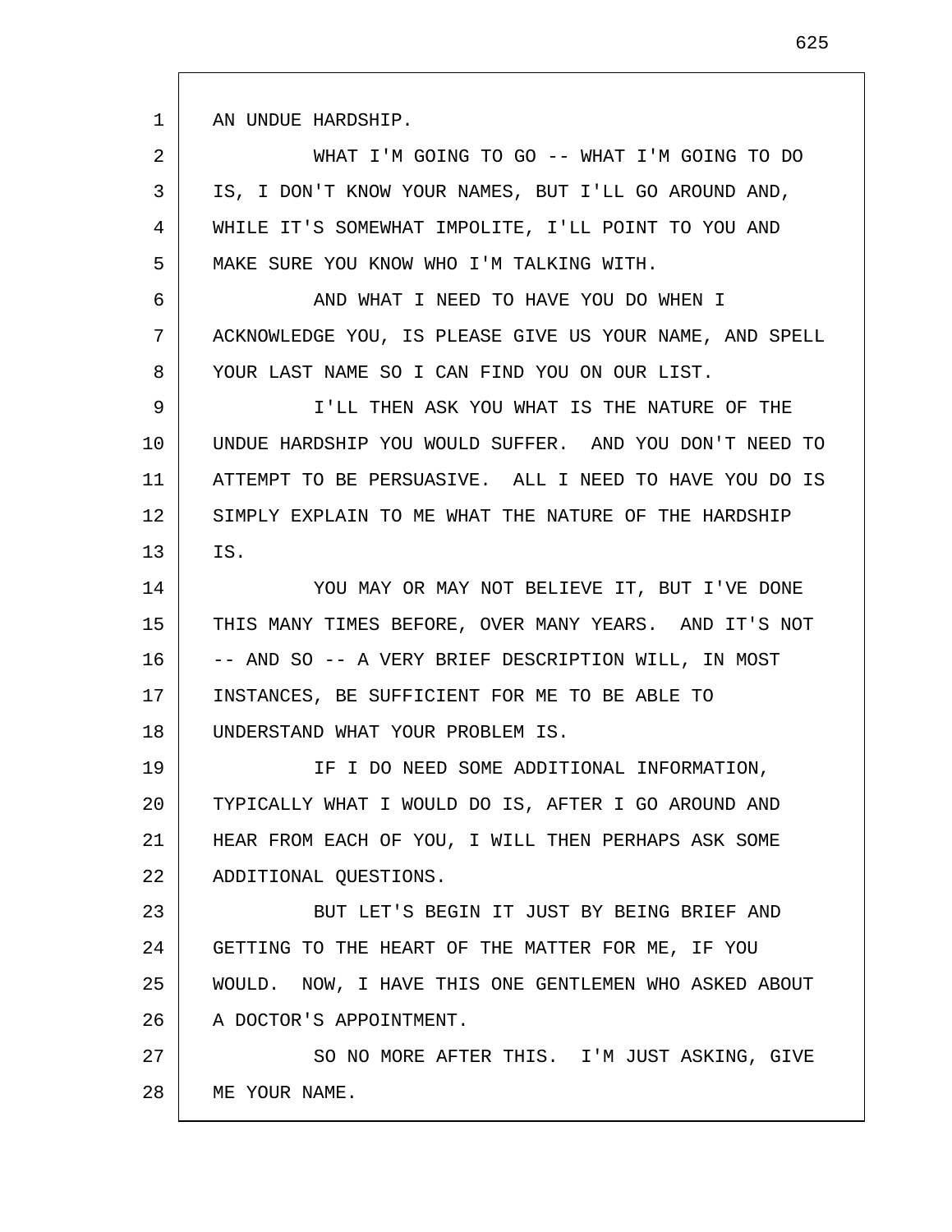1 2 3 4 5 6 7 8 9 10 11 12 13 14 15 16 17 18 19 20 21 22 23 24 25 26 27 28 PROSPECTIVE JUROR: MY NAME IS HARVEY GAZIN,  $G - A - Z - I - N$ . THE COURT: OKAY MR. GAZIN, AND YOU HAVE A DOCTOR'S APPOINTMENT? PROSPECTIVE JUROR: YES, SEPTEMBER 28TH, AT 10:00 IN THE MORNING. I SEE A RHEUMATOLOGIST, DR. HORIZON IN BEVERLY HILLS. I'VE HAD A KNEE ISSUE FOR A WHILE, AND HE WILL CHECK MY KNEE OUT. THE COURT: OKAY. PROSPECTIVE JUROR: IT USUALLY TAKES ME TWO-AND-A-HALF MONTHS TO GET THE APPOINTMENT, BUT IF I CAN GET TO THE COURT LATE THAT DAY, PERHAPS -- THE COURT: WHAT TIME IS THE APPOINTMENT? PROSPECTIVE JUROR: 10:00 A.M. THE COURT: 10:00 A.M.? YOU KNOW, IT'S GOING TO BE RIGHT IN THE HEART OF THE TRIAL -- I DIDN'T MENTION, DURING THE TRIAL, IT'S NOT GOING TO BE 25 CONSECUTIVE DAYS, BY THE WAY, ONCE WE START. THERE ARE OTHER THINGS THAT HAPPEN. WE TRY TO HOLD THAT TO A MINIMUM. BUT THAT IS ONE DAY I EXPECT WE'LL BE IN SESSION. EXCUSE ME ONE MOMENT. OFF THE RECORD. (PAUSE IN THE PROCEEDINGS) THE COURT: JUST FROM YOUR OWN PERSPECTIVE, IS THIS SOMETHING THAT COULD POTENTIALLY BE RESCHEDULED WITHOUT CAUSING ANY HARM TO YOU PERSONALLY? PROSPECTIVE JUROR: DEPENDS HOW MY KNEE FEELS. SOME DAYS IT'S GOOD AND SOME DAYS I'M LIMPING AROUND.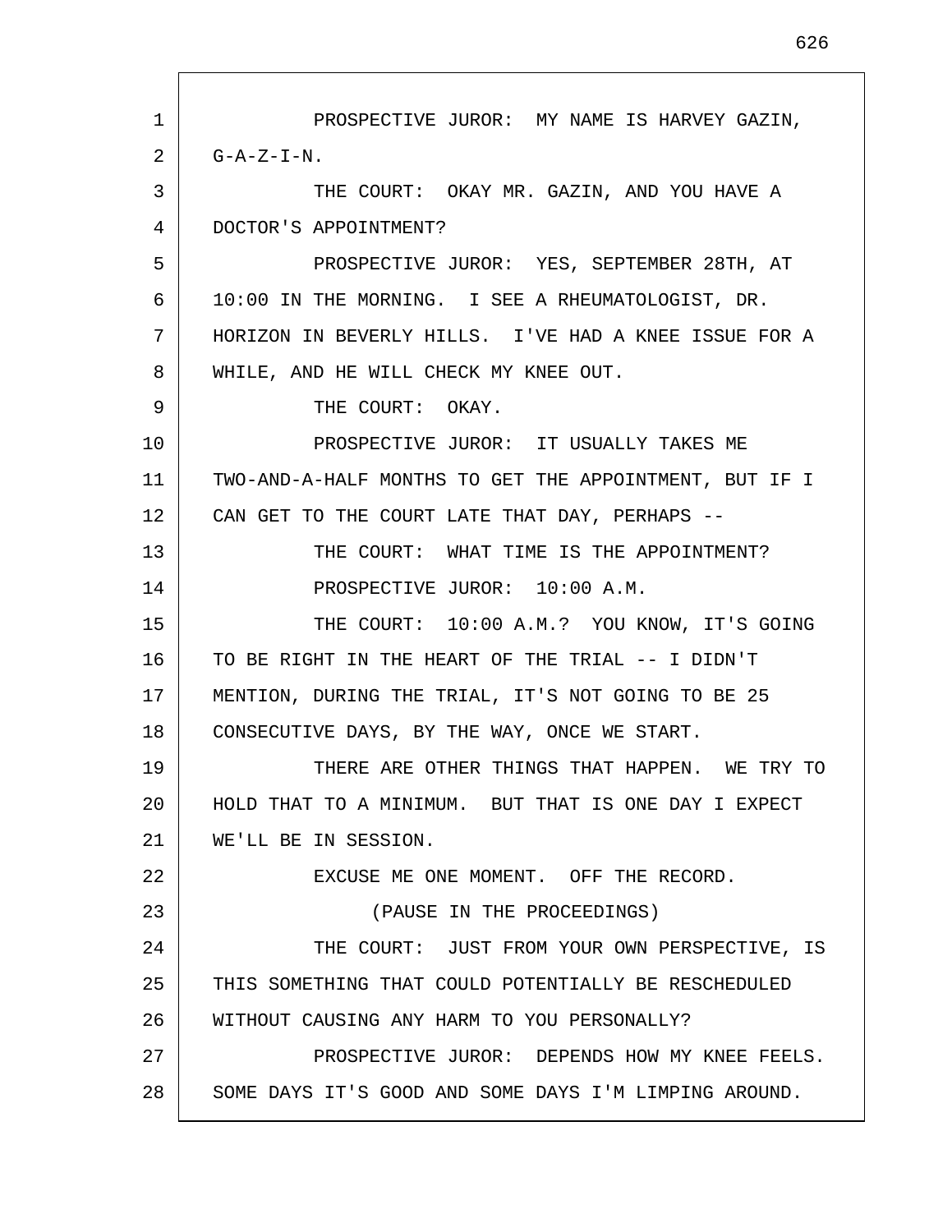1 2 3 4 5 6 7 8 9 10 11 12 13 14 15 16 17 18 19 20 21 22 23 24 25 26 27 28 SO I CAN'T ANSWER. TODAY IS PRETTY GOOD. THE COURT: OKAY. GENERALLY SPEAKING, THAT WON'T CONSTITUTE UNDUE HARDSHIP. WHAT I'D LIKE TO HAVE YOU DO, HOWEVER, IF YOU WOULD, IS GO AHEAD INTO THE CORRIDOR AND FILL OUT THE QUESTIONNAIRE. AND BY THE WAY, ALL THE JURORS HAVE THE QUESTIONNAIRES FILLED OUT WILL BE EXCUSED FOR TODAY TO COME BACK TOMORROW. IT WILL GIVE YOU A CHANCE, IF YOU WOULD, TO CHECK WITH THE DOCTOR'S OFFICE TO SEE IF THERE IS A TIME WHERE YOU CAN RESCHEDULE THE APPOINTMENT. AND JUST AS AN EXAMPLE, I DON'T THINK IT'S GOING TO WORK, I DON'T THINK THIS WILL WORK FOR YOU, BUT WE'RE NOT GOING TO BE IN SESSION ON THIS CASE THIS COMING FRIDAY, FOR REASONS -- DOESN'T MAKE ANY DIFFERENCE TO THE JURORS, BUT THE TRIAL WILL NOT BE IN SESSION ON FRIDAY. I CAN ALSO TELL YOU THAT PROBABLY ON NEXT WEEK, THURSDAY AFTERNOON, WHICH WILL BE THE 22ND OF SEPTEMBER, THAT WE'LL PROBABLY BE QUITTING EARLY BECAUSE I HAVE SOMETHING ELSE THAT IS -- HAS TO OCCUR AT THAT TIME. SO OTHERWISE, IT WOULD BE PERHAPS IN OCTOBER. I CAN ALSO TELL YOU THERE'S ALSO A COURT HOLIDAY ON OCTOBER 10TH, AND THAT'S COLUMBUS DAY, I GUESS. SOMEBODY'S DAY. AND THE COURTS WILL NOT BE OPEN ON THAT DAY. SO IF YOU WOULD, PLEASE GO OUT TO THE HALLWAY,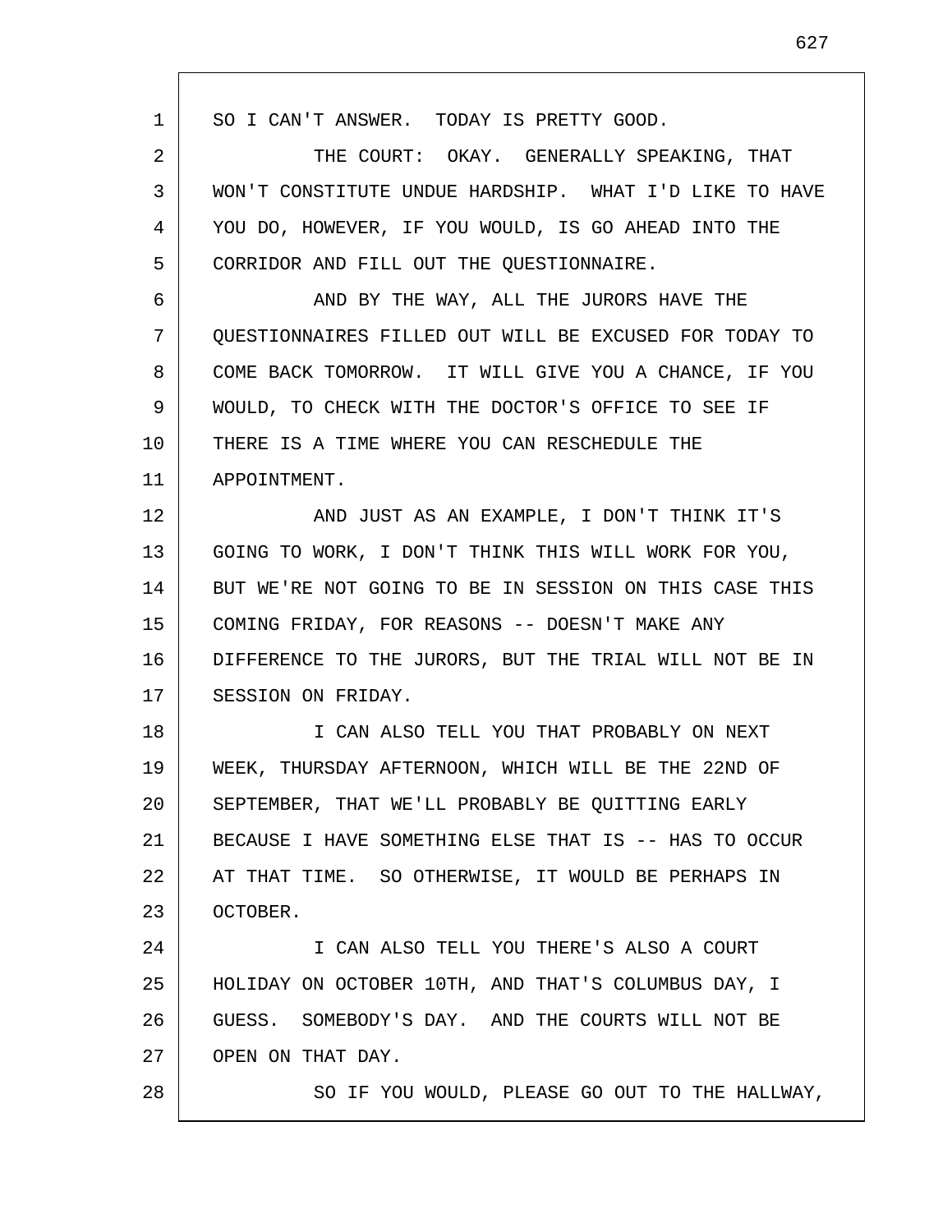1 2 3 4 5 6 7 8 9 10 11 12 13 14 15 16 17 18 19 20 21 22 23 24 25 26 27 28 COMPLETE THE QUESTIONNAIRE, YOU WILL THEN BE EXCUSED. YOU'RE ORDERED TO RETURN AT 9:00 A.M. TOMORROW MORNING. AND I'LL TALK TO YOU FURTHER TO SEE IF YOU'VE HAD ANY SUCCESS. I WOULD NOT IN ANY WAY DIMINISH PHYSICAL DISCOMFORT. YOU KNOW, IF YOUR KNEE IS BAD -- JUST ANECDOTALLY, I'VE HAD A BAD KNEE FOR MANY YEARS. AND I KNOW WHAT YOU'RE TALKING ABOUT. MOST DAYS IT DOESN'T BOTHER ME, BUT SOME DAYS IT'S PRETTY BAD. SO -- PROSPECTIVE JUROR: I'LL SEE IF I CAN CHANGE THE APPOINTMENT, YOUR HONOR. THE COURT: YEAH, SEE -- LET'S SEE IF YOU CAN DO THAT, TO A TIME THAT WOULD WORK FOR YOU. AND I APPRECIATE YOU ATTEMPTING TO DO THAT. THANKS VERY MUCH. OKAY, SO, AS LONG AS WE'RE ON OVER ON THIS SIDE, LET ME TALK TO THE GENTLEMAN RIGHT NEXT TO YOU. SIR, IF YOU'LL GIVE ME YOUR NAME PLEASE. PROSPECTIVE JUROR: MY NAME IS FRANCIS MOFFET,  $M-O-F-F-E-T$ . THE COURT: OKAY, HANG ON A SECOND. MR. MOFFET, OKAY. AND WHAT'S THE NATURE OF YOUR HARDSHIP, MR. MOFFET? PROSPECTIVE JUROR: I'M HAVING PROSTATE PROBLEMS RIGHT NOW, AND I SAW A DOCTOR ABOUT A WEEK AGO. THE DOCTOR SET UP AN APPOINTMENT AT THE HOSPITAL, KAISER, SET UP AN APPOINTMENT FOR ME THIS COMING MONDAY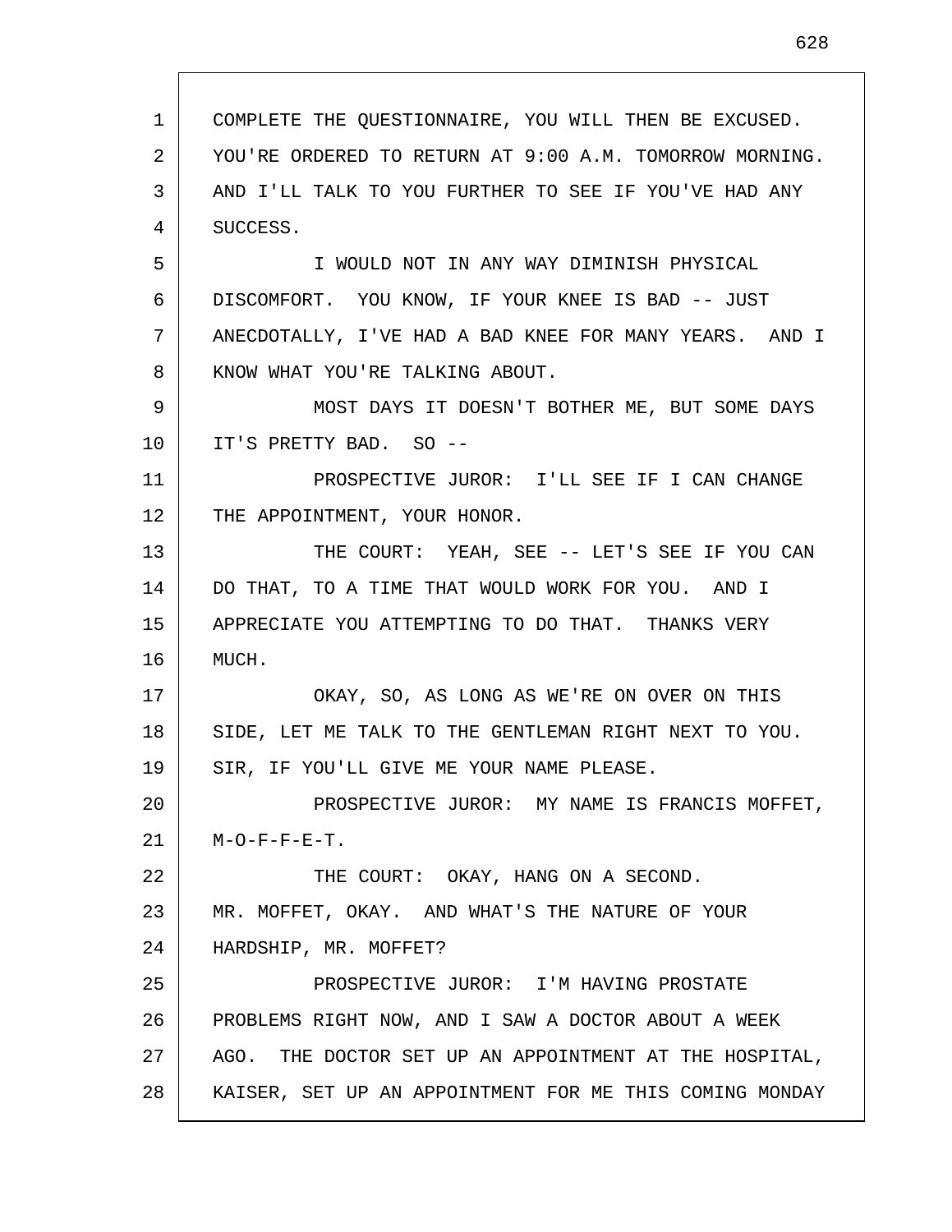1 2 3 4 5 6 7 8 9 10 11 12 13 14 15 16 17 18 19 20 21 22 23 24 25 26 27 28 ON THE 19TH OF SEPTEMBER TO BE CHECKED FOR CANCER BECAUSE MY BODY IS -- THE COURT: BIOPSY OR -- PROSPECTIVE JUROR: HE WANTS TO SEE IF THERE'S ANYTHING HAPPENING DOWN THERE, AND IT'S VERY IMPORTANT FOR ME BECAUSE OF THE WAY I'VE BEEN FEELING LATELY. THAT IS WHY I NEED AN EXCUSE FOR MONDAY ON THE 19TH OF SEPTEMBER. THE COURT: OKAY. PROSPECTIVE JUROR: IT WOULD NOT BE POSSIBLE TO CHANGE THE APPOINTMENT BECAUSE OF THE CHANGES THAT ARE HAPPENING WITH MY BODY. THE COURT: OKAY. WELL, THIS APPOINTMENT'S WITH KAISER? THE EXAM YOU'RE GOING TO HAVE, THE STUDY, IS IT GOING TO BE DONE AT KAISER? PROSPECTIVE JUROR: YES, SIR. THE COURT: OKAY, WELL THEY'RE ALSO PRETTY BUSY TOO. I'LL GET BACK TO YOU. I UNDERSTAND. I MAY HAVE SOME ADDITIONAL QUESTIONS. PROSPECTIVE JUROR: THANK YOU, SIR. THE COURT: THANKS, MR. MOFFET. PROSPECTIVE JUROR: WOULD YOU LIKE ME TO GO OUT AND WAIT, OR JUST STAY HERE? THE COURT: NO, YOU WAIT HERE FOR NOW. I'M GOING TO TALK TO EVERYBODY, FIND OUT WHAT THE PROBLEMS ARE. AND THEN I'LL COME BACK TO YOU. SOME OF YOU I MAY EXCUSE IMMEDIATELY. BUT A NUMBER OF YOU, I'LL COME BACK TO. SO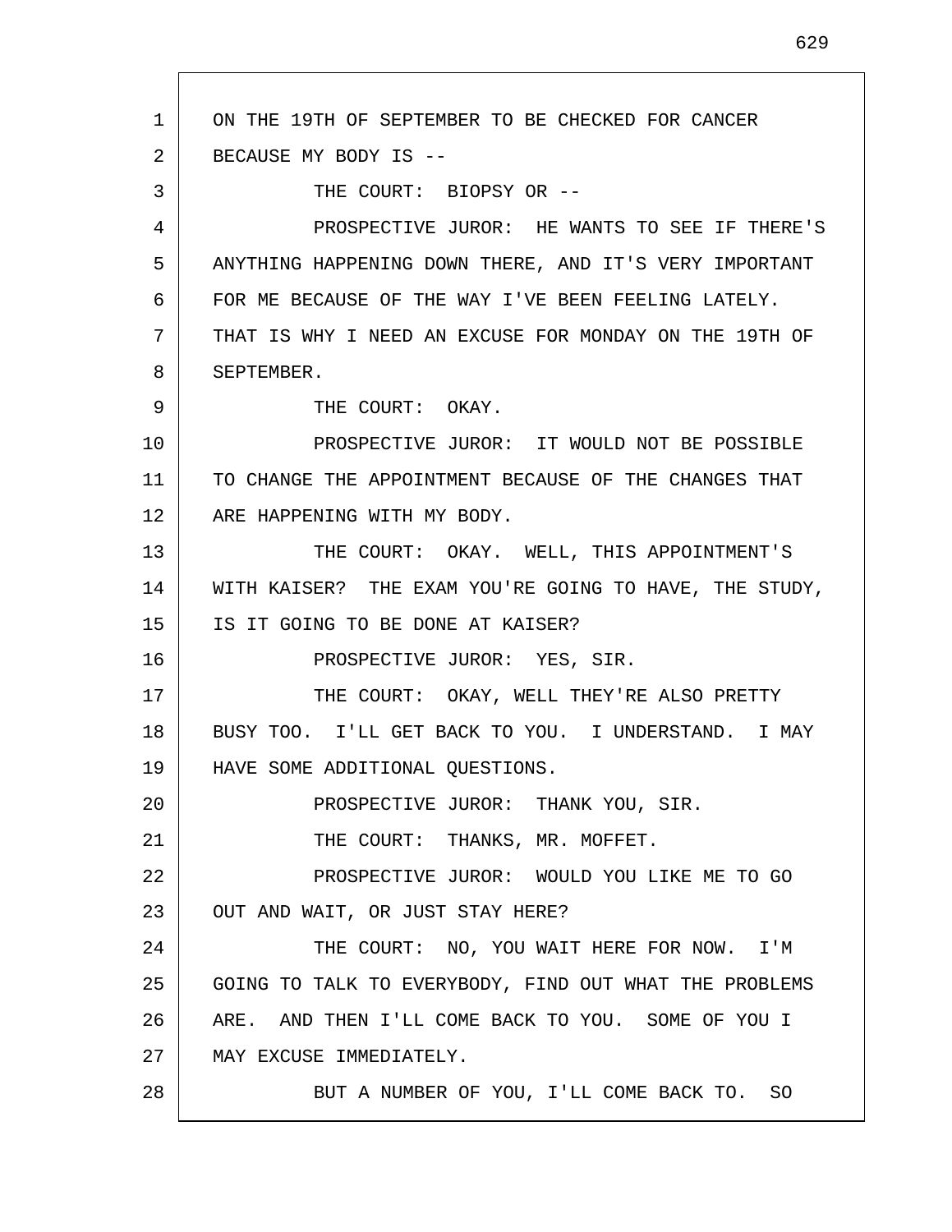1 2 3 4 5 6 7 8 9 10 11 12 13 14 15 16 17 18 19 20 21 22 23 24 25 26 27 28 FOR NOW, JUST HANG ON. AND I WON'T FORGET YOU. YOU'RE SITTING RIGHT THERE, I CAN'T MISS YOU. (LAUGHTER) I'LL FIND YOU, DON'T WORRY. ALL RIGHT, LET ME GO OVER HERE TO THIS LADY, YOU RAISED YOU HAND. GIVE ME YOUR NAME, PLEASE. PROSPECTIVE JUROR: KAREN HARMS. H-A-R-M-S. THE COURT: ALL RIGHT, MS. HARMS, AND WHAT'S THE NATURE OF YOUR PROBLEM? PROSPECTIVE JUROR: ON OCTOBER 10TH, I HAVE SCHEDULED A TRIP TO GO TO COLORADO TO TAKE CARE OF MY GRANDSONS. MY DAUGHTER IS GOING INTO TREATMENT FOR AN ADDICTION. THE COURT: OKAY. I UNDERSTAND. YOU MAY BE SEATED. I'LL GET BACK TO YOU ON THAT. ALSO, THE GENTLEMAN, JUST -- YES, SIR, IN THE SHIRT, YOU STOOD UP BEFORE. IF YOU'LL GIVE ME YOUR NAME. PROSPECTIVE JUROR: JOSE GUTIERREZ,  $G-U-T-I-E-R-R-E-Z.$ THE COURT: RIGHT. I'VE GOT IT, MR. GUTIERREZ. AND WHAT'S THE NATURE OF YOUR HARDSHIP? PROSPECTIVE JUROR: I GOT AN INJURY ON THE BACK, GO TO MY BACK. I CAN'T STAND, SITTING OR STANDING FOR MORE THAN 20, 30 MINUTES. I HAVE MY SCHEDULE FROM WORKER'S COMP, WHICH I HAVE AN APPOINTMENT ON SEPTEMBER THE 20TH, SO I'M DEBATING. I CANNOT STAY FOR TOO LONG WITHOUT RUNNING TO THE RESTROOM, SO THAT IS MY SITUATION.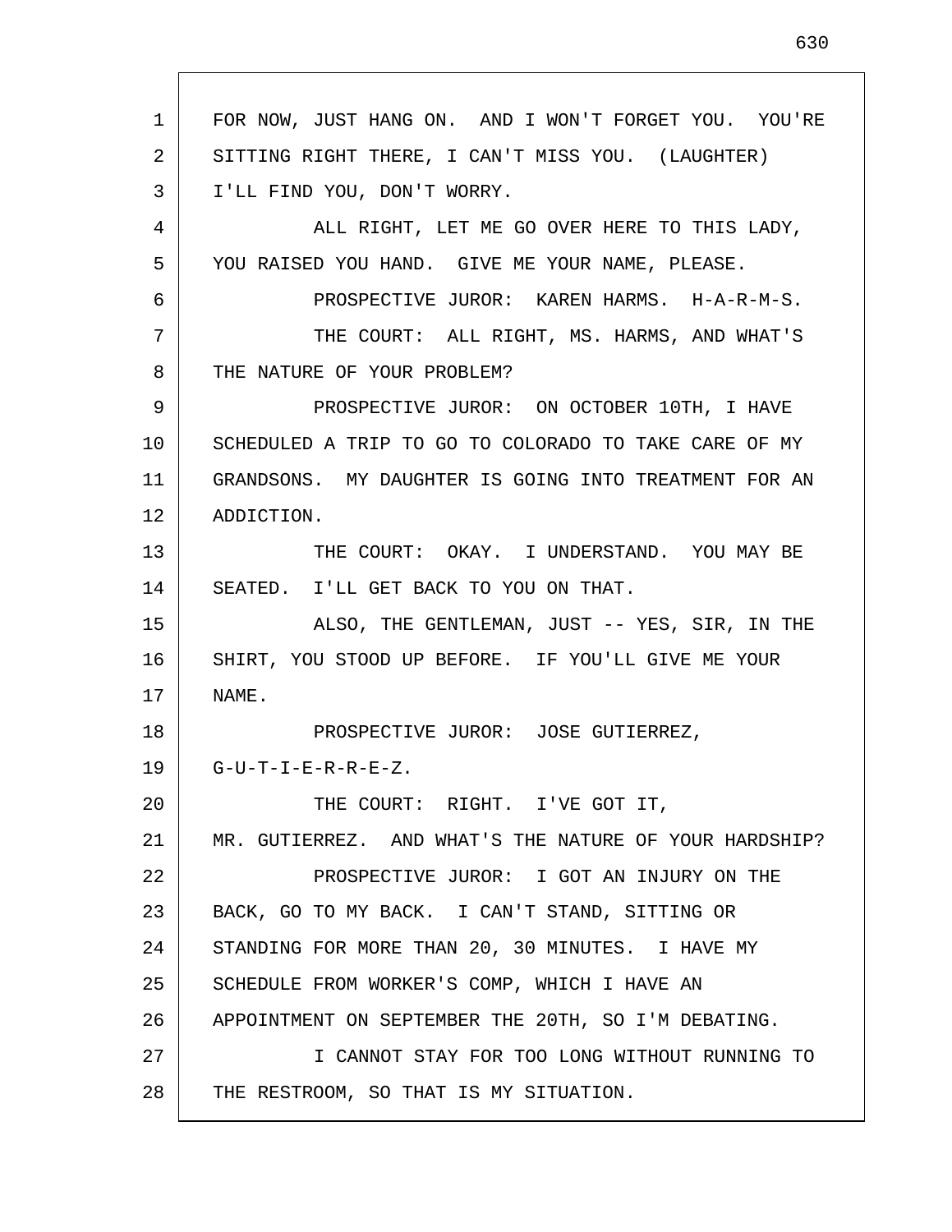1 2 3 4 5 6 7 8 9 10 11 12 13 14 15 16 17 18 19 20 21 22 23 24 25 26 27 28 THE COURT: OKAY. YOU MAY SIT DOWN. I'LL GET BACK TO YOU, MR. GUTIERREZ. LET ME JUST MAKE SOME NOTES OF WHAT YOU TOLD ME. PROSPECTIVE JUROR: THANK YOU. THE COURT: THE MEDICAL APPOINTMENT IS ON SEPTEMBER 20TH? PROSPECTIVE JUROR: NO, NO, NO. MY INJURY WAS ON THE 20TH, BUT THIS IS A WORKER'S COMP SITUATION. MY INJURY IS PERMANENT, BUT I HAVE AN ATTORNEY FROM WORKER'S COMP. I HAVE A TRIAL ON SEPTEMBER THE 20TH. THE COURT: SEPTEMBER 20TH? IS THAT ON THAT PAPER YOU'RE HOLDING? PROSPECTIVE JUROR: YES. THE COURT: CAN YOU GIVE THAT, IF YOU WOULD -- YOU STAY RIGHT THERE. MY CLERK WILL COME GET THAT FROM YOU. LET ME TAKE A QUICK LOOK AT IT. I'M GOING TO HAVE THE CLERK GIVE THIS BACK TO YOU, MR. GUTIERREZ. THANK YOU FOR BRINGING IT IN. THIS DOES CONFIRM YOU HAVE THE TRIAL SET FOR SEPTEMBER 20TH, IT'S DOWN IN SANTA ANA. I'M GOING TO EXCUSE YOU FROM SERVICE IN THIS CASE SO YOU CAN ATTEND THE TRIAL OF YOUR WORKER'S COMPENSATION MATTER. PROSPECTIVE JUROR: THANK YOU VERY MUCH. THE COURT: YOU'RE WELCOME. THANK YOU. YES. PROSPECTIVE JUROR: CRUZ, C-R-U-Z. FIRST NAME IRINA. THE COURT: SPELL THE LAST NAME?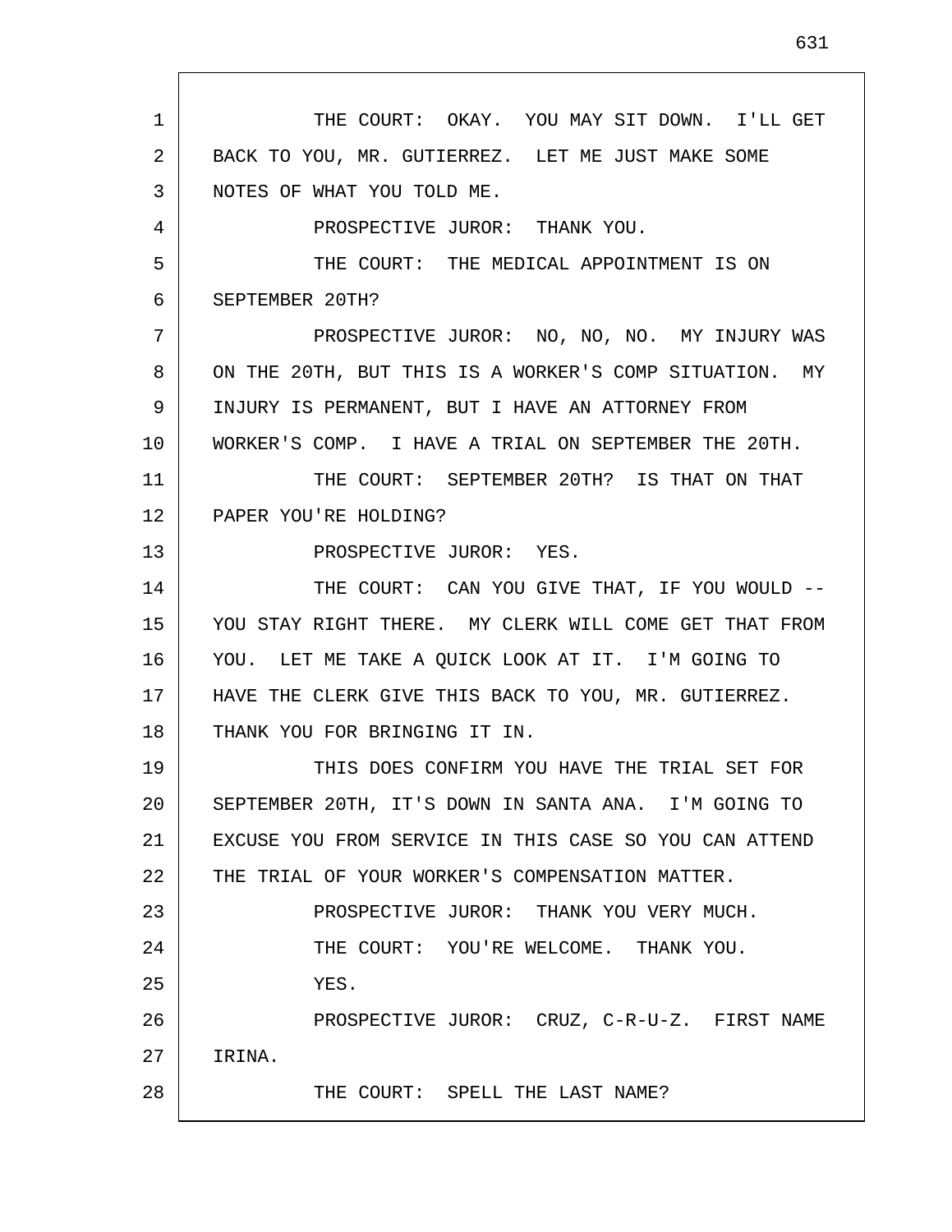1 2 3 4 5 6 7 8 9 10 11 12 13 14 15 16 17 18 19 20 21 22 23 24 25 26 27 28 PROSPECTIVE JUROR: CRUZ, C-R-U-Z. AS IN ZEBRA. THE COURT: CRUZ? PROSPECTIVE JUROR: YES. THE COURT: OKAY. THE FIRST NAME --PROSPECTIVE JUROR: IRINA. THE COURT: OKAY. AND MS. CRUZ, WHAT'S YOUR -- PROSPECTIVE JUROR: MY ONLY CONCERN IS THE ENDING TIME BECAUSE I HAVE TO BE IN WESTWOOD FOR A CLASS, AND IT STARTS AT SIX. SO I DON'T WANT TO BE LATE REPEATEDLY FOR THAT CLASS. THE COURT: AND WHAT DAY IS THAT? PROSPECTIVE JUROR: THURSDAY, STARTS THIS WEEK. IF WE END AT 4:00, THAT WOULD BE GOOD. THE COURT: SURE. IF YOU END UP AS A JUROR ON THE CASE, I'LL SEE YOU GET OUT OF HERE IN TIME FOR CLASS. OKAY? PROSPECTIVE JUROR: OKAY. THE COURT: ALL RIGHT. GO OUTSIDE, GET A QUESTIONNAIRE FROM DEANNA AND FILL IT OUT, AND GIVE IT BACK TO HER. ALL RIGHT? THANK YOU. PROSPECTIVE JUROR: I'LL REMIND YOU. (LAUGHTER) THE COURT: SIR, SITTING OUT IN THE AISLE -- OKAY. SO LET ME -- I'M GOING TO GET TO YOU. NO. CAN YOU WAIT TIL I TALK TO SOME OTHERS? PROSPECTIVE JUROR: YES.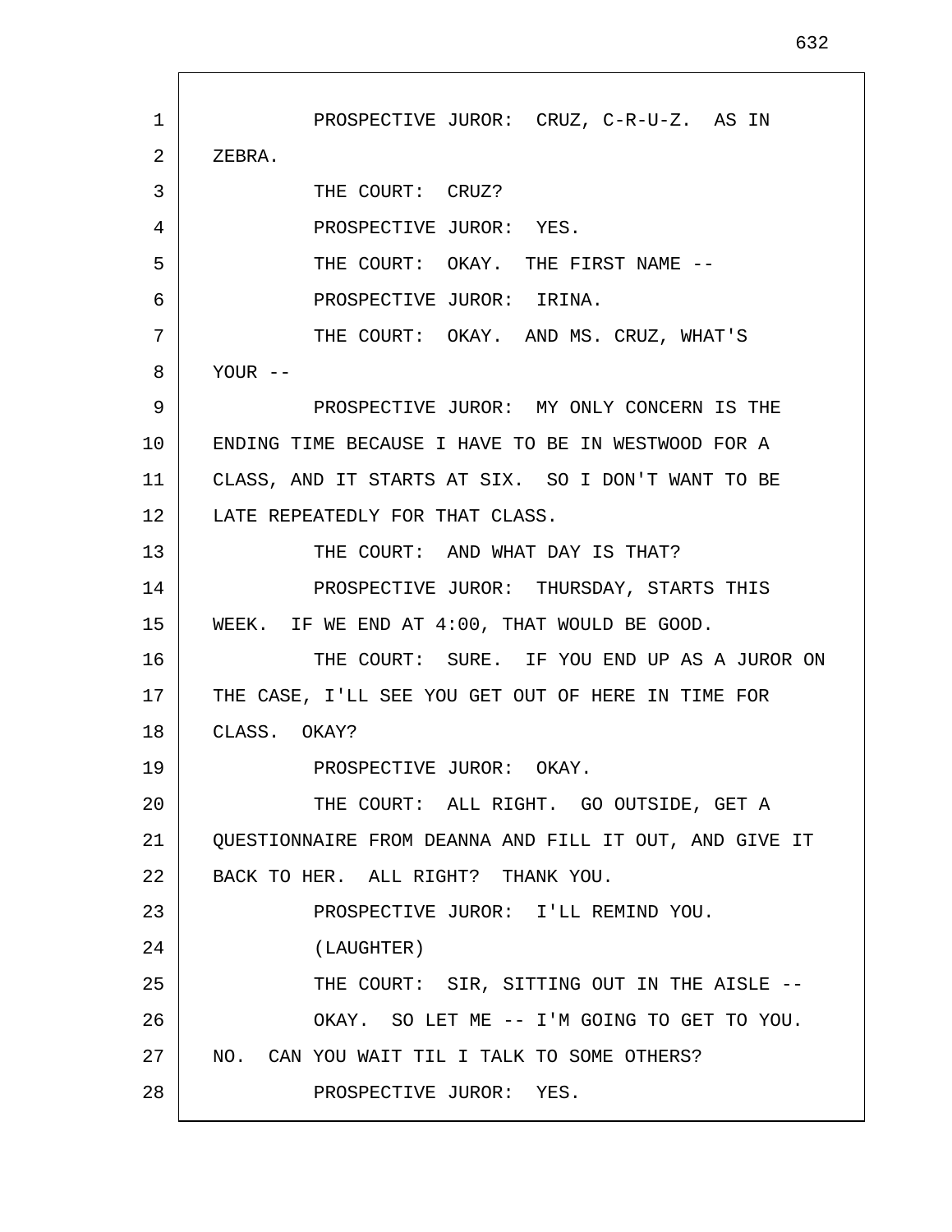1 2 3 4 5 6 7 8 9 10 11 12 13 14 15 16 17 18 19 20 21 22 23 24 25 26 27 28 THE COURT: GOOD. ALL RIGHT, I'LL GET TO YOU. SO I DO HAVE, RIGHT HERE IN THE FIRST ROW, LET ME TAKE -- YES, RIGHT HERE. YES. CAN YOU GIVE ME YOUR NAME, PLEASE? PROSPECTIVE JUROR: NANCY VIMLA. V-I-M-L-A. THE COURT: ALL RIGHT. AND MS. VIMLA, WHAT'S THE NATURE OF YOUR HARDSHIP? PROSPECTIVE JUROR: WELL, MY PROPERTY, IT'S AN INCOME PROPERTY JUST WENT ON SALE, AND I -- THE LENGTH OF THIS TRIAL, MIGHT GET THINGS ALL MESSED UP FOR ME TO TRY TO DO THE THINGS I NEED TO DO. IF I NEED TO DO THINGS, I HAVE NO IDEA WHAT'S GOING TO HAPPEN. I JUST FEEL LIKE I'LL BE UNDER A LOT OF ANXIETY IF I GET A GOOD OFFER, AND THEN THEY WANT SOME THINGS DONE, I WON'T BE ABLE TO DO IT. I'M VERY ANXIOUS ABOUT THAT. THE COURT: AND I CAN UNDERSTAND THE ANXIETY, BUT THAT WON'T -- WILL NOT BE SUFFICIENT GOOD CAUSE FOR ME TO BE ABLE TO EXCUSE YOU. SO I'M GOING TO -- AND I DON'T -- I WISH THERE WAS SOMETHING I COULD SAY THAT WOULD PERHAPS RELIEVE SOME OF THE ANXIETY, AND THERE'S PROBABLY NOT. BUT -- AND I DO UNDERSTAND IT. BUT THAT WON'T CONSTITUTE GOOD CAUSE FOR ME TO BE ABLE TO EXCUSE YOU FROM THE CASE. ONE OF THE THINGS THAT I MENTIONED IS, THAT IF SOMETHING DOES COME UP THAT REQUIRES SOMETHING -- FOR YOU TO RESPOND IMMEDIATELY, AS OPPOSED TO DURING A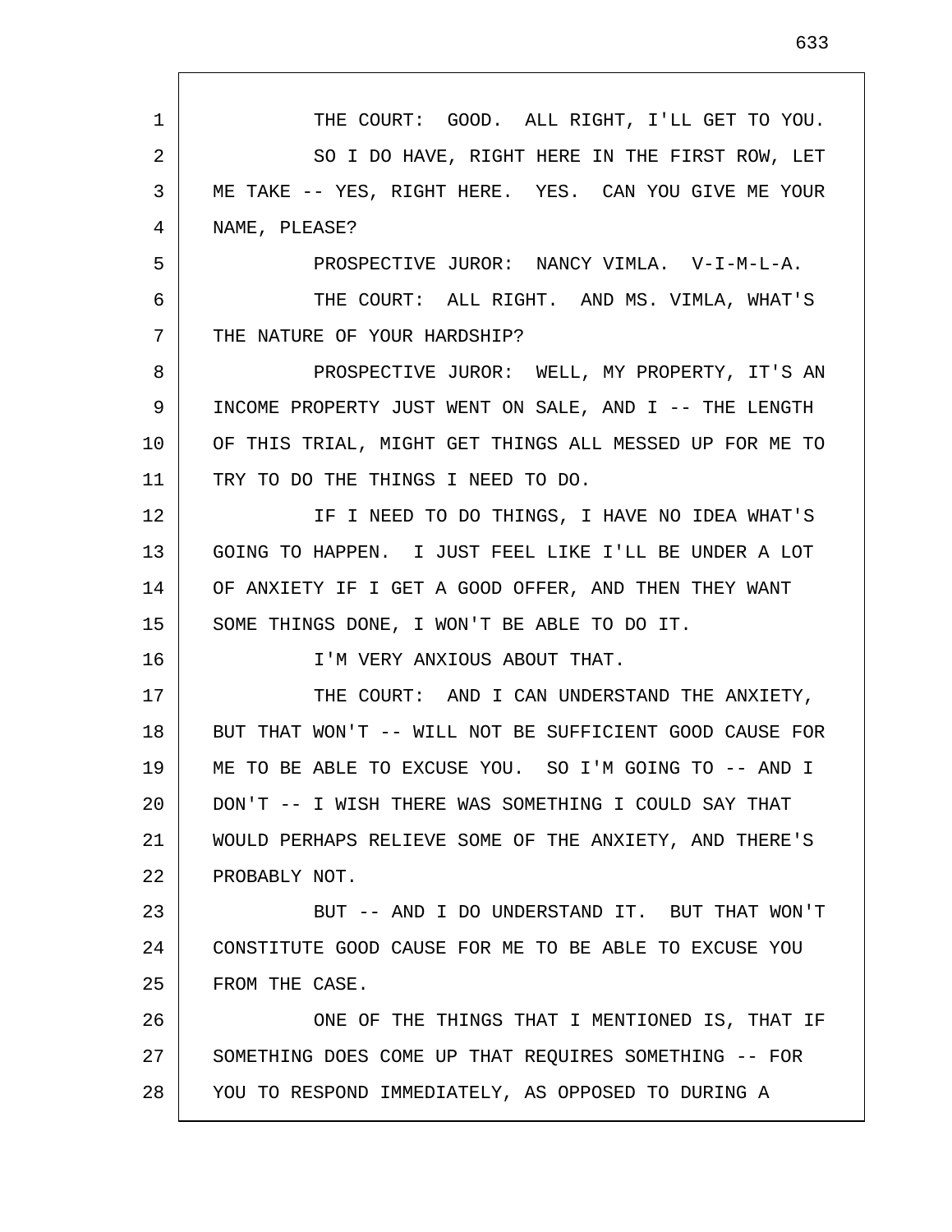1 2 3 4 5 6 7 8 9 10 11 12 13 14 15 16 17 18 19 20 21 22 23 24 25 26 27 28 BREAK, DURING -- WE TAKE A MID-MORNING BREAK, AND THEN AFTERNOON BREAK, WE HAVE THE MIDDAY BREAK -- OR THAT WOULD REQUIRE YOU TO HAVE TO, PERHAPS TO LEAVE EARLY ON A GIVEN DAY, I WOULD DO EVERYTHING I COULD TO ACCOMMODATE YOU IN ANY WAY. AND IF YOU END UP BEING A JUROR IN THE CASE, I HAVE -- I HAVE A PRETTY GOOD MEMORY FOR SOME THINGS. OTHER THINGS, PERHAPS NOT. BUT I DO HAVE A GOOD MEMORY FOR THIS KIND OF THING. AND SO IF YOU END UP AS A JUROR ON THE CASE, I'LL HAVE IT IN MIND IF SOMETHING DOES COME UP, WHERE YOU NEED TO TALK TO ME ABOUT IT, BECAUSE -- SOMETHING TO DO WITH THAT, AND I'LL DO EVERYTHING I CAN TO ACCOMMODATE YOU. OKAY? SO IF YOU WOULD GO OUT INTO THE HALLWAY AND GET A QUESTIONNAIRE FROM OUR COURT ATTENDANT, DEANNA, AND COMPLETE THE QUESTIONNAIRE, ONCE YOU COMPLETE IT AND GIVE IT TO HER, SHE WILL TELL YOU TO BE BACK HERE TOMORROW MORNING AT 9:00 A.M. OKAY? THANK YOU. SO THE GENTLEMAN SITTING RIGHT HERE, SIR. PLEASE GIVE ME YOUR NAME. PROSPECTIVE JUROR: YES SIR. DANIEL BOONE. NO KIDDING. (LAUGHTER) THE COURT: WELL. PROSPECTIVE JUROR: MY REASON FOR AN EXCUSE IS THAT I HAVE AN APPOINTMENT FOR A DOCTOR I'VE BEEN WAITING TO SEE FOR ABOUT SIX MONTHS. IT'S A SKIN DOCTOR, DERMATOLOGIST, AND THEY'RE GOING TO CHECK ME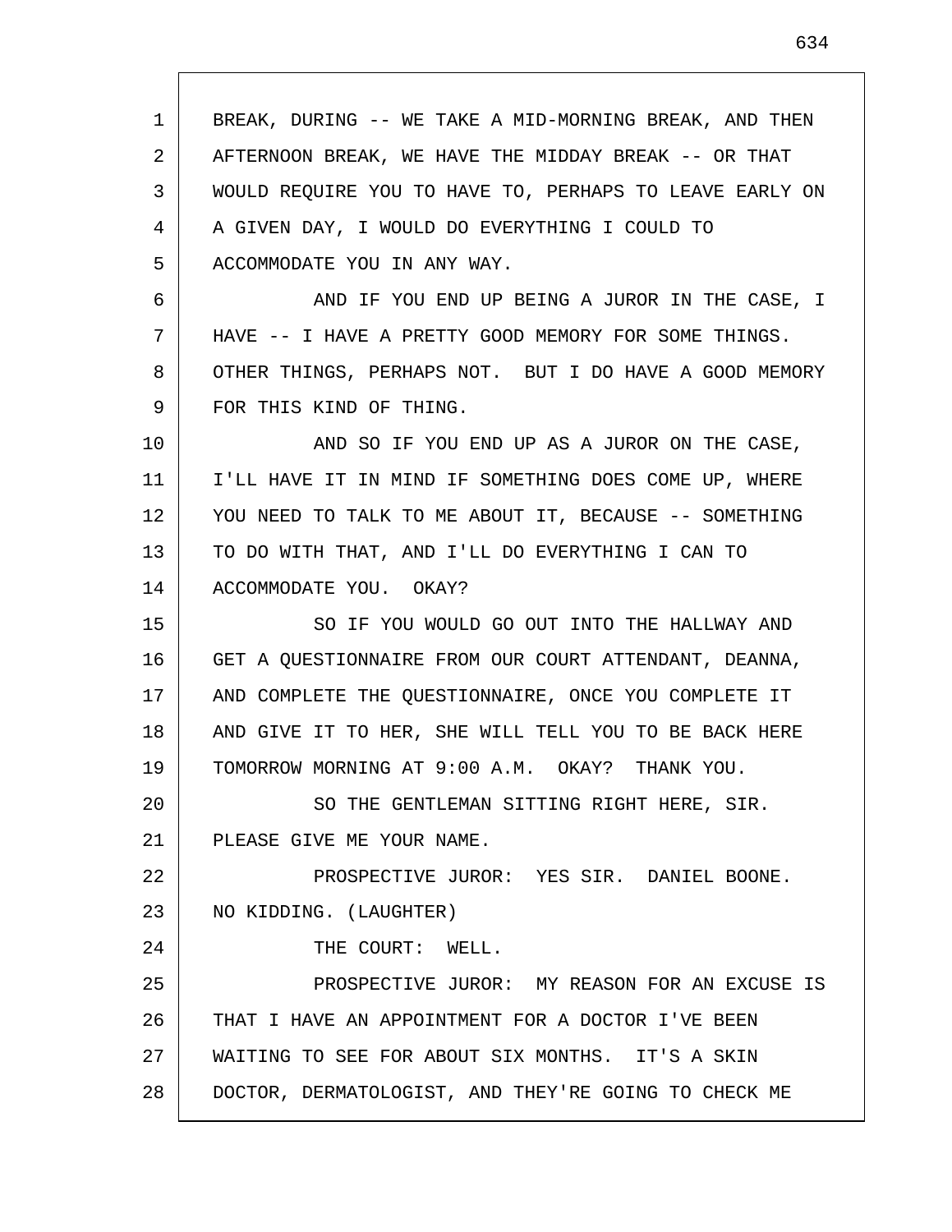1 FOR SKIN CANCER.

17

2 3 4 AND I DON'T DRIVE, SO I DON'T -- SO I HAVE LIMITED ACCESS TO AVAILABILITY TO GET TO CERTAIN PLACES WHICH WOULD BE THIS ALSO.

5 6 THE COURT: OKAY. SO DID YOU TAKE PUBLIC TRANSPORTATION TO COME DOWN HERE?

7 8 PROSPECTIVE JUROR: NO. I HAD A FRIEND BRING ME HERE.

9 10 11 THE COURT: BUT IF YOU WERE SELECTED AS A JUROR, WOULD YOU HAVE SOME WAY OF GETTING HERE OTHER THAN PUBLIC TRANSPORTATION?

12 13 14 PROSPECTIVE JUROR: I CAN'T SAY THAT FOR SURE, BECAUSE I CAN'T SAY WHAT OTHER PEOPLE ARE GOING TO BE ABLE TO DO FOR ME.

15 16 THE COURT: YEAH. IN WHAT AREA OF TOWN DO YOU LIVE, MR. BOONE?

PROSPECTIVE JUROR: SUNLAND.

18 19 20 21 22 23 24 25 26 27 28 THE COURT: SUNLAND. OKAY. AND DO YOU KNOW IF YOU DID HAVE TO TAKE PUBLIC TRANSPORTATION, HOW LONG IT WOULD TAKE YOU TO GET DOWNTOWN FROM SUNLAND? I'M NOT SURE WHETHER YOU CAN TAKE THE TRAIN DOWN OR NOT. I DON'T KNOW IF THAT WORKS. PROSPECTIVE JUROR: I'VE NEVER DONE IT. THE COURT: SO YOU DON'T REALLY --PROSPECTIVE JUROR: I HAVE NO IDEA. THE COURT: OKAY. IF YOU WILL HOLD ON, I'LL GET BACK TO YOU. AND SO -- YES, LET ME GET THE LADY IN THE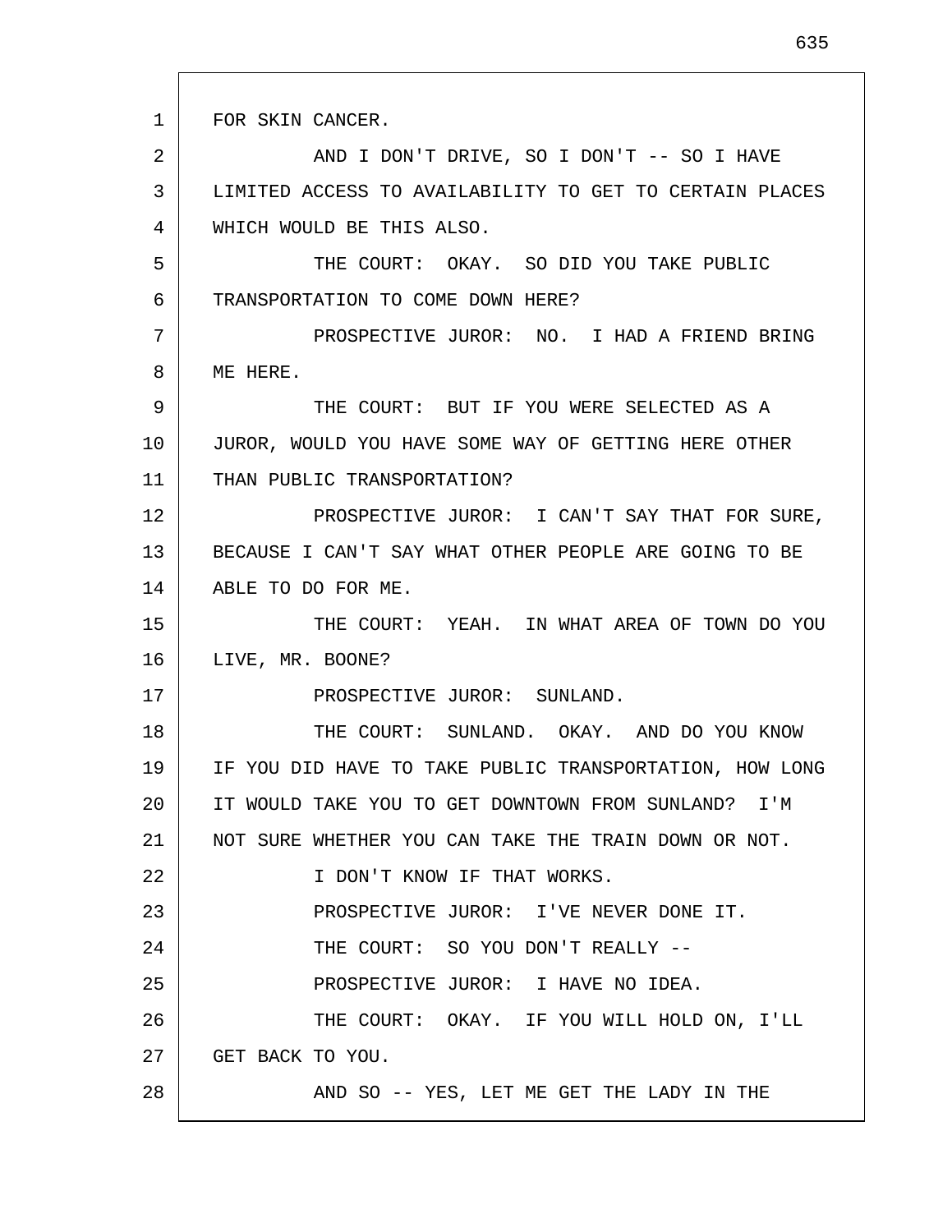1 2 3 4 5 6 7 8 9 10 11 12 13 14 15 16 17 18 19 20 21 22 23 24 25 26 27 28 FRONT ROW, YOUR NAME, PLEASE. PROSPECTIVE JUROR: MY NAME IS TAMARA WYNN, W-Y-N-N. THE COURT: OKAY. AND MS. WYNN, WHAT'S THE NATURE OF YOUR HARDSHIP? PROSPECTIVE JUROR: I HAVE FIBROMYALGIA, AND I HAVE PROBLEMS SITTING FOR ANY LENGTH OF TIME, CONCENTRATING. I GET VERY TIRED VERY EASY, AS WELL AS I HAVE TWO DOCTORS' APPOINTMENTS THIS WEEK. ONE ON WEDNESDAY WHERE THEY'RE GOING TO PUT A DEVICE INSTALLED IN MY -- BEHIND MY EAR, IT'S SUPPOSED TO STOP MY PAIN. I HAVE ANOTHER APPOINTMENT THURSDAY WITH MY PAIN MANAGEMENT DOCTOR. I HAVE ANOTHER APPOINTMENT NEXT WEDNESDAY WITH MY ORTHOPEDIC SURGEON. THE COURT: OKAY. I UNDERSTAND THE SITUATION. AND I'LL GET BACK TO YOU IN JUST A FEW MINUTES. PROSPECTIVE JUROR: THANK YOU. THE COURT: LOOKS LIKE THERE'S --PROSPECTIVE JUROR: MY NAME IS CANDY KMETT,  $K-M-E-T-T$ . THE COURT: ALL RIGHT. MS. KMETT? PROSPECTIVE JUROR: I JUST WANTED TO LET YOU KNOW THAT I DO HAVE A NON-REFUNDABLE VACATION SCHEDULED OCTOBER 25TH. SO WHEN THEY FIRST ASKED FOR THE HARDSHIP, I THOUGHT IT WAS GOING TO BE FROM AUGUST 31ST. I JUST -- WITH, MAYBE JUROR SELECTION, AND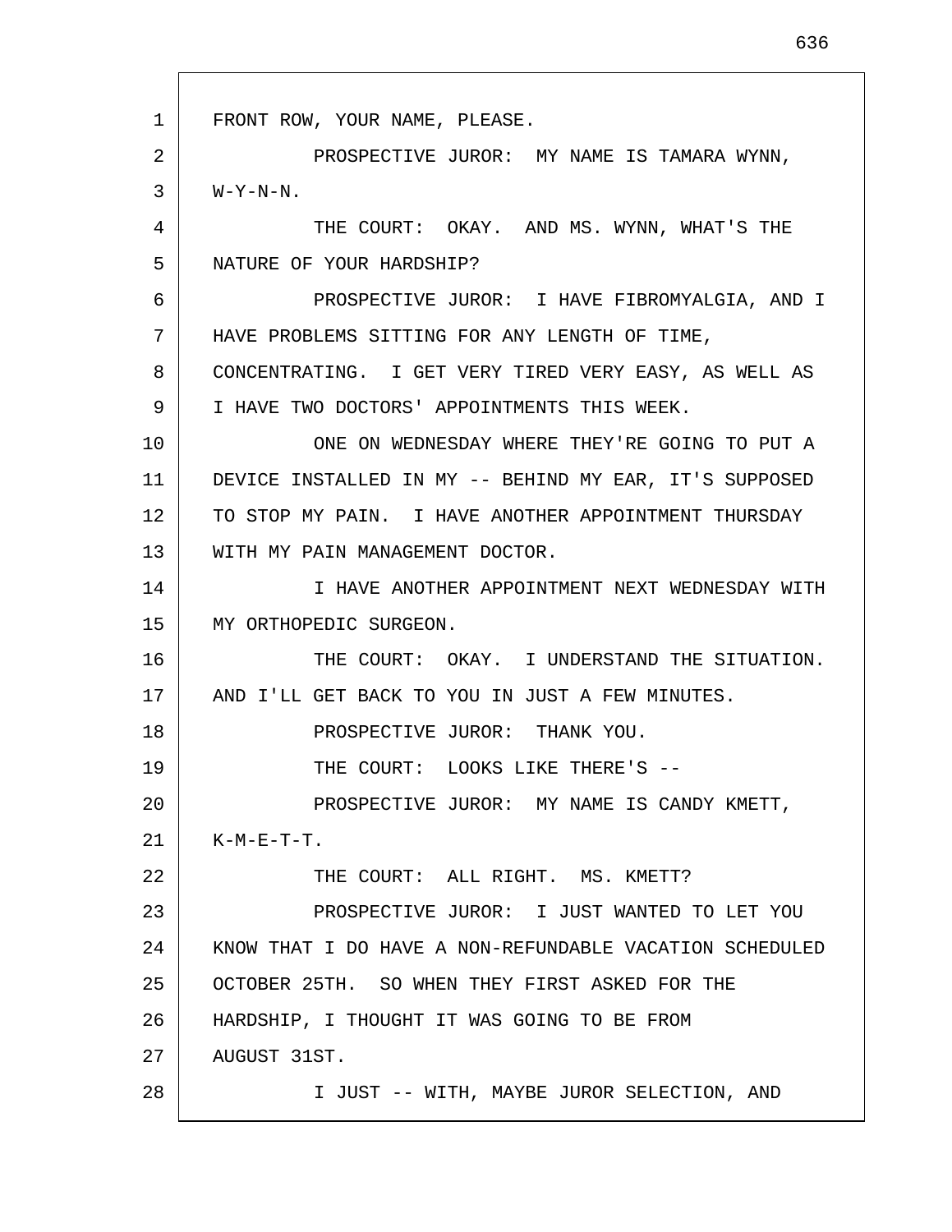1 2 3 4 5 6 7 8 9 10 11 12 13 14 15 16 17 18 19 20 21 22 23 24 25 26 27 28 DELIBERATIONS, IF IT WENT INTO THAT. THE COURT: WE'RE GOING TO BE DONE. PROSPECTIVE JUROR: THAT'S ALL I WANTED TO MAKE SURE. THE COURT: SO GO OUT IN THE HALL, GET A QUESTIONNAIRE, GET IT FILLED OUT. WHEN YOU GET IT FILLED OUT, GIVE IT BACK TO DEANNA, AND SHE'LL TELL YOU TO BE BACK TOMORROW MORNING AT 9:00 A.M., WHEN WE'LL BEGIN THE ACTUAL JURY SELECTION. PROSPECTIVE JUROR: OKAY, I JUST WANTED IT TO BE ON RECORD. THE COURT: OKAY YES, I UNDERSTAND. IF YOU -- WE'RE GOING TO BE DONE. BUT, YOU KNOW, I GUESS WE NEVER SAY NEVER, AND WE NEVER SAY ALWAYS AND THINGS LIKE THAT. IF YOU WERE SELECTED FOR THE JURY IN THIS CASE, AND THE CASE TOOK LONGER THAN ANTICIPATED AND THIS CAME UP, I WOULD EXCUSE YOU FROM THE TRIAL. SO YOU'RE NOT GOING TO HAVE TO WORRY ABOUT IT. PROSPECTIVE JUROR: OKAY, I JUST WANTED TO BE SURE. THE COURT: OKAY. THANKS VERY MUCH. AND LET ME GO THEN TO THE -- I GUESS IT'S THE NEXT, YES, SIR, THIS GENTLEMAN HERE, CLOSEST TO THE AISLE. GIVE ME YOUR NAME, PLEASE. PROSPECTIVE JUROR: CHARLES HAUFFEN, H-A-U-F-F-E-N. THE COURT: YES, MR. HAUFFEN.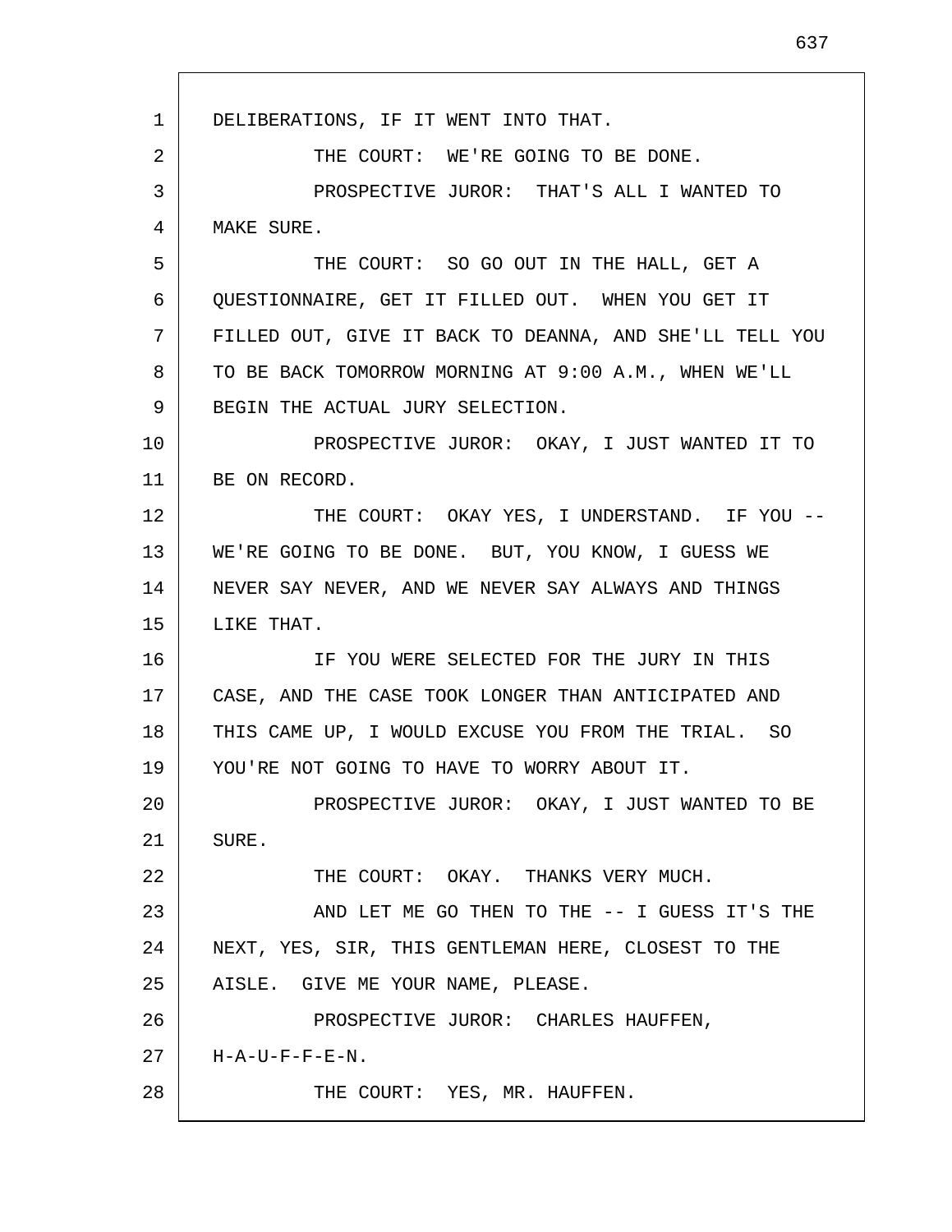| 1  | PROSPECTIVE JUROR: MY DAUGHTER WAS PLACED ON           |
|----|--------------------------------------------------------|
| 2  | A SELF HOLD THIS WEEKEND, SO I'M AWAITING CALLS FROM   |
| 3  | THE TREATMENT CENTER. SO I MAY HAVE TO LEAVE AT ANY    |
| 4  | MOMENT, AND LEAVING MY PHONE OFF IS KIND OF            |
| 5  | DISCONCERTING.                                         |
| 6  | THE COURT: ALL RIGHT. I'LL GET BACK TO YOU.            |
| 7  | MR. HAUFFEN, DO YOU WANT TO -- IF YOU'D LIKE, I'LL LET |
| 8  | YOU GO OUT IN THE HALLWAY TO TURN YOUR PHONE ON AND    |
| 9  | JUST CHECK RIGHT NOW. AFTER YOU DO, YOU CAN COME BACK  |
| 10 | IN.                                                    |
| 11 | PROSPECTIVE JUROR: THANK YOU.                          |
| 12 | THE COURT: ALL RIGHT. THAT'LL WORK. AND                |
| 13 | I'LL GO DOWN THE ROW HERE. THE GENTLEMAN THAT JUST     |
| 14 | CAME IN?                                               |
| 15 | OBSERVER: YES, SIR.                                    |
| 16 | THE COURT: ARE YOU HERE ON A CLAIM OF                  |
| 17 | HARDSHIP?                                              |
| 18 | OBSERVER: NO, SIR. JUST AS AN OBSERVER.                |
| 19 | THE COURT: OKAY. THANK YOU. LET ME MOVE                |
| 20 | DOWN THE ROW HERE, TO THIS GENTLEMAN SITTING HERE.     |
| 21 | PROSPECTIVE JUROR: SEKOU PAGE, S-E-K-O-U               |
| 22 | $P - A - G - E$ .                                      |
| 23 | THE COURT: OKAY, WOULD YOU SPELL IT AGAIN FOR          |
| 24 | ME?                                                    |
| 25 | PROSPECTIVE JUROR: S-E-K-O-U. LAST NAME                |
| 26 | PAGE, P-A-G-E.                                         |
| 27 | THE COURT: I'VE GOT IT. I'M SORRY, I WAS               |
| 28 | LOOKING IN THE WRONG PLACE. SO MR. PAGE, WHAT'S THE    |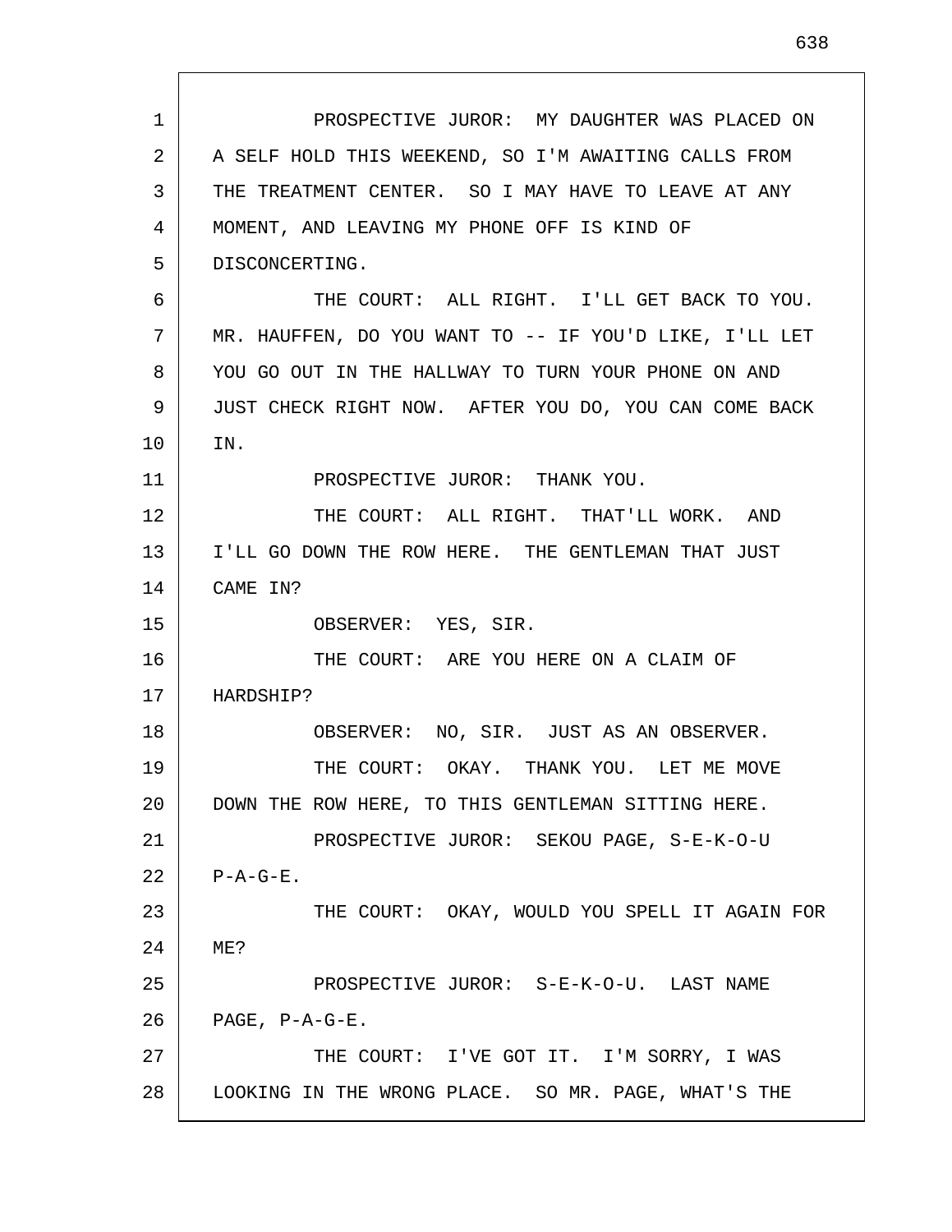1 NATURE OF THE HARDSHIP?

2 3 4 5 6 PROSPECTIVE JUROR: FOR ME, IT'S JUST TIMING ISSUES, THERE'S THREE THINGS. ONE IS GETTING HERE BY 9:30. IT'S A CHALLENGE BECAUSE I DROP MY SIX-YEAR-OLD AT SCHOOL, AND I CAN'T DROP HIM OFF MUCH EARLIER. I CAN GET HERE BY MAYBE 9:30, NOT 9:00.

7 8 9 10 11 THE SECOND THING IS, I WORK AT MICROSOFT, AND I HAVE AN INTERNAL INTERVIEW THIS THURSDAY, WHICH -- WE DO ALL-DAY INTERVIEWS. SO IT'S NOT LIKE JUST STEPPING OUT. IT'S FOR A LEAD ROLE, AND I CAN'T DELAY THAT VERY LONG.

12 13 14 15 16 AND THEN THE THIRD ONE IS I ALSO RUN A SMALL COMPANY, 50 CONTRACTORS AND EMPLOYEES, AND WE'RE STARTING -- I'VE BEEN DELAYING A SERIOUS PROJECT BECAUSE I THOUGHT JURY DUTY WAS STARTING IN -- NEXT WEEK.

17 18 19 20 AND WE'RE STARTING IT NEXT WEEK, AND I KNOW THERE'S SOMETHING PEOPLE THAT RUN BUSINESSES TELL YOU RUN A BUSINESS, THIS IS A -- THIS IS AN UNDERTAKING. SORRY I'M NOT --

21 22 THE COURT: OKAY, I GOT THE IDEA. HAVE A SEAT, AND I'LL GET BACK TO YOU. ALL RIGHT.

23 24 YES, THIS LADY HERE, YOU WANTED TO TALK TO ME BEFORE. YES.

25 26 PROSPECTIVE JUROR: MY NAME IS MARTA CAMPOS,  $C-A-M-P-O-S$ .

27 28 THE COURT: OKAY MS. CAMPOS, AND WHAT'S YOUR HARDSHIP?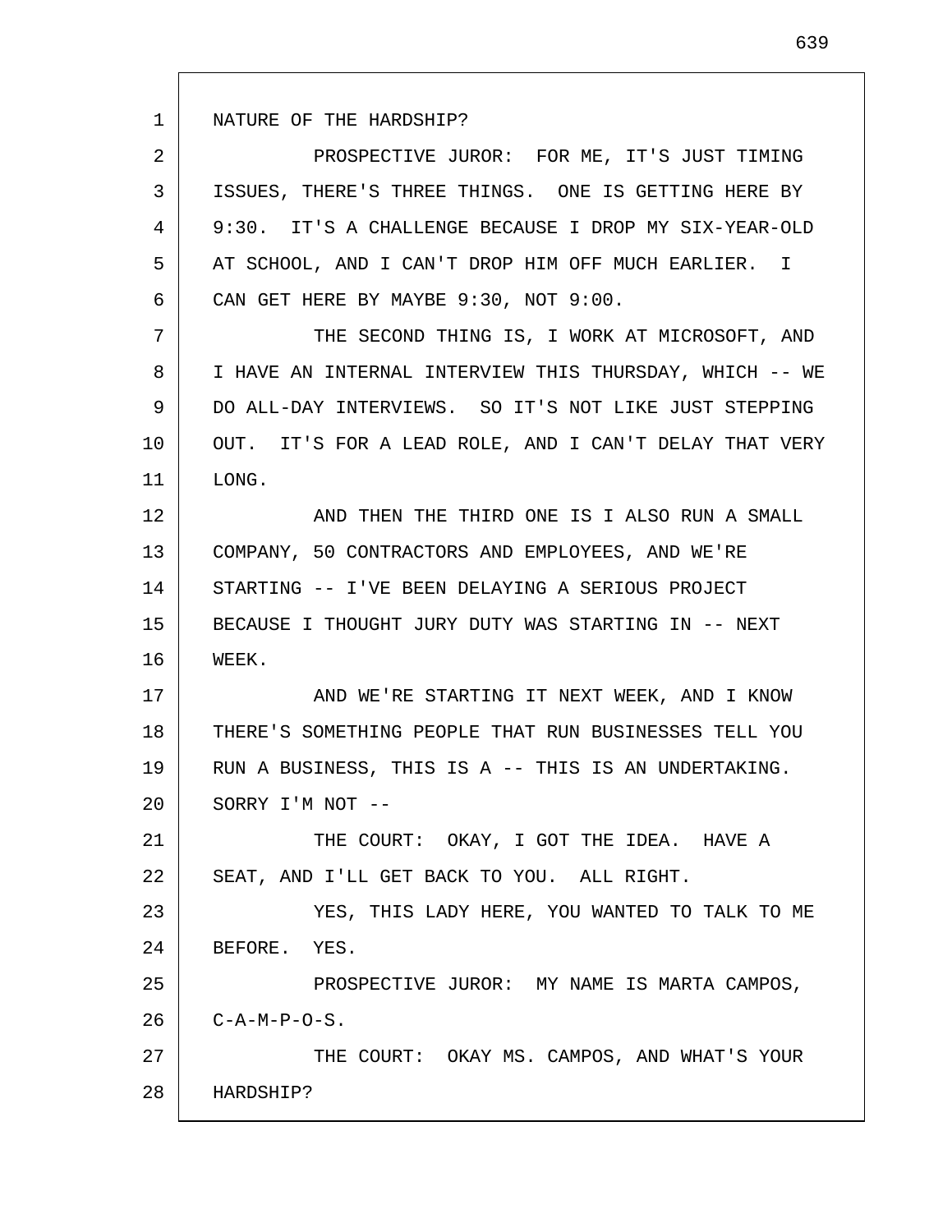1 2 3 4 5 6 7 8 9 10 11 12 13 14 15 16 17 18 19 20 21 22 23 24 25 26 27 28 PROSPECTIVE JUROR: WELL, FIRST THING, I'M A WIDOW WOMAN, AND THEN I DIDN'T UNDERSTAND VERY GOOD ENGLISH. AND THEN, I'M -- I'M CLEANING HOUSES BECAUSE I NEED TO PAY MY BILLS, AND I GOT MY HUSBAND PENSION, BUT IT'S NOT ENOUGH. AND THEN I HAVE DEPRESSION. THE COURT: OKAY. PROSPECTIVE JUROR: AND I WANT EXCUSE FOR THIS CASE, BECAUSE I DON'T KNOW -- THE COURT: OKAY. I UNDERSTAND. SO YOU BE SEATED FOR A MOMENT. I'LL GET BACK TO YOU IN JUST A MOMENT. THANK YOU VERY MUCH. AND THE LADY RIGHT NEXT TO YOU. PROSPECTIVE JUROR: MY NAME IS RAQUEL FARIAS. THE COURT: SPELL YOUR LAST NAME? PROSPECTIVE JUROR: F-A-R-I-A-S. THE COURT: OKAY. PROSPECTIVE JUROR: I DON'T SPEAK ENGLISH. SO A LITTLE, LITTLE ENGLISH. AND I DON'T UNDERSTAND. THE COURT: ALL RIGHT. HAVE YOU UNDERSTOOD EVERYTHING I'VE SAID SO FAR? PROSPECTIVE JUROR: NO. THE COURT: NOT EVERYTHING? ALL RIGHT. I UNDERSTAND. YOU CAN BE SEATED. I'LL GET BACK TO YOU. SIT DOWN. ALL RIGHT. ALL RIGHT, SO I THINK I HAVE A VOLUNTEER. AND YOUR NAME IS? (LAUGHTER) NO, THAT'S FINE. I WAS GOING TO COME TO YOU NEXT. PROSPECTIVE JUROR: YOLANDA FORTSON,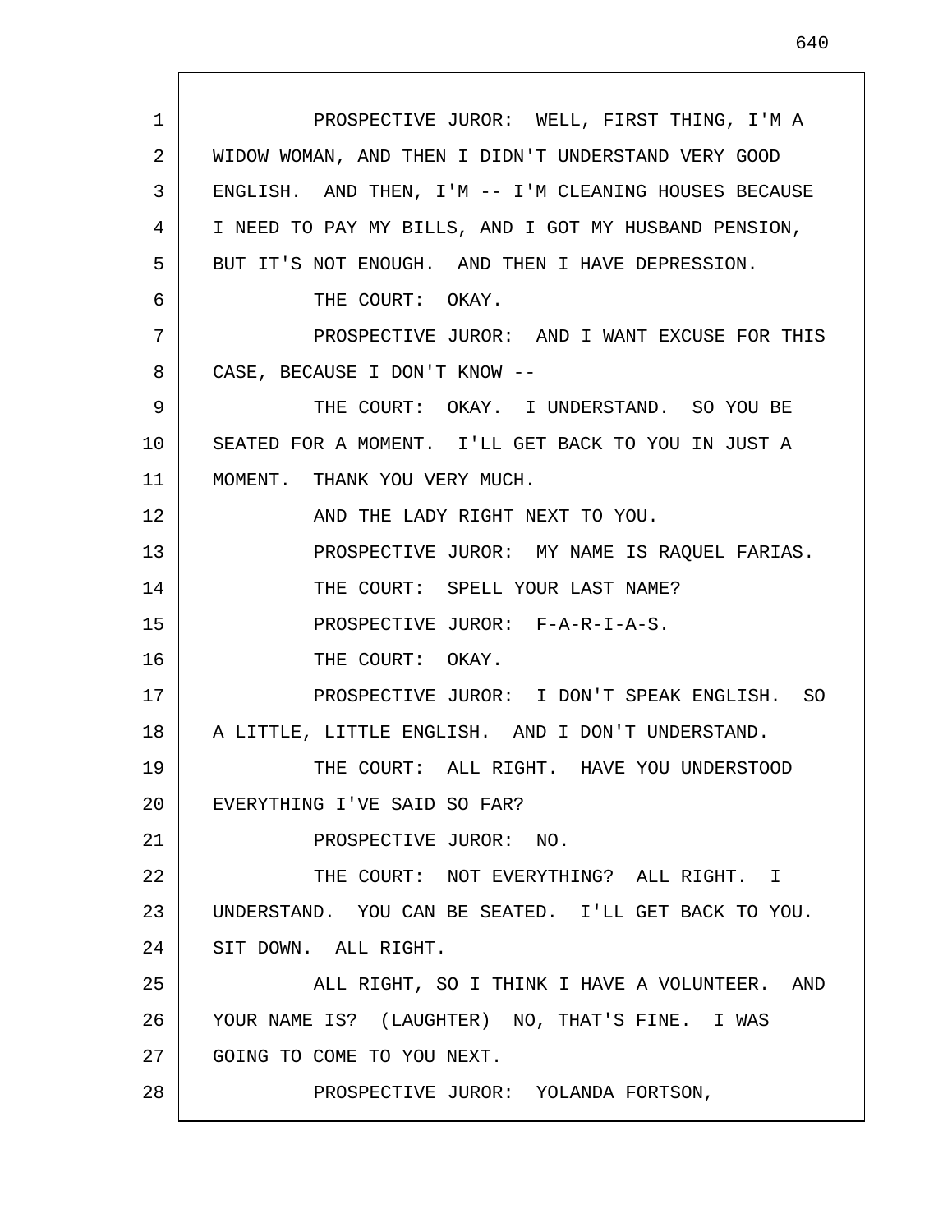1 2 3 4 5 6 7 8 9 10 11 12 13 14 15 16 17 18 19 20 21 22 23 24 25 26 27 28 F-O-R-T-S-O-N. AND I'M NOT SURE IF THIS IS A HARDSHIP. BUT THE THING IS, WHERE I'M EMPLOYED AT, I WORK WITH THE PUBLIC A LOT, A LOT OF TIMES. I DON'T THINK I KNOW ANY OF THE PEOPLE THAT YOU NAMED ON THAT 79, THAT WITNESS LIST. BUT A LOT OF TIMES WHEN I'M IN THE SUPERMARKET, OR I'M OUT SOMEWHERE SINCE I WORK WITH THE PUBLIC, PEOPLE WALK UP TO ME, AND YOU KNOW, SAY, DON'T YOU WORK HERE AND THERE. SO I DON'T KNOW IF I WOULD BE, YOU KNOW, WOULD I BE RECOGNIZED WITH PEOPLE THAT THINK THEY KNOW ME, OR SOMETHING. NOT REALLY PERSONALLY KNOW ME, BUT THAT'S JUST PRETTY MUCH IT. SO I DON'T KNOW IF THAT'S A HARDSHIP. THE COURT: IT'S NOT. PROSPECTIVE JUROR: IT'S NOT? THE COURT: NO. PROSPECTIVE JUROR: I THOUGHT IT WASN'T. OKAY. THE COURT: DID YOU FILL OUT A QUESTIONNAIRE OUT THERE? PROSPECTIVE JUROR: OKAY. THE COURT: GO FILL IT OUT. THANK YOU VERY MUCH. AND LET ME TAKE THIS NEXT GENTLEMAN HERE. SIR, YOU'VE BEEN WAITING -- PROSPECTIVE JUROR: KENNETH MEDLIN,  $M-E-D-L-I-N.$ THE COURT: OKAY, MR. MEDLIN, WHAT'S THE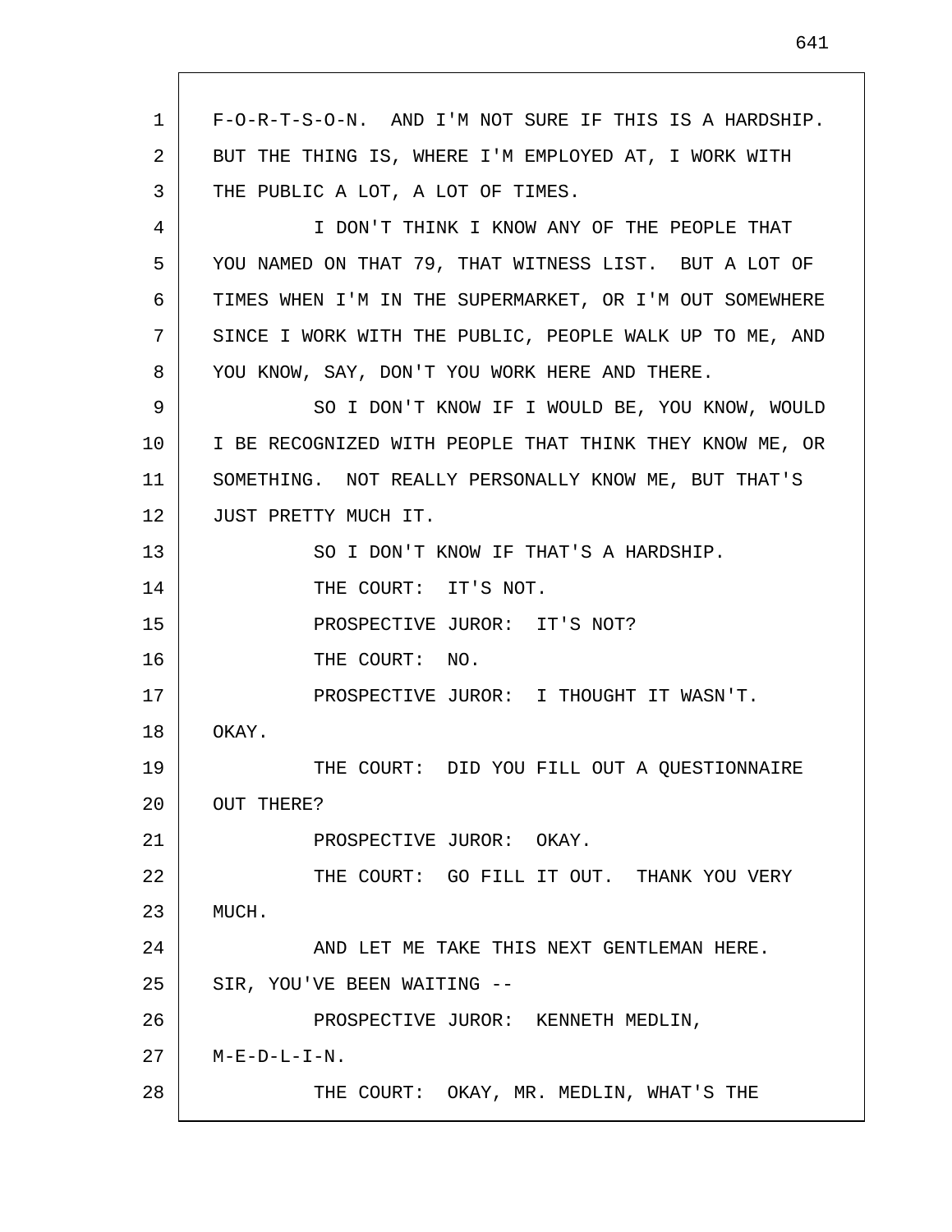1 2 3 4 5 6 7 8 9 10 11 12 13 14 15 16 17 18 19 20 21 22 23 24 25 26 27 28 NATURE OF THE HARDSHIP? PROSPECTIVE JUROR: I SUFFER FROM PARKINSON'S, AND CONTINUAL SHAKING, WHICH -- IT'S TIRING. THE COURT: OKAY. PROSPECTIVE JUROR: AND THEN ALSO THURSDAY I TAKE MY WIFE IN FOR A MEDICAL PROCEDURE. SHE'S GOING TO BE PUT UNDER SEDATION, AND I HAVE NO OTHER WAY OF GETTING HERE. THE COURT: OKAY. I'LL GET RIGHT BACK TO YOU, MR. MEDLIN, IN JUST A MOMENT HERE. AND LET ME GET THE LAST GENTLEMAN OVER HERE. SIR, IF YOU'LL GIVE ME YOUR NAME? PROSPECTIVE JUROR: MY NAME IS JOSEPH VAN METER, V-A-N SPACE M-E-T-E-R, AND IF THE TRIAL WAS TO GO PAST OCTOBER THE 27TH, I DO HAVE SCHEDULED OUT OF THE STATE FOR A PROLONGED PERIOD OF TIME. THE COURT: WE'LL BE DONE. AND LIKE I TOLD THE OTHER ONE OF THE JURORS, IF FOR SOME REASON WE WEREN'T, I WOULD EXCUSE YOU BECAUSE YOU'VE TOLD ME IN ADVANCE. SO IF YOU END UP GETTING ON THE JURY, AND THE TRIAL TOOK LONGER THAN ANTICIPATED, I WOULD EXCUSE YOU FOR THAT. BUT IT'S GOING TO BE DONE. SO IF YOU WOULD GO OUTSIDE AND SEE DEANNA, THE COURT ATTENDANT OUT THERE, SHE HAS THE QUESTIONNAIRE WE NEED TO HAVE YOU FILL OUT. ONCE YOU FILL IT OUT, GIVE IT BACK TO HER, AND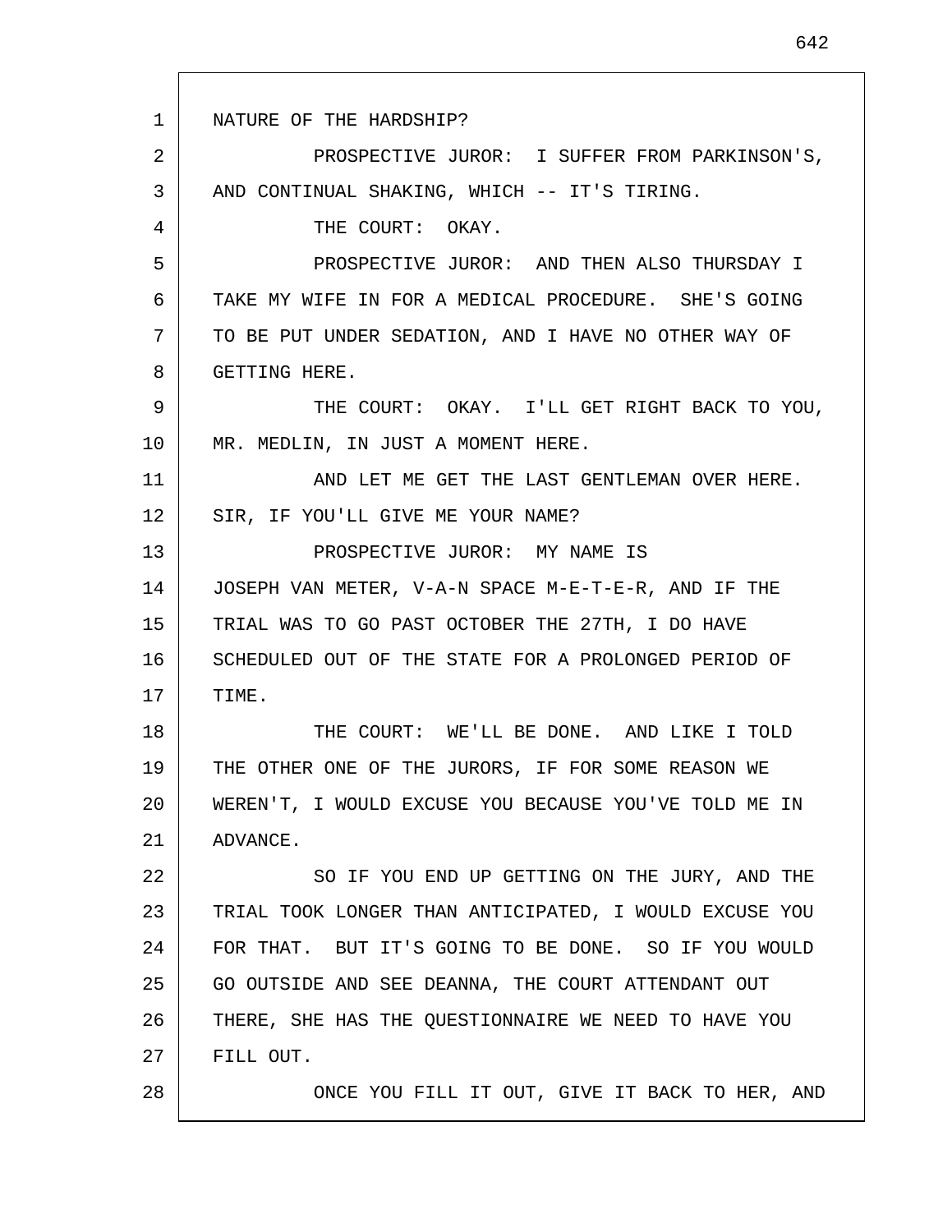1 2 3 4 5 6 7 8 9 10 11 12 13 14 15 16 17 18 19 20 21 22 23 24 25 26 27 28 THEN YOU'RE EXCUSED TO RETURN AT 9:00 A.M. TOMORROW MORNING. OKAY? THANK YOU. MS. WYNN, YOU RAISED YOUR HAND. PROSPECTIVE JUROR: I DID. I FORGOT I ALSO HAVE A VACATION ON THE 20TH OF OCTOBER. THE COURT: OKAY, THAT WON'T BE A PROBLEM. I WILL CONSIDER THE OTHER MATTERS YOU TOLD ME, HOWEVER. ALL RIGHT, LET ME SEE COUNSEL FOR JUST A MOMENT. EVERYBODY, JUST STAY WHERE YOU ARE. IT'LL BE A MINUTE, AND I'LL BE RIGHT BACK WITH OUR PROSPECTIVE JURORS. (THE FOLLOWING PROCEEDINGS WERE HELD AT THE SIDEBAR OUTSIDE THE PRESENCE OF THE JURY) THE COURT: WE'RE AT SIDEBAR, AND COUNSEL ARE PRESENT. AS TO THE DECISION OF WHETHER UNDUE HARDSHIP HAS BEEN SHOWN, WHICH WOULD CAUSE A JUROR TO BE EXCUSED, IS COLLECTIVELY FROM THE COURT. I'M HAPPY TO HEAR FROM COUNSEL IF THERE'S SOMEONE IN PARTICULAR YOU'D LIKE TO ADDRESS. WE HAVE EXCUSED THIS MORNING BEFORE WE STARTED, WE HAD A JUROR PANEL WITH 60 PROSPECTIVE JURORS. FOUR WERE EXCUSED, TWO CALLED IN, AND ONE RELEASED BY PHONE, AND ONE WE'RE STILL LACKING FOR. SO WE'RE STARTING WITH 56. AT THIS POINT I'VE GOT TEN JURORS REQUESTING HARDSHIPS. SO IF THEY WERE EXCUSED, WE'D HAVE 46, WHICH IS ENOUGH TO GET OUR JURY SELECTED. SOME OF THESE, I COULD SPEND SOME TIME ON IT. BOTH MS. CAMPOS AND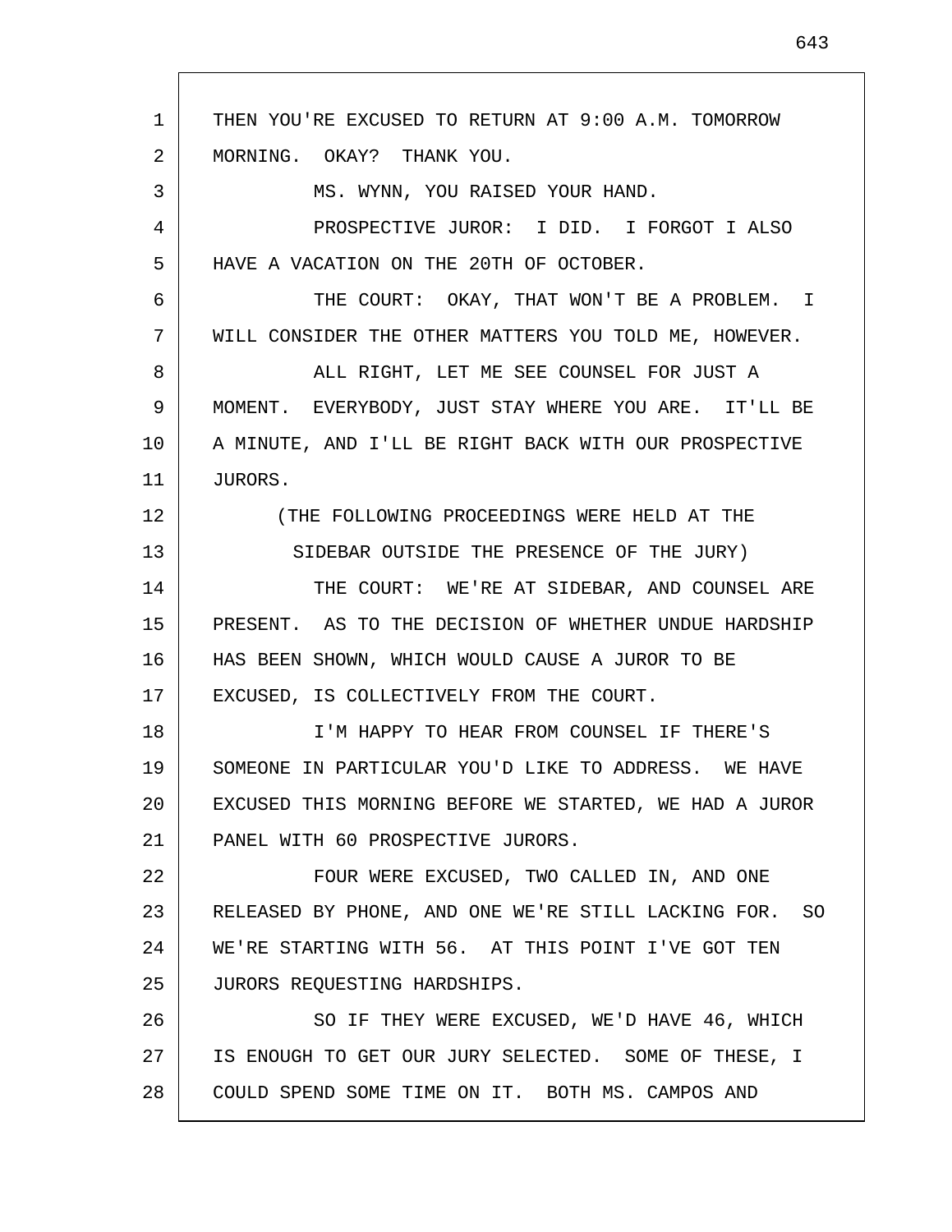1 2 3 4 5 6 7 8 9 10 11 12 13 14 15 16 17 18 19 20 21 22 23 24 25 26 27 28 MS. FARIAS OVER LANGUAGE ISSUES. THAT'S ALWAYS A DIFFICULT QUESTION. BUT BY AND LARGE, MY FEELING IS THE PERSON THEMSELVES IS UNCOMFORTABLE, BECAUSE OF SOME LANGUAGE LIMITATION THAT ONE. I DON'T LIKE PUTTING A JUROR IN THAT POSITION OF BEING UNCOMFORTABLE, AND ALSO VERY IMPORTANTLY AS FAR AS THE CASE IS CONCERNED, I DON'T WANT A PARTY TO RUN THE RISK OF SOMEBODY NOT BEING ABLE TO UNDERSTAND SOMETHING OF PARTICULAR IMPORTANCE. SO ONGOING PROBLEM WITH THE COURT AND PERSONS WITH SOME LANGUAGE DIFFICULTY, BUT CERTAINLY FOR BOTH OF THOSE LADIES WHO SPOKE UP. IT SEEMED TO ME THAT PROBABLY WHAT THEY WERE TELLING US WAS A LEGITIMATE, REASONABLE CONCERN FOR THEM. SO RATHER THAN TAKE THE TIME TO TALK TO THEM FURTHER, I'M INCLINED TO LET THEM GO IN VIEW OF THE FACT THAT THEY EXPRESSED THEIR LACK OF LANGUAGE SKILLS, SEEMED TO BE LEGITIMATE. MR. MCMILLAN: SO YOUR HONOR, WE CAN CROSS THOSE OFF. THE COURT: MR. MEDLIN WITH THE PARKINSON'S, I HAD A BETTER VIEW OF HIM THAN YOU ALL HAVE HAD. THE FACT OF THE PARKINSON'S IS VERY APPARENT, AND I DON'T THINK WITH HIM, AS HE SAID, IT'S TIRING, AND IT IS. AND THAT HE HAS SOME ISSUES WITH HIS WIFE. SO, AGAIN, I'M NOT SURE IF IT'S A REAL HARDSHIP OR NOT, BUT THAT'S KIND OF A LONG DAY FOR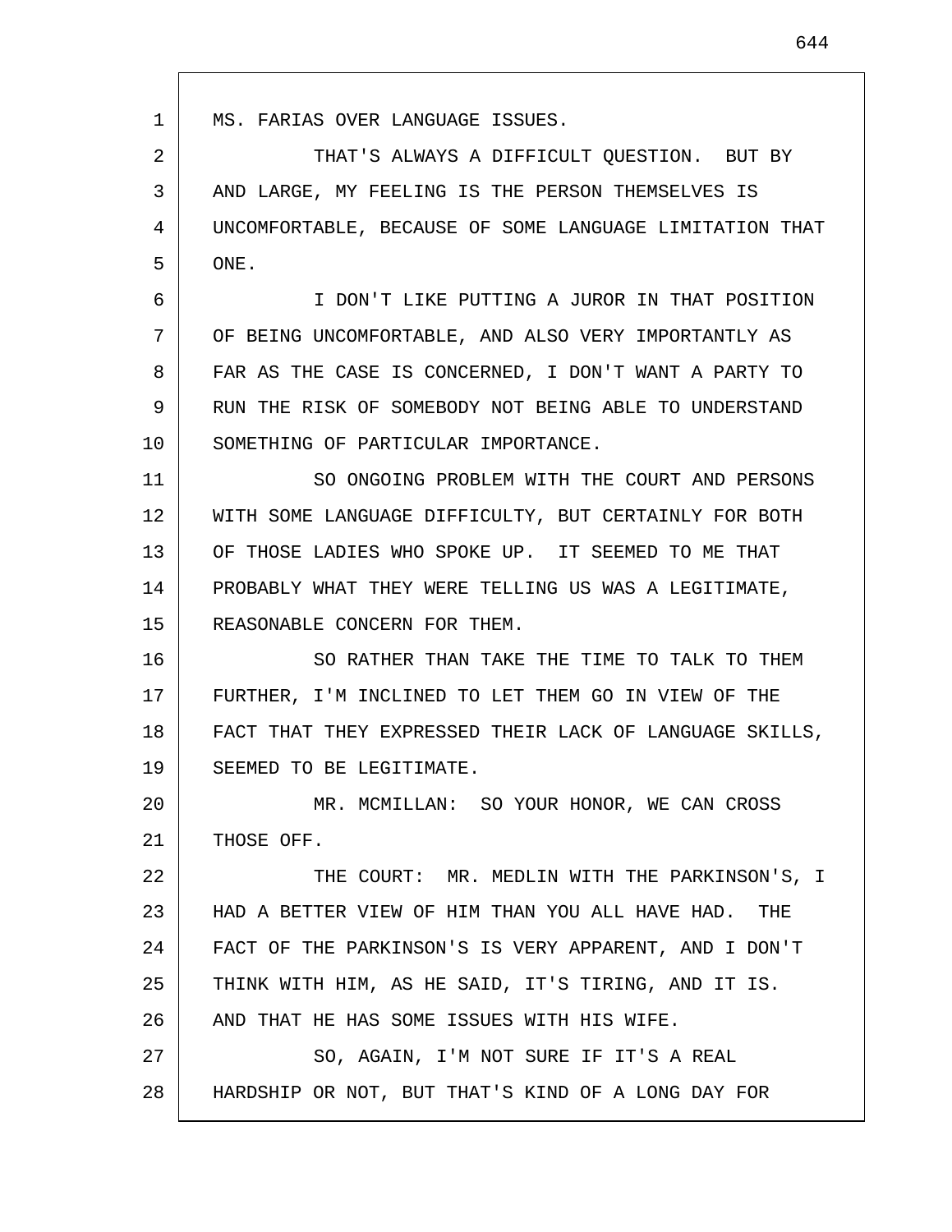1 2 3 4 5 6 7 8 9 10 11 12 13 14 15 16 17 18 19 20 21 22 23 24 25 26 27 28 JURORS DOWN HERE, FOR THEM TO BE HERE AT 9:00 IN THE MORNING, TYPICALLY LEFT HOME AT 7:30, 7:45 TO BE HERE, THEY DON'T GET HOME TIL 6:00. MR. MCMILLAN: MY ONE CONCERN, YOUR HONOR, THIS CASE HAS A DISABILITY COMPONENT TO IT, SOMEWHAT SIMILAR TO THE VERY DISABILITY THAT THIS GENTLEMAN SUFFERS FROM. AND WHETHER OR NOT HE ENDS UP ON THE JURY, I DON'T KNOW IF HE'LL BE THERE NOT, BUT I DON'T KNOW IF JUST THE FACT THAT HE SUFFERS FROM THIS DISABILITY SHOULD BE ENOUGH TO GET HIM OFF THIS PARTICULAR JURY OF THIS PARTICULAR CASE. THE COURT: WELL, ARE YOU QUESTIONING SOMEHOW HIS STATEMENT ABOUT TIRING AND -- MR. MCMILLAN: NO. I BELIEVE IT. MR. PRAGER: YOUR HONOR, MAY BE REASONABLE TO GIVE AN ACCOMMODATION TO HIM, WHICH MAY INCLUDE SHORTENING THE COURT DAY. THE COURT: I'M NOT GOING TO SHORTEN THE COURT DAY. I'VE GOT THE OBLIGATION OF GETTING THIS CASE DONE. TO SHORTEN THE DAY IS GOING TO CREATE PROBLEMS WITH OTHER PERSONS. WE HAVE ALREADY A LENGTHY CASE, I'M NOT -- IF WE HAD A THREE- OR FOUR-DAY CASE, I CERTAINLY WOULDN'T MIND MAKING IT A FOUR- OR FIVE-DAY CASE BY QUITTING EARLIER. IT JUST SEEMS TO ME, THOUGH, IT'S SUCH A COMMITMENT TO EVERYONE'S RESOURCES, INCLUDING ALL OF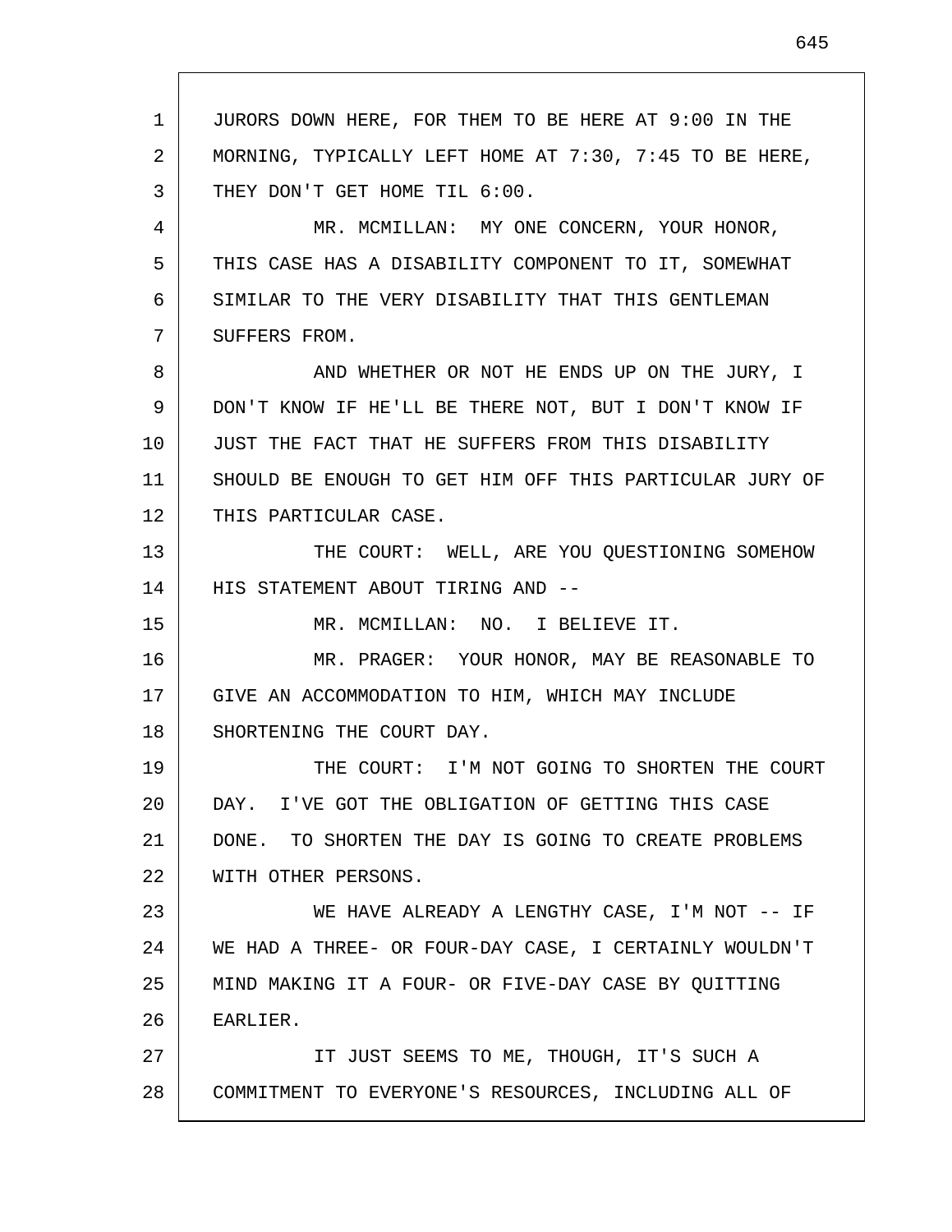1 2 3 4 5 6 7 8 9 10 11 12 13 14 15 16 17 18 19 20 21 22 23 24 25 26 27 28 YOU, CERTAINLY THE WITNESSES. AND FOR THE LENGTH OF THE TRIAL FOR THE JURORS, EVERYBODY WE PICK IS GOING TO BE AWAY FROM THEIR LIFE FOUR TO FIVE WEEKS. TURNING THAT INTO SIX WEEKS I DON'T THINK WOULD WORK. IF THE JURORS WERE QUALIFIED FOR TIME, OUR 25-DAY LIMIT, I FEEL I NEED TO HONOR HIS REQUEST. I UNDERSTAND WHAT YOU'RE SAYING, IF WE HAVE DIFFERENT CIRCUMSTANCES, I WOULD CERTAINLY BE HAPPY TO DO THAT. ANYONE ELSE? MR. PRAGER: NO, YOUR HONOR. THE COURT: OKAY. (THE FOLLOWING PROCEEDINGS WERE HELD IN OPEN COURT IN THE PRESENCE OF THE JURY) THE COURT: I'M GOING TO EXCUSE THE FOLLOWING JURORS FROM AS MUCH AS IN THIS CASE. AND I WANT TO HAVE YOU REMAIN SEATED UNTIL I COVER EVERYBODY, ALL THE NAMES. BUT ONCE I'M DONE, I'LL TELL YOU I'M DONE, AND THEN THOSE WHO ARE EXCUSED NEED TO GO DOWNSTAIRS TO THE JURORS' ASSEMBLY ROOM. AND REMEMBER WHERE THAT IS? DOWN TO THE SECOND FLOOR, ROOM 253. IT'S RIGHT THERE AS YOU COME OFF THE ESCALATOR, IT'S RIGHT AROUND TO YOUR LEFT BY THE JURY ROOM. AND I WANT ALL OF YOU TO KNOW THAT IN ESSENCE, I THINK I'M GOING TO BE EXCUSING EACH OF YOU. SOME OF THIS MAY OR MAY NOT QUALIFY FOR UNDUE HARDSHIP. BUT EACH OF YOU HAS EXPRESSED SOMETHING TO ME THAT, AS FAR AS I'M CONCERNED, IS A VALID REASON WHY WE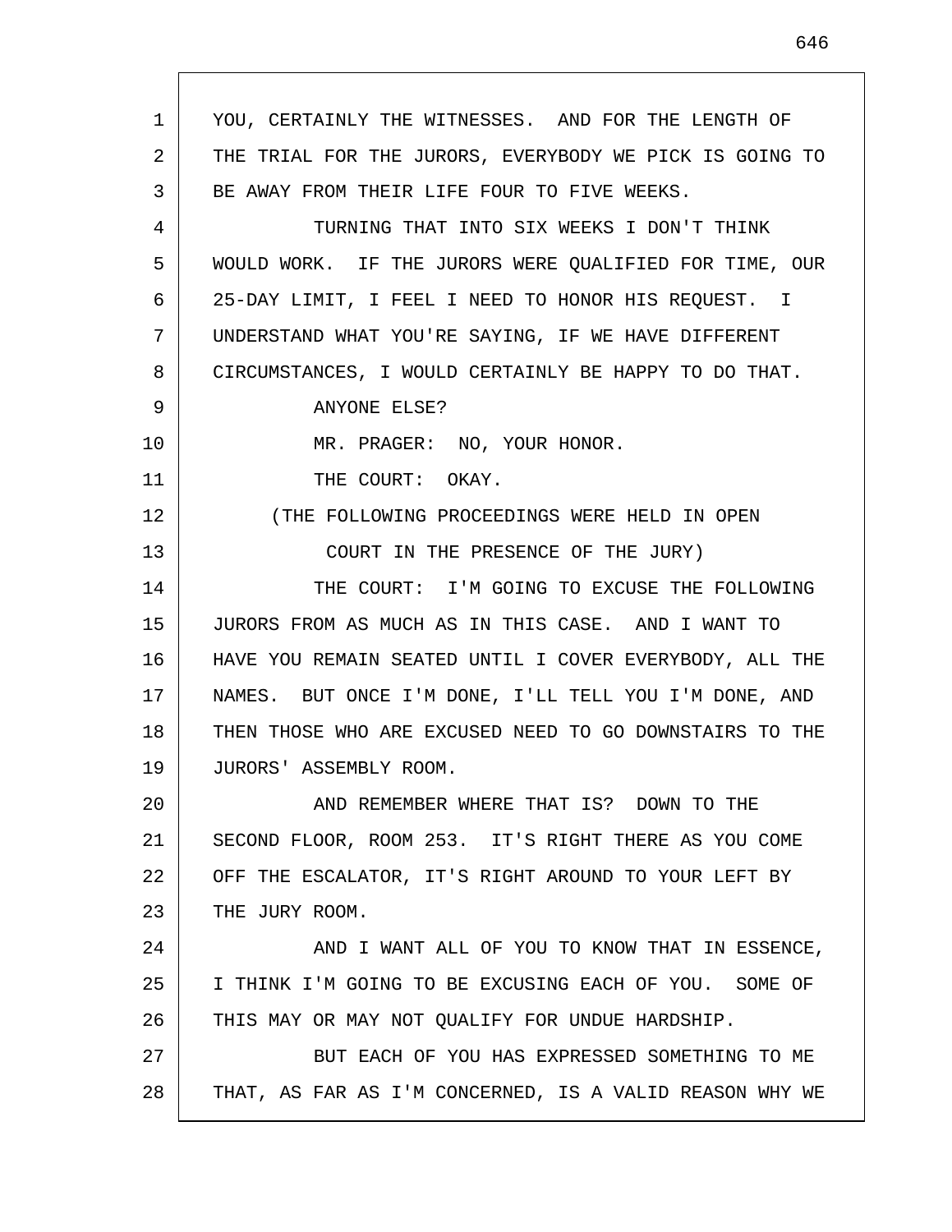| 1  | SHOULD NOT ASK YOU TO BE HERE FOR THIS LENGTH OF TIME.  |
|----|---------------------------------------------------------|
| 2  | IT'S A SOMEWHAT LENGTHY TRIAL.                          |
| 3  | I'M GOING TO EXCUSE MR. MOFFET, MS. HARMS.              |
| 4  | MR. BOONE?                                              |
| 5  | PROSPECTIVE JUROR: YES.                                 |
| 6  | THE COURT: I'M GOING TO EXCUSE YOU. AND IF              |
| 7  | YOU'D JUST WAIT A MOMENT TIL I FINISH GETTING THE NAMES |
| 8  | OF PERSONS BEING EXCUSED, THEN I'LL HAVE YOU GO ON      |
| 9  | DOWNSTAIRS TO THE JURORS' ASSEMBLY ROOM ON THE SECOND   |
| 10 | FLOOR, TO TELL THEM -- YOU'LL HAVE TO CHECK IN WITH     |
| 11 | THEM -- CHECK OUT.                                      |
| 12 | HOLD ON JUST A SECOND.                                  |
| 13 | PROSPECTIVE JUROR: OKAY.                                |
| 14 | THE COURT: MS. WYNN, YOU'RE BEING EXCUSED.              |
| 15 | MR. HAUFFEN, I DON'T KNOW WHETHER YOU GOT YOUR CALL OR  |
| 16 | NOT, BUT YOU'RE EXCUSED. LET'S SEE -- MR. PAGE, AND     |
| 17 | MS. CAMPOS, AND MS. FARIAS, AND MR. MEDLIN. AND -- SO   |
| 18 | ALL OF YOU ARE NOW EXCUSED.                             |
| 19 | I WANT TO THANK YOU VERY MUCH FOR BEING HERE.           |
| 20 | GO DOWNSTAIRS TO THE JURORS' ASSEMBLY ROOM, SECOND      |
| 21 | FLOOR, ROOM 253. AND I APPRECIATE IT. THANK YOU.        |
| 22 | SO WE'LL BE IN RECESS. AND WE'LL RESUME WITH            |
| 23 | COUNSEL HERE AT 8:30 TOMORROW MORNING. YOU CAN          |
| 24 | CHECK -- I'LL HAVE DON CHECK WITH DEANNA ON THE         |
| 25 | PROGRESS OF GETTING THE QUESTIONNAIRES COMPLETED AND    |
| 26 | TURNED IN.                                              |
| 27 | I THINK AS LONG AS IT'S -- THE COLLINS FIRM IS          |
| 28 | GOING TO TAKE THEM AND GET THEM REPRODUCED AND SO ON,   |
|    |                                                         |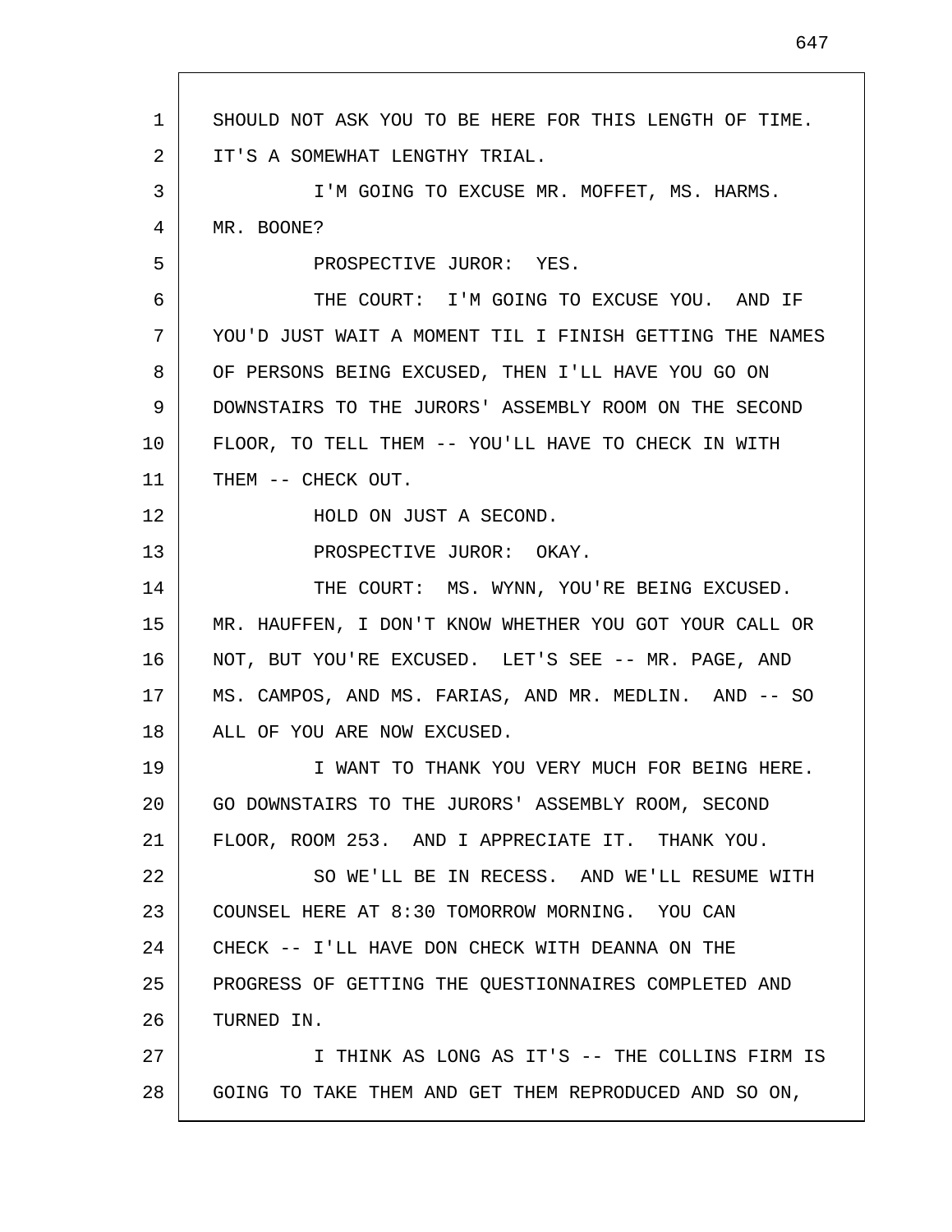1 2 3 4 5 6 7 8 9 10 11 12 13 14 15 16 17 18 19 20 21 22 23 24 25 26 27 28 BUT AS FAR AS PLAINTIFF'S COUNSEL'S CONCERNED, YOU'RE WELCOME TO STAY, BUT YOU CAN ALSO GO AHEAD. I'LL LEAVE THAT UP TO YOU. WE'LL HAVE SOMEONE AT LEAST FROM COLLINS' OFFICE STAY UNTIL WE GET ALL THE QUESTIONNAIRES COMPLETED. AND THEN YOU'LL HAVE YOUR ARRANGEMENTS AS TO HOW YOU'LL -- YOU'LL BILL FOR COPIES DOWN HERE, AND YOU'LL COME BY THIS AFTERNOON AND PICK UP YOUR COPIES. ALL RIGHT? SO WE'LL SEE YOU AT 8:30, AND ASSUMING ALL THE JURORS ARE HERE ON TIME IN THE MORNING, WHICH INCIDENTALLY, THEY WON'T BE. IT'S A FACT OF LIFE. THEY DO ONCE THE TRIAL STARTS, BUT THERE'S SOMETHING THESE FIRST FEW DAYS, IT'S KIND OF HARD GETTING EVERYBODY ON THE SAME SCHEDULE. BUT THEY'LL BE HERE, AND WE'LL BEGIN WITH THE JURY SELECTION TOMORROW. AND THEN YOU'LL HAVE THE SEATING CHARTS. TOMORROW WE'LL BEGIN BY PUTTING 12 PEOPLE IN THE BOX. WE'LL HAVE A FEW QUESTIONS, NOT NEARLY AS MANY AS OTHERWISE MIGHT HAVE BECAUSE OF THE QUESTIONNAIRE. AND I'LL BE TURNING IT OVER TO YOU. AND, MR. MCMILLAN, ARE YOU GOING TO BE DOING THE VOIR DIRE? MR. MCMILLAN: NO, YOUR HONOR, MR. KING WILL. THE COURT: MR. KING WILL? OKAY, THANKS. MS. SWISS, OR -- MR. GUTERRES: I WILL, YOUR HONOR.